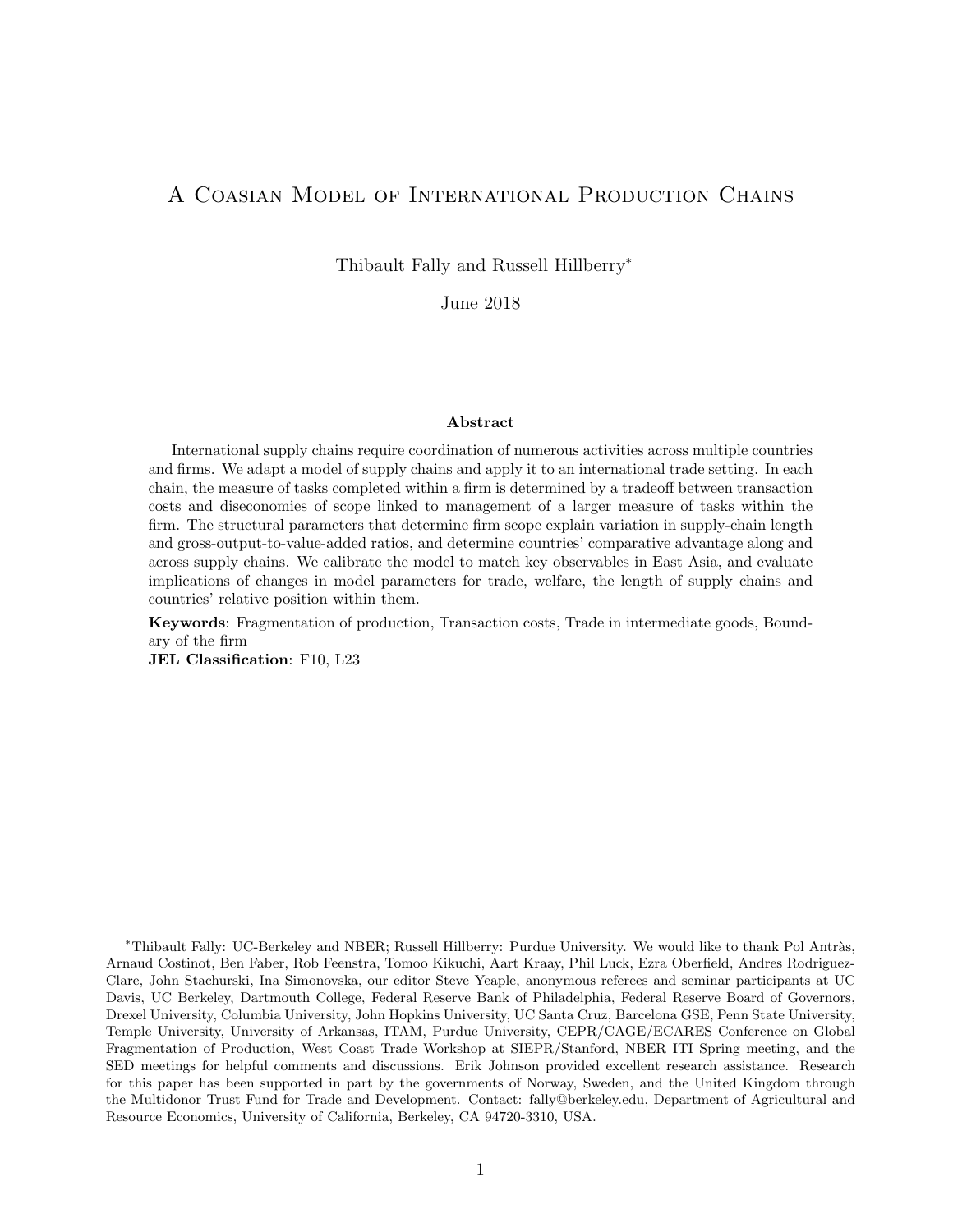# 1 Introduction

The nature of international trade changed dramatically in recent decades, as vertically integrated production processes spread across international borders, increasing trade in parts and components along the way.<sup>1</sup> The sequential arrangement of production activities across multiple countries and firms is an important empirical reality, but one that can be difficult to model analytically.<sup>2</sup> Firms' outsourcing and offshoring decisions must be linked, even as the entire international production chain is arranged to successfully compete with other possible chains. Incorporating such complexity in a parsimonious way that allows transparent links to data poses additional modeling challenges.

In this paper we develop a model of vertically integrated international supply chains. A continuum of sequentially arranged tasks are accomplished by perfectly competitive firms that are themselves arranged sequentially in equilibrium. The length of supply chains – indicated by the number of firms engaged in sequential production – is endogenous, and driven by optimal scope decisions made by every firm participating in the chain. The two parameters that govern firms' scope decisions vary across countries, and one of these parameters is shown to fully determine comparative advantage within an optimized international supply chain. We develop links between the model's structural parameters and two data elements: the gross-output-to-value-added (GO/VA) ratio and countries' relative position within an optimized chain. We embed the partial equilibrium supply chain model in a two-country general equilibrium, and derive relationships between trade costs, the trade elasticity and welfare. We then calibrate a multi-country version of the general equilibrium model. We use the calibrated model to evaluate key model predictions, and to illustrate quantitative implications of model shocks for trade, welfare, and the relative position of countries within international supply chains. We also compare our welfare results to those from more familiar models of international trade.

The model is an extension of the single-country partial equilibrium model of supply chains proposed by Kikuchi et al. (forthcoming). Motivated by Coase (1937), firms in the model face a tradeoff between a) increasing costs of expanding firm scope and b) the costs of outsourcing tasks to upstream firms. Because inter-firm transactions costs are ad valorem, their effects are larger downstream, giving downstream firms a stronger incentive to produce a greater range of tasks.<sup>3</sup> We extend the Kikuchi et al. model in a number of ways. First, we develop a continuous firm representation of the model, which facilitates tractable analytics as well as calibration of the general equilibrium version of the model we develop later.<sup>4</sup> Second, we show that the model can be formalized as a Lagrangian optimization problem, with the Lagrange multiplier clearing a shadow market for tasks. This generalizes an insight Kikuchi et al. offer about the relationship between neighboring firms, and provides intuition about

 $1B$ aldwin (2012) surveys these developments and provides insights into how they should affect our thinking about the economics of international trade and trade policy.

<sup>&</sup>lt;sup>2</sup>Despite the challenges, a number of authors contribute theories along these lines, including Antràs and Chor (2013), Antràs and de Gortari (2017), Johnson and Moxnes (2016), and Yi (2010).

 ${}^{3}$ Firms are identical *ex ante*, but make different optimal scope decisions in equilibrium, depending on their position in the chain.

<sup>&</sup>lt;sup>4</sup>The continuous firm extension of Kikuchi et al. (forthcoming) relies on a functional form proposed in Chaney and Ossa (2013).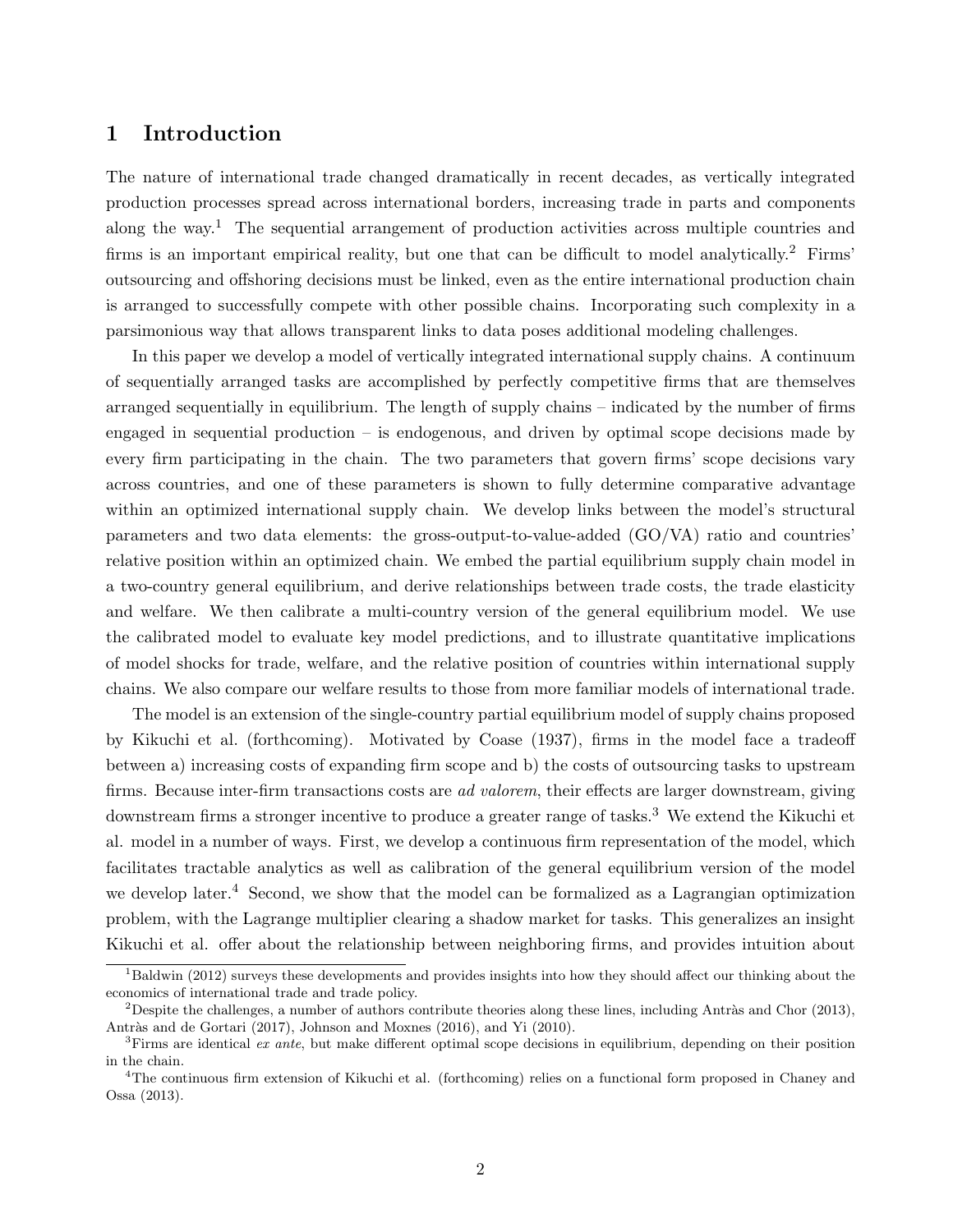the forces that organize the chain both within and across countries. Third, we move the model to an international setting and develop implications for within-chain comparative advantage. We also show strong links between our model's structural parameters and a key data element that can be retrieved from international data, the GO/VA ratio.

The structure of our multi-country model is quite similar to that in Costinot et al. (2013), with a continuum of sequential tasks produced in countries that are themselves sequentially ordered in equilibrium. In the Costinot, et al. model, a single parameter determines both comparative advantage within a production chain and the cross-country distribution of wages. Relative to this framework our model introduces a distinction between firms and tasks. Key outcomes are driven by two parameters: a firm-to-firm transaction cost parameter that operates much like the key parameter in Costinot, et al., and a parameter that governs within-firm diseconomies of scope. In our model the scope parameter fully determines within-chain comparative advantage; the transaction cost parameter plays no role in determining comparative advantage within an optimized chain.<sup>5</sup>

Our model offers a theoretical framework for interpreting recently developed quantitative measures of supply chain length. Antràs et al. (2012) propose an 'upstreamness' index that represents a weighted-average number of firms that operate between a given industry and consumption of the final good.<sup>6</sup> In addition to the upstreamness index, Fally (2012) proposes a measure of the number of stages embodied in an industry's production. Both of these papers show how input-output tables can be used to calculate the indices. The structural parameters of our model predict both the relative position of a country within a production chain and the GO/VA ratio. We use regional input-output data from Asia to calculate the two indices as well as related aggregates that are useful for fitting the quantitative trade model. Consistent with our model's predictions, we show a positive relationship between a country-industry pair's upstreamness measure and its GO/VA ratio. This correlation holds unconditionally, and conditional on industry fixed effects and a range of country characteristics. We also show negative correlations – both unconditional and conditional – between the GO/VA ratio and the costs of enforcing contracts, validating yet another model prediction.

We also contribute to the literature on trade costs, trade elasticities and economic welfare. Arkolakis et al. (2012) demonstrate that a variety of single-factor trade models link trade cost changes to economic welfare through a simple formula involving a constant global trade elasticity. (Henceforth, we refer to this formula as the ACR formula.) A number of authors have drawn out changing implications when input-output relationships are involved.<sup>7</sup> In a simple two-country version of our general equilibrium model, we show that the relatively downstream country has gains from trade that are relatively larger than predicted by the ACR formula, while the gains from trade in the upstream

<sup>5</sup>We show that, within a chain, the transaction cost parameter matters for absolute advantage, not comparative advantage. In the general equilibrium model with multiple chains, the transaction costs parameter plays an indirect role in comparative advantage because it can affect a country's ability to participate in a given chain.

 $6$ Ours is a perfectly competitive model, so we elide the distinction between plants and firms. Input-output tables are sometimes built from plant-to-plant flows (e.g. US tables), while in the model we formalize firm-to-firm transactions. In our framework there is no distinction between plants and firms, though we can also interpret the solution to our model as the allocation of tasks across plants by a single planner in a multinational firm.

<sup>7</sup>See Costinot and Rodriguez-Clare (2014) and Caliendo and Parro (2015), for example.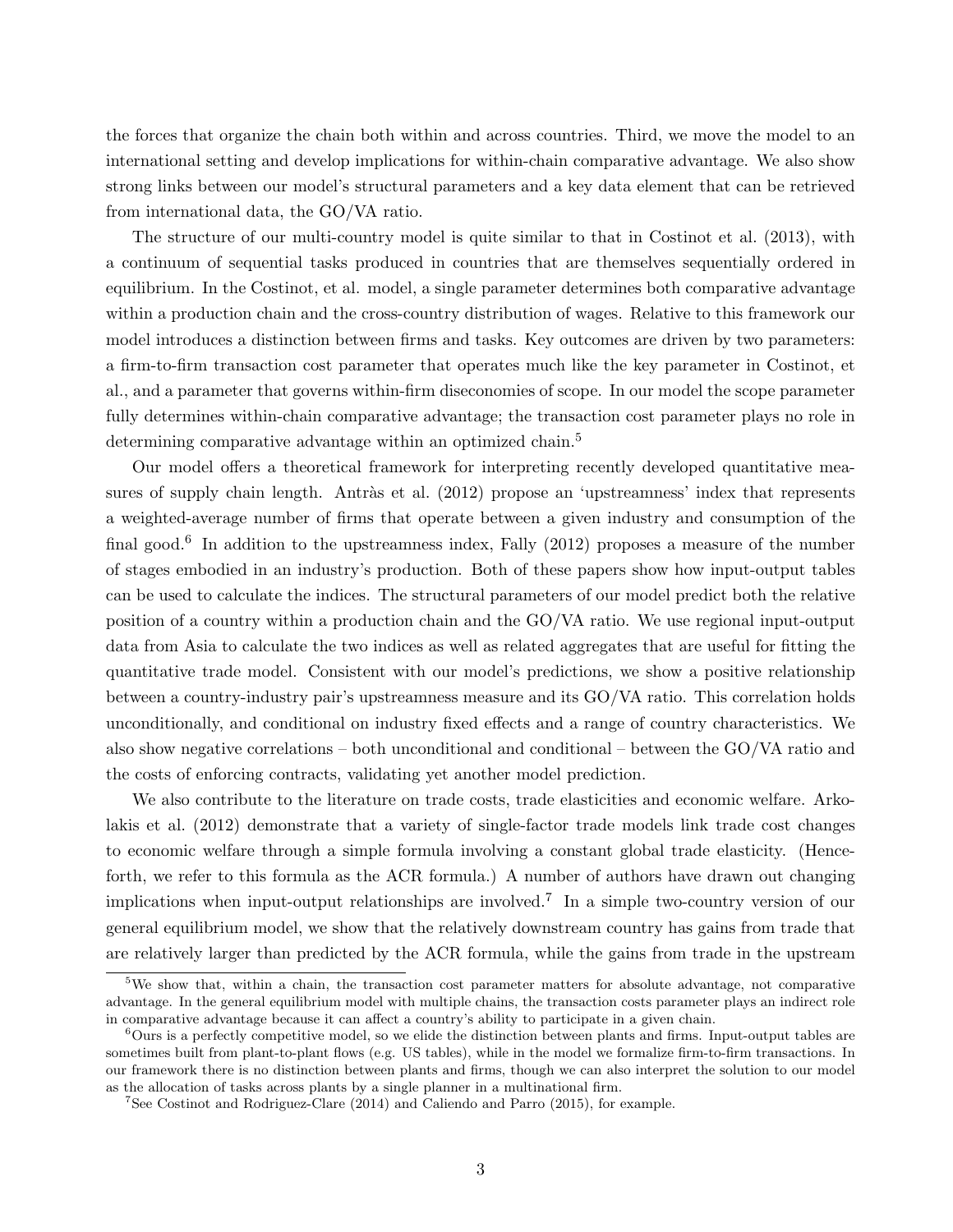country are relatively smaller than in the ACR benchmark. We also show that the trade elasticity is magnified in our framework, relative to the benchmark model.<sup>8</sup> Analytical predictions from the two-country model hold up in the calibrated multi-country version of the model.<sup>9</sup>

The structure of the paper is as follows. Section 2 provides the mathematical framework and defines the relevant partial and general equilibrium concepts. Section 3 solves the model equilibrium for domestic and international chains. Solution of the international model nests solution of the withincountry model, and we illustrate the nested solution method. We also derive theoretical propositions about within-chain comparative advantage, as well as several model implications linked to changing trade costs. In section 4 we develop the two-country general equilibrium, and derive additional implications of changing trade costs. Section 5 calibrates the multi-country quantitative trade model and applies it. We describe the data and use it to calculate the relative position of countries and industries within chains. We show that hypothesized correlations between data elements are consistent with model predictions. Finally, we conduct counterfactual analysis to quantify model responses to trade cost and other shocks. Section 6 concludes.

# 2 Model setup

We develop a model where the production of each variety of final good requires a continuum of tasks to be organized across firms and countries. We describe, in turn, consumers' preferences in final goods, tasks and firms involved in the production of each good, the forces shaping firm scope and firm entry along the chain, differences between varieties and the labor market.

Preferences: Consumers have identical Cobb-Douglas preferences over varieties of final goods indexed by  $\omega$ :

$$
U_i = \int_{\omega \in \Omega_i} \alpha_i(\omega) \log y_i(\omega) d\omega \tag{1}
$$

where  $\Omega_i$  denotes the (fixed) set of varieties available to consumers in i,  $y_i(\omega)$  denotes quantities of final goods and  $\alpha_i(\omega)$  is a constant term such that  $\int_{\omega \in \Omega_i} \alpha_i(\omega) d\omega = 1$ . We obtain that expenditures in each variety  $\omega$  equals:

$$
p_i^Y(\omega)y_i(\omega) = \alpha_i(\omega)L_i w_i \tag{2}
$$

where  $L_i w_i$  refers to income and  $p_i^Y$  to final good prices.

As a large part of the theory focuses on the organization of supply chains for a given product variety, we will omit the  $\omega$  indexation for most of the paper for the sake of exposition.

Tasks and firms along the chain: In order to produce the final good of variety  $\omega$ , a range [0, 1] of tasks must be performed sequentially. These tasks may be performed across different firms and different countries.

<sup>&</sup>lt;sup>8</sup>In a somewhat different framework, Johnson and Moxnes (2016) illustrate the magnification of the trade elasticity in the presence of sequential production, and demonstrate it in a calibrated version of their trade model. Yi (2010) and Hillberry and Hummels (2002) also show that trade responses are magnified when input-output relationships are present.

 $9<sup>9</sup>$ As in Johnson and Moxnes (2016), the magnification of the trade elasticity is rather modest in our calibrated exercise.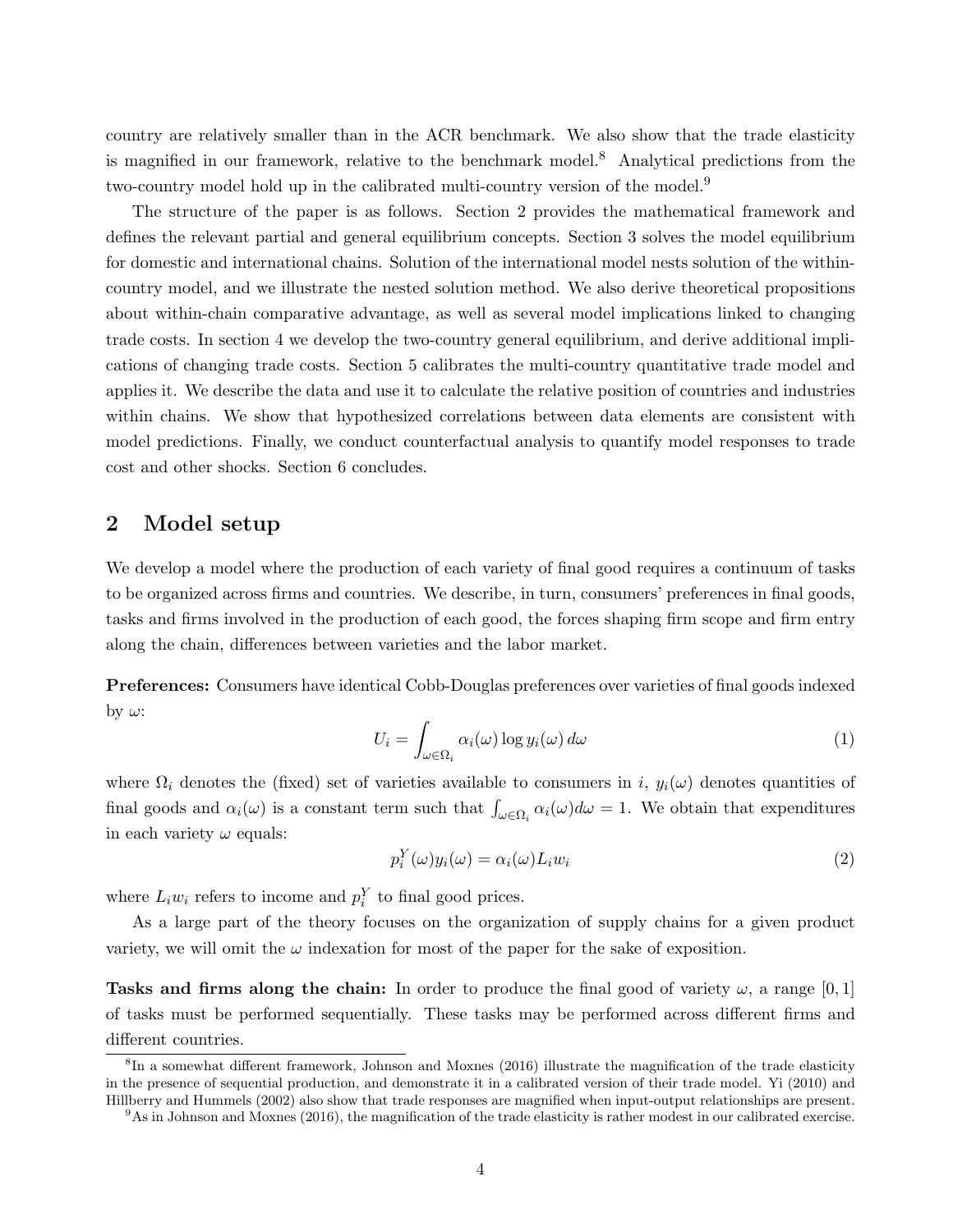Firms are arranged sequentially along the chain to produce each good. A chain is specific to each variety  $\omega$  of the final good and the location of final producers. On each chain, we assume that there is a continuum of firms indexed by  $f$ . Firms may be located in different countries. For each chain, we rank countries along the chain and index by  $i(n)$  the  $n<sup>th</sup>$  country, with  $i(1)$  indicating the most downstream country and  $i(N)$  the most upstream country along the chain.

We denote by  $F_n$  the range of firms involved in the chain in the  $n^{th}$  country  $i(n)$ . An elementary firm df performs a range  $s_n(f)$  of tasks. Both the range of firms  $F_n$  and firm scope  $s_n(f)$  are endogenous, but the range of tasks performed across all firms must sum up to one to produce a final good:

$$
\sum_{n} \int_{f=0}^{F_n} s_n(f) df = 1
$$
\n(3)

Denoting  $S_n = \int_{f=0}^{F_n} s_n(f) df$  the total range of tasks to be performed in country n, the last constraint can be rewritten:

$$
\sum_n S_n = 1
$$

for each chain.

Diseconomies of scope: There are costs and benefits to fragmenting production across firms and countries. Fragmentation across firms reduces total costs because of diseconomies of scope. As firms must manage employees across different tasks and perform tasks that are away from their core competencies, unit costs increase with the scope of the firm.

Formally, we assume that an elementary firm  $df$  in country  $i$  requires one unit of intermediate goods and  $c_i(s)$  units of labor which is a function of firm scope s. The cost of labor is  $w_i$  in country i and labor is the only production input besides intermediate goods. We assume that  $c_i$  is convex in firm scope s, thus generating gains from fragmentation across firms.

In particular, we specify the following labor requirements:

$$
c_i(s) = a_i \frac{s^{\theta_i + 1}}{\theta_i + 1}.
$$
\n<sup>(4)</sup>

where  $a_i$  and  $\theta_i$  are parameters that are specific to each country i (and variety  $\omega$ ), but are constant along the chain within a given country. The marginal cost  $c_i'(s) = a_i s^{\theta_i}$  of performing additional tasks within the firm increases with s. This follows recent work on the division of labor (the specification is similar to Chaney and Ossa, 2013), and in this context can represent the productivity loss associated with movement away from the firm's core competencies.  $\theta_i$  parameterizes "diseconomies of scope" and governs the convexity of the cost function. The higher is  $\theta_i$ , the greater the increase in costs when firms need to manage a larger range of tasks.<sup>10</sup> Accounting for the unit cost of labor  $w_i$  in country i,

 $10$ Note that we assume diseconomies of scope but constant returns to scale in production. This differs from Chaney and Ossa (2013) and more closely follows Kikuchi et al (forthcoming). In keeping with Kikuchi et al (forthcoming), this framework allows us to examine patterns of fragmentation across firms while keeping a perfectly-competitive framework where the competitive allocation of tasks across firms is optimal.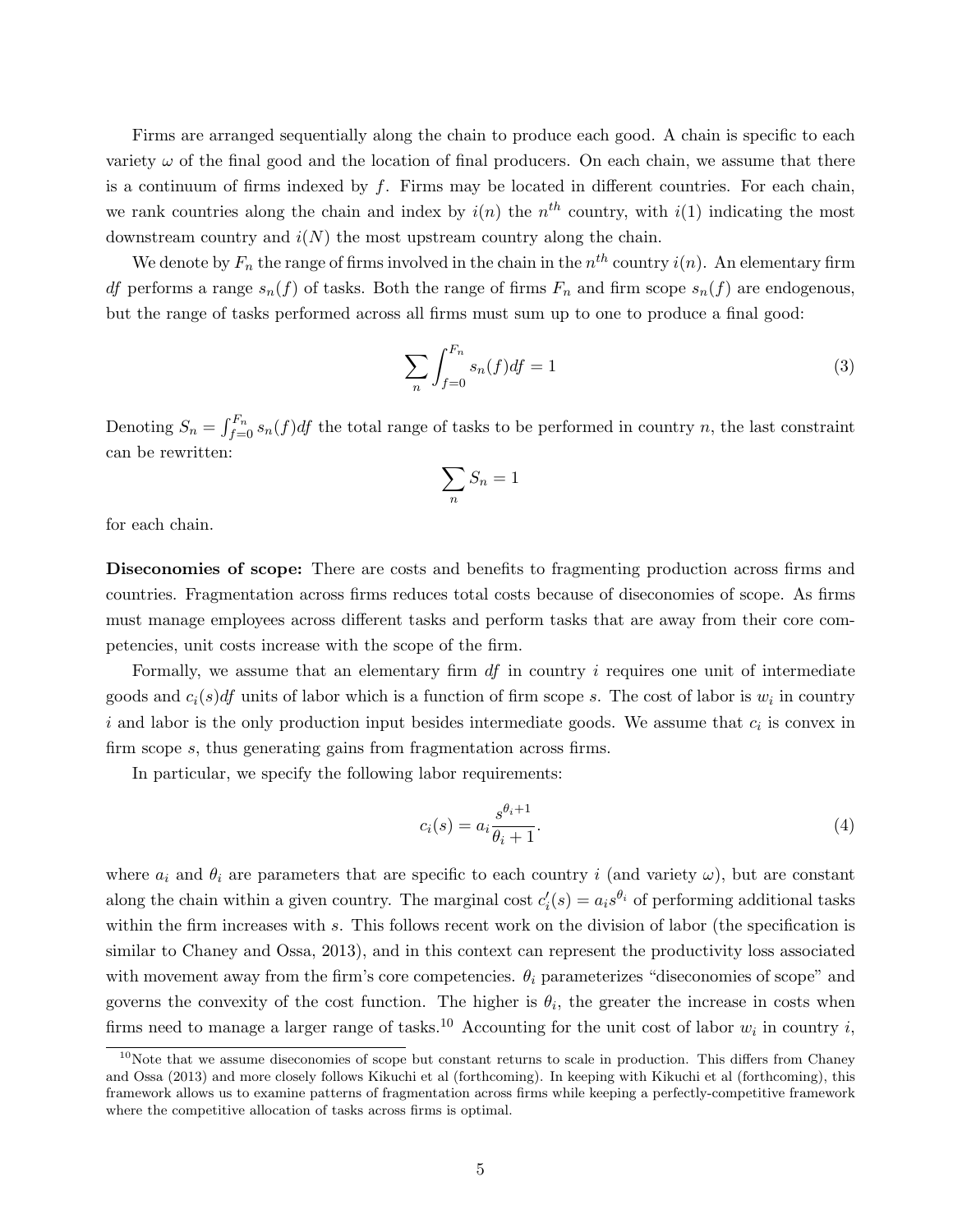the cost function for value added by an elementary firm df is  $w_i c_i(s) dt$ .

Transaction costs: Fragmenting production across firms incurs transaction costs. We model transaction costs like iceberg transport costs in standard trade models. Let  $q_i(f)$  be the quantity of an input produced by firm f in country i (for a given variety  $\omega$  of the final good). A transaction in country i with an elementary firm df involves losing a fraction  $\gamma_i$ df of the good when upstream firm  $f + df$  sells to firm f.

$$
q_i(f+df) = (1+\gamma_i df) q_i(f) \tag{5}
$$

Within each country, quantities thus follow a simple evolution that depends on transaction costs  $\gamma_i$ and the position on the chain  $f$ . This can be rewritten as a simple ordinary differential equation:

$$
\frac{dq_i}{df} = \gamma_i q_i(f) \tag{6}
$$

This implies that, as we go upstream, quantities increase exponentially with the measure of firms  $f$ participating in the chain:

$$
q_i(f) = e^{\gamma_i f} q_i(0) \tag{7}
$$

Since part of the production is lost when transactions occur, upstream firms must produce larger quantities. The necessary increase in quantities is starker when transaction costs are high and when the chain is more fragmented.

In a similar fashion, a *cross-border* transaction between two consecutive countries  $i = i(n)$  and  $j = i(n+1)$  along the chain involves an iceberg trade cost  $\tau > 1$  such that:

$$
q_j(0) = \tau q_i(F_i) \tag{8}
$$

where  $q_i(0)$  denotes the quantities produced by the most downstream firm in the upstream country j and  $q_i(F)$  denotes quantities produced by the next firm, i.e. the most upstream firm  $f = F_i$  in the next country  $i$  along the chain, going downstream. For simplicity, we assume away geographical elements other than borders and impose a common border cost.<sup>11</sup> Cross-border trade costs  $\tau$  also apply to trade in the final good, between the most downstream firm and final consumers if those are located in different countries.

Market structure: We assume perfect competition. Since we have constant returns to scale in quantities,<sup>12</sup> the price of each variety in each location equals its unit cost of production. Consistent with the perfect competition assumption, we impose free entry and zero profits. Imposing the zero profit condition everywhere along the chain, and for the chain as a whole, implies that the least cost solution to the problem is consistent with perfect competition as we will show in Lemma 1. The zero

 $11$ In our setting, there is a continuum of firms but only a discrete number of countries involved sequentially. When crossing a border, the unitary transaction cost is  $\tau + \gamma_i df$  but  $\gamma_i df$  is infinitesimally small relative to  $\tau$  with a continuum of firms.

<sup>&</sup>lt;sup>12</sup>There are decreasing returns to scope in tasks,  $s$ , but constant returns in terms of quantities,  $q$ .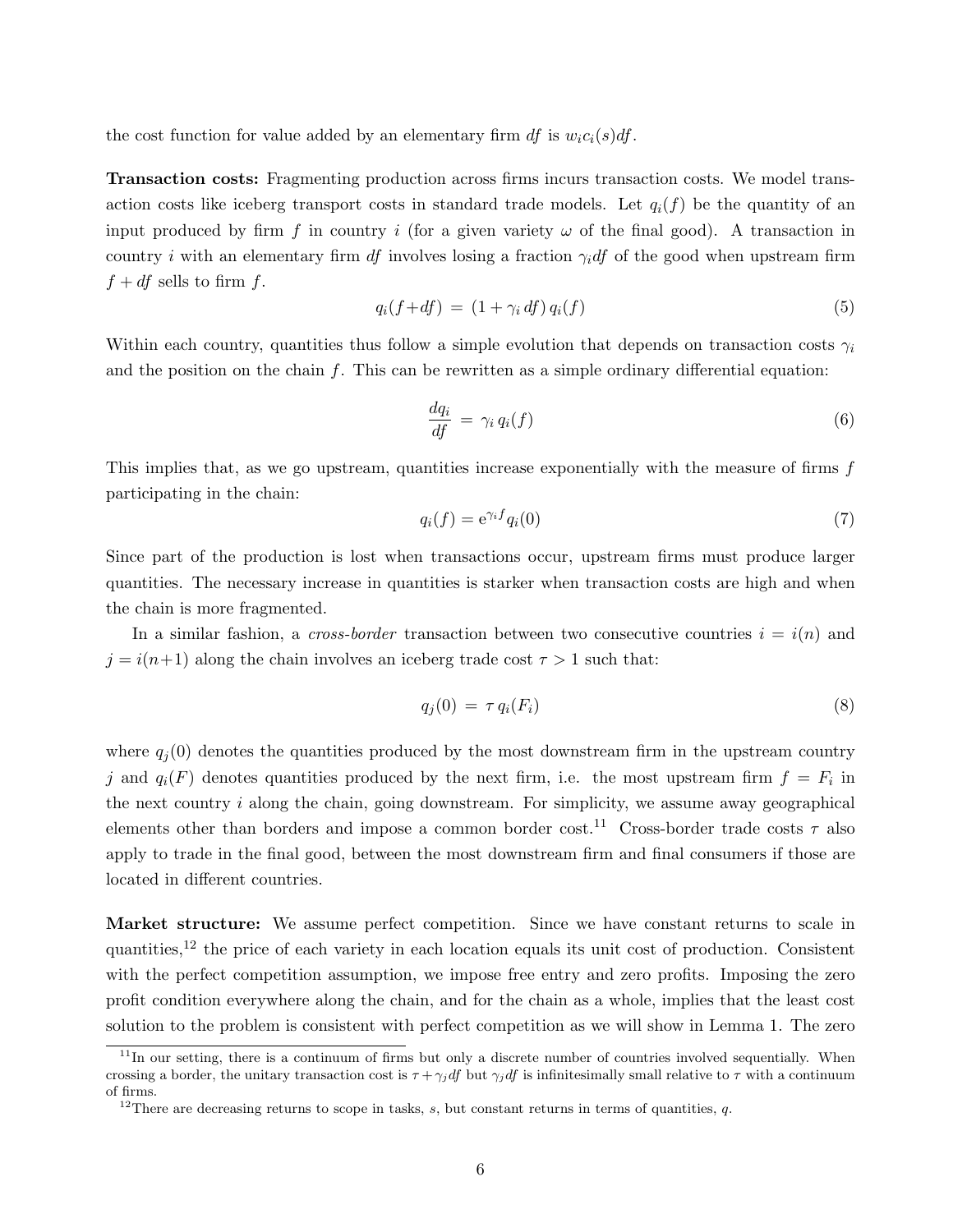profit constraint will hold at optimized values of  $s_i(f)$ , which will also be incentive compatible in equilibrium for every firm in the chain.<sup>13</sup>

**Prices along the chain:** The price of intermediate goods at each step along the chain is equal to their unit cost of production. Here, this cost accounts for all transaction costs and labor costs incurred by all upstream firms. Within country borders, the price of intermediate goods satisfies the following differential equation which describes its evolution along the chain:

$$
p_i(f) = w_i c_i(s_i(f)) df + (1 + \gamma_i df) p_i(f + df)
$$
\n(9)

where  $c_i(s_i(f))$  denotes the cost of performing a range  $s_i(f)$  of tasks at stage f in country i as specified above. Similar to quantities, this can be rewritten as a differential equation in  $s_i(f)$  and  $p_i(f)$ :

$$
\frac{dp_i}{df} = -w_i c_i(s_i(f)) - \gamma_i p_i(f) \tag{10}
$$

This equation is similar to its counterpart in Costinot, et al. (2013) and also features increasing intermediate goods prices as we go downstream. A key difference, however, is that the labor share is endogenous since  $s_n(f)$  is endogenous and thus not simply driven by differences in input prices along the chain. In particular, the cost of inputs per unit of labor is no longer necessarily larger for downstream firms. Many of the results in Costinot et al. (2013) are driven by this feature and thus no longer hold in our framework.

Across borders, the price is simply multiplied by the international trade cost  $\tau$ :

$$
p_j(F) = \tau \, p_i(0) \tag{11}
$$

for cross-border transactions from the most downstream firm in  $j$  to the most upstream firm in  $i$ . This arbitrage condition also applies to final goods.

Industry heterogeneity: While the previous assumptions are sufficient to generate interesting patterns of specialization along a particular chain, we still need to specify how chains vary across varieties. Following Eaton and Kortum (2002), we assume that labor efficiency is a random variable drawn independently across varieties and countries. Specifically, we assume that the labor cost parameter  $a_i$ for each variety  $\omega$  is drawn from a Weibull distribution as in Eaton and Kortum (2002). For each

 $13$ In the competitive equilibrium, tasks can be allocated across firms through a series of contracts. For instance, one can have a recursive contracting process: each firm f takes as given the measure of tasks  $\bar{S}_f(f)$  that must be completed before selling the good to the next firm, but chooses the measure of tasks to complete in-house  $s_i(f)df$  and the measure of completed tasks to be required of the subsequent upstream firm,  $\bar{S}_i(f + df)$ , such that  $\bar{S}_i(f) = \bar{S}_i(f + df) + s_i(f)df$ . Conversely, one can think of a forward contracting process: firms take as given the range of tasks  $\bar{S}_i(f + df)$  performed by upstream firms and chooses the range of tasks  $\bar{S}_i(f) = \bar{S}_i(f + df) + s_i(f)df$  to be completed before selling to the next downstream firm. Both approaches lead to the same outcome. We develop this point in more length in the Appendix (proof of Lemma 1).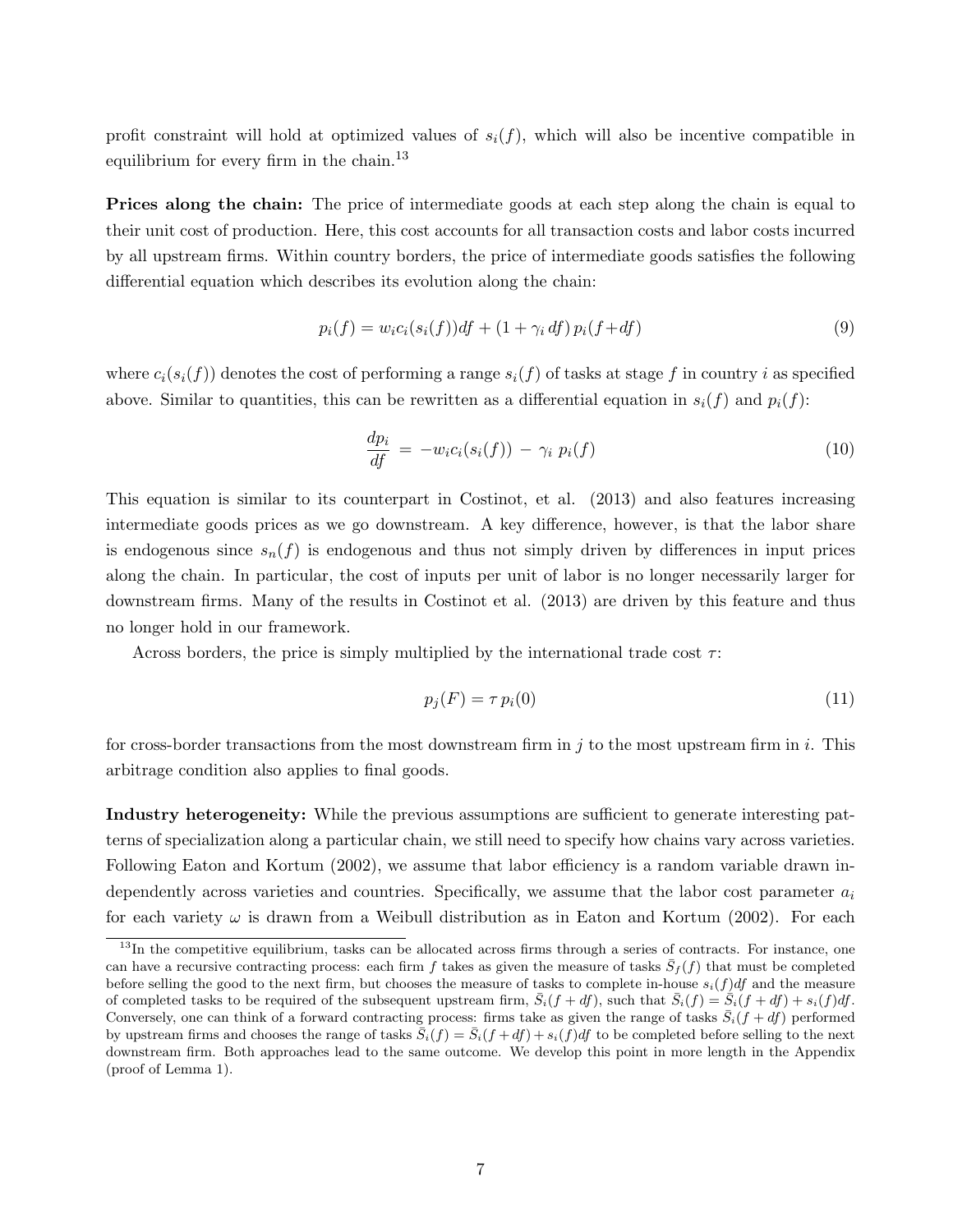country  $i$ , the cumulative distribution function for  $a_i$  is:

$$
Proba(a_i < a) = 1 - e^{-T_i a^\xi} \tag{12}
$$

where  $T_i$  parameterizes the country average productivity and where  $\xi$  is inversely related to productivity dispersion. Note that  $a_i$  is constant along the chain for a specific country and variety  $\omega$ . Unlike Yi (2003, 2010), Rodriguez-Clare (2010) and Johnson and Moxnes (2013), our framework does not require  $a_i$  to differ across tasks along the chain to generate trade in intermediate goods. Another component of the cost function is  $\theta_i$ . We will explore different settings. In section 4.1, we do not impose any restriction on  $\theta_i$ . In section 4.2 we only consider two countries U and D: one where  $\theta_U$  is constant across all varieties, and another country with  $\theta_D < \theta_U$  also constant across all varieties. In section 5 (the calibration exercise), we allow  $\theta_i$  to vary across countries and varieties  $\omega$ , assuming that  $\theta_i$  is log-normally distributed with a country-level shifter  $\bar{\theta}_i$  and a common standard deviation  $\bar{\sigma}$ .

Labor supply: Finally, to close the model, we assume that workers are homogeneous and perfectly mobile within each country, with an inelastic supply of labor  $L_i$  in country i.

Labor demand corresponds to unit labor requirement at each stage, multiplied by output  $q_{i,f}$ , summing across all varieties and all stages performed in the country. Factor market clearance sets labor demand equal to the value of fixed labor supply.<sup>14</sup>

$$
\int_{\omega} \int_{f} q_i(f) c_i(s_i(f)) = L_i \tag{13}
$$

By Walras' law, trade is balanced.

Equilibrium can then be characterized as:

**Definition 1** For each variety of good  $\omega$ , a partial equilibrium is a competitive equilibrium taking wages  $w_i$  and final consumption  $y_i$  given, defined as an allocation of tasks  $s_i(f)$  to firms  $f \in [0, F_i]$ and countries i to rank positions  $n = 1, ..., N$ , a set of quantities  $q_i(f)$  and intermediate prices  $p_i(f)$ , such that: only the lowest-price chain produces (with free entry of chains and firms); prices equal marginal costs all along the chain; all tasks are performed  $(3)$ ; prices and costs satisfy  $(4)$ ,  $(9)$  and  $(11)$ , and quantities satisfy  $(7)$  and  $(8)$ .

**Definition 2** General equilibrium is defined as a set of wages  $w_i$  to satisfy the labor market clearing condition (13), a set of final demands  $y_i$  as in (2) and production chains in competitive equilibrium as described in Definition 1.

<sup>&</sup>lt;sup>14</sup>Here we sum across final goods varieties  $\omega$ , keeping in mind that  $q_i$ ,  $c_i$  and  $s_i$  vary across varieties  $\omega$  because of different productivity draws.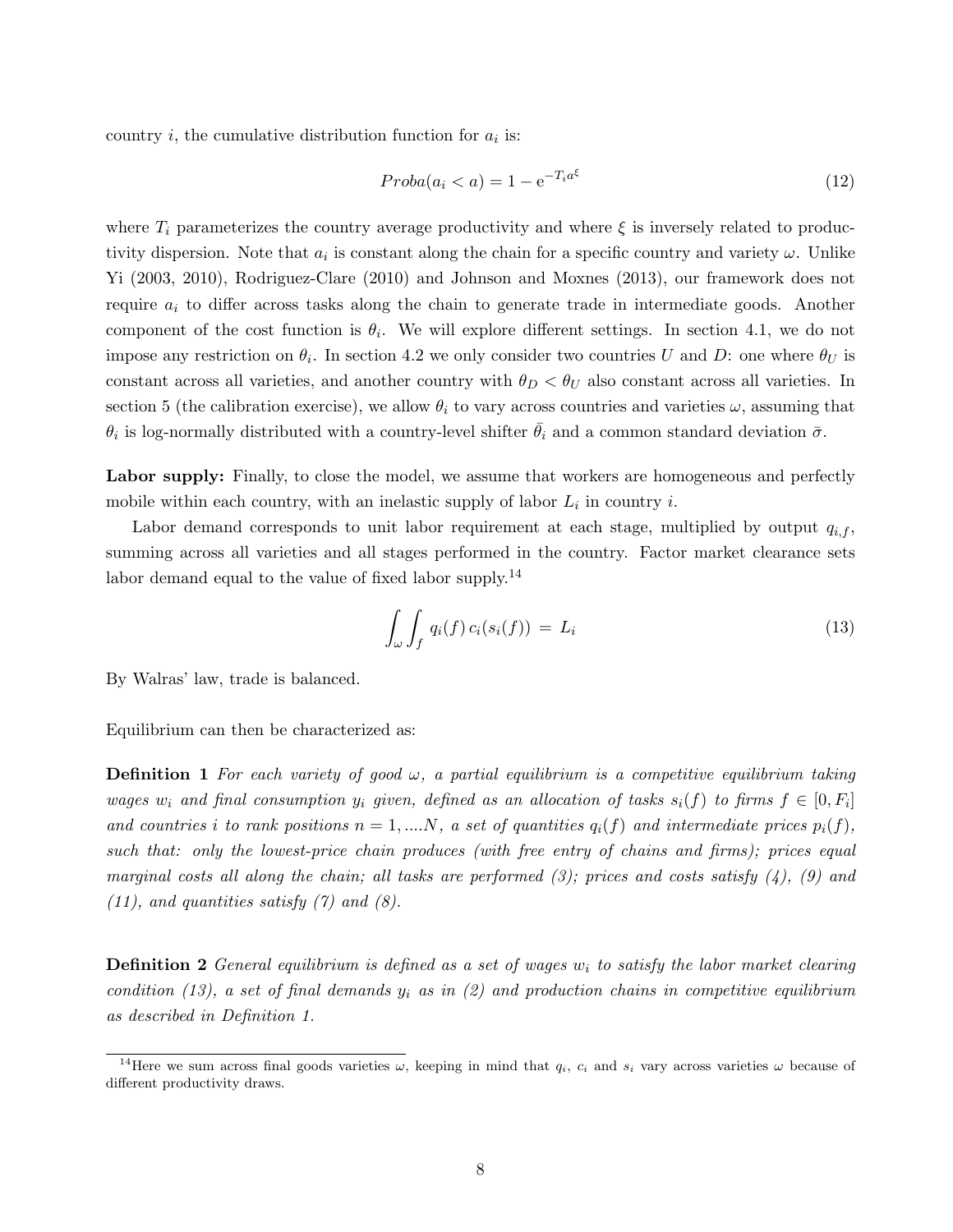### 3 Partial equilibrium: optimal organization of chains

In this subsection, we take wages  $w_i$  as given and focus on the optimal fragmentation and location of production for a specific chain corresponding to a final good variety  $\omega$ .<sup>15</sup> For a given chain, we can reformulate the equilibrium as the solution to a social planner's problem.<sup>16</sup> Given our assumption of perfect competition and constant returns to scale, prices equal unit costs and the competitive equilibrium corresponds to the social optimum. This result is standard with a discrete number of firms and it holds here with a continuum of tasks and firms along each chain. In particular, we show in the appendix that the first-order conditions associated with the social planner's problem correspond to the free entry conditions and firm scope choices in the competitive equilibrium.<sup>17</sup>

Lemma 1 Taking wages as given (Definition 1), a competitive equilibrium is unique and corresponds to the social planner's solution, i.e. it minimizes the cost of producing final goods subject to the full range of tasks to be performed sequentially along the chain.

Let us denote by  $i(n)$  the ranking of countries along the chain, with  $i(1)$  being the most downstream country and  $i(N)$  the most upstream country, assuming that N countries are involved in the chain. One should keep in mind that the ranking of countries is an equilibrium outcome that we will characterize subsequently.

As expressed in Lemma 1, equilibrium can be summarized by the following optimization problem:

$$
\min P_1
$$
\n
$$
\text{over:} \quad i(n), \ s_n(f), \ F_n, \ S_n, \ P_n
$$
\n
$$
\text{under the constraints:} \quad P_n = \left[ \int_{f=0}^{F_n} e^{\gamma_{i(n)} f} c_{i(n)}(s_n(f)) df + e^{\gamma_{i(n)} F_n} \tau P_{n+1} \right]
$$
\n
$$
S_n = \int_{f=0}^{F_n} s_n(f) df
$$
\n
$$
\sum_{i=1}^N S_n = 1
$$
\n(14)

where N is the optimal number of countries involved in the chain and  $P_n \equiv p_{0,n}$  denotes the price at the most downstream stage in country  $i(n)$  at the  $n<sup>th</sup>$  position. Recall that exponential terms  $e^{\gamma_{i(n)}f}$  reflect the evolution of quantity requirements along the chain as described in equation (7). The transaction cost parameter  $\gamma_{i(n)}$  and the cost function  $c_{i(n)}(s)$  are indexed by  $i(n)$  because they depend

<sup>&</sup>lt;sup>15</sup>As noted above, we drop the index  $\omega$  for the sake of presentation. The reader should keep in mind, however, that the optimal fragmentation and allocation of value across firms, as well as costs parameters  $a_i$  and  $\theta_i$ , are all specific to each variety of final good  $\omega$ .

 $16$ One could also view the partial equilibrium as the solution to a cost minimization problem for a large integrated multinational corporation allocating tasks across plants. The firm's price and quantity choices in final goods markets would not affect the organization of the optimal chain.

 $17A$  similar result is obtained in the assignment literature with a continuum of agents on each side (Galichon, 2016).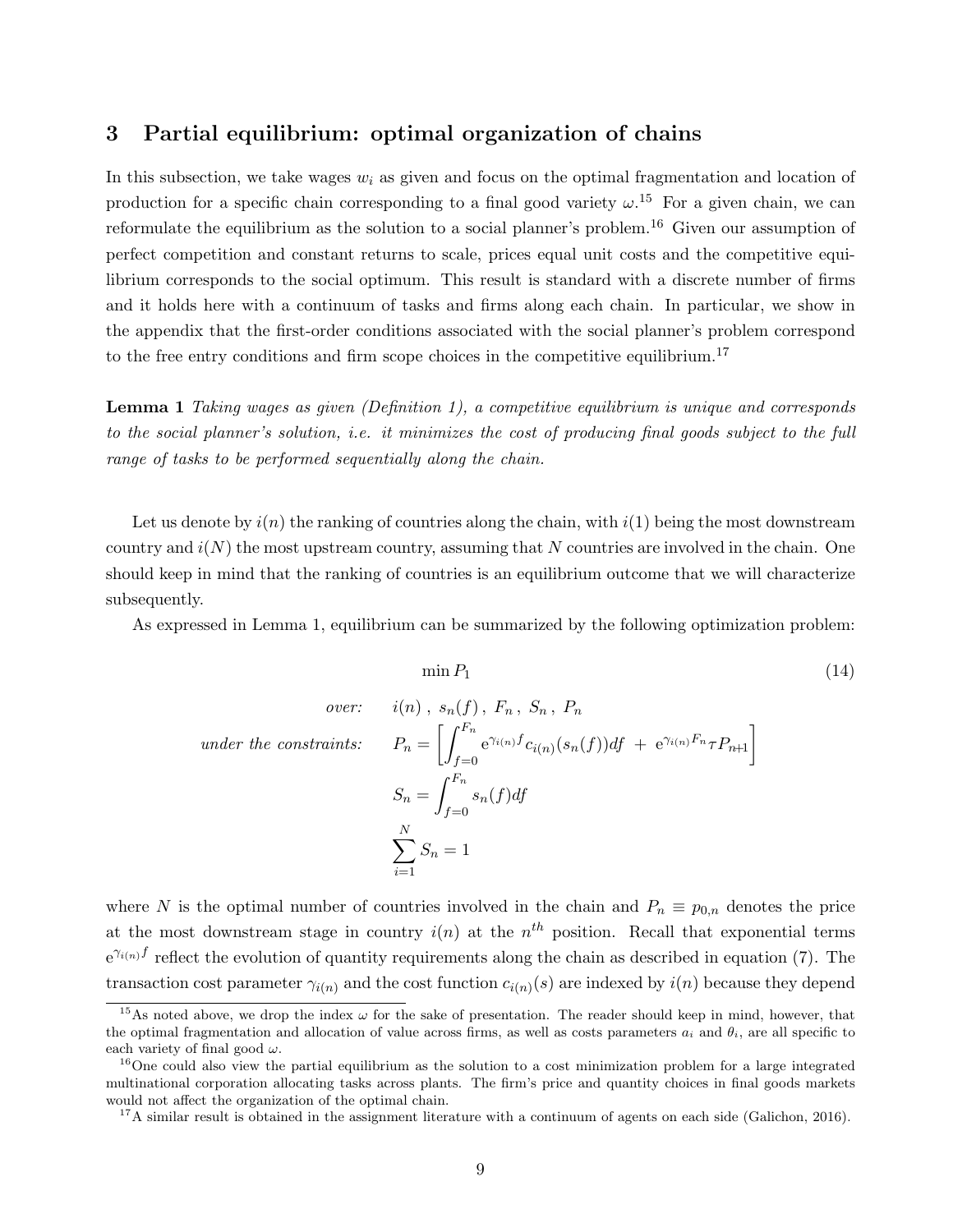on which country  $i(n)$  is at the  $n^{th}$  position upstream. As an abuse of notation,  $P_{N+1}$  refers to the price of the most upstream good and is set to zero.<sup>18</sup> The solution to the model in autarky occurs when each country i produces all tasks  $S_i = 1$  purchases inputs at price  $P_{i+1} = 0$ .

The optimization problem described in (14) can be formulated as a nested optimization problem. In the inner nest, firms in a specific country  $i(n)$  are organized to minimize the price  $P_n$  of goods exported by this country, conditional on a given measure of tasks  $S_n$  to be performed and the price  $P_{n+1}$  of the imported intermediate good. The outer nest allocates measures of tasks to be completed to each country, and determines the import and export prices of participating countries, conditional on a sequential ranking of the countries. The solution must also provide a mapping of countries i to their rank order position  $n = 1, ..., N$  and determine the number of countries N that participate in each chain. Our solution method is to first solve the within-country problem; then solve the global problem for any given ranking of countries. The optimal rank order and the choice of N are determined by comparing minimized prices of each chain.

#### 3.1 Fragmentation of production within countries

Before turning to the cross-border organization of chains, we focus on the within-country problem. In this problem we allocate tasks  $s_i(f)$  across firms  $f \in [0, F_i]$  to minimize country i's last-stage (export) price  $P_i$ , given a measure of tasks to be completed and an import price.<sup>19</sup>  $P_i$  can be expressed as the solution of the following optimization:

$$
\widetilde{P}_i(S_i, P_i^M) = \min_{s_i(f), F_i} \left[ \int_{f=0}^{F_i} e^{\gamma_i f} w_i c_i(s_i(f)) df + e^{\gamma_i F_i} P_i^M \right]
$$
\n(15)

under the constraint:

$$
\int_{f=0}^{F_i} s_i(f) df = S_i \tag{16}
$$

To examine the optimal allocation of tasks across firms and the optimal range of firms, it is useful to introduce the Lagrange multiplier  $\lambda_i$  associated with the constraint  $\int_0^{F_i} s_i(f) df = S_i$ .

The first-order conditions of this planning program are:

For 
$$
s_i(f)
$$
:  $e^{\gamma_i f} w_i c_i'(s_i(f)) = \lambda_i$  (17)

For 
$$
F_i
$$
:  $e^{\gamma_i F_i} w_i c_i(s_i(F_i)) + e^{\gamma_i F_i} P_i^M \gamma_i = s_i(F_i) \lambda_i$  (18)

These conditions help us solve for firm scope  $s_i(f)$  and the number of firms involved in the chain  $F_i$ . Both  $s_i(f)$  and  $F_i$  depend on  $\lambda_i$ , the shadow cost of a task.

Equation (17) defines a shadow market for tasks. All firms in the chain provide a measure of tasks  $s_i(f)$  such that their marginal cost of tasks equals the shadow price of a task,  $\lambda_i$ . In this way, the

<sup>&</sup>lt;sup>18</sup>Alternatively, we could set an exogenous price  $P_{N+1} = \bar{p}$  of the most upstream good reflecting the price of primary commodity such as oil and minerals available from an outside economy that trades for final goods.

<sup>&</sup>lt;sup>19</sup>The autarky solution of the model is the solution to the following problem for  $S_i = 1$  and  $P_i^M = 0$ .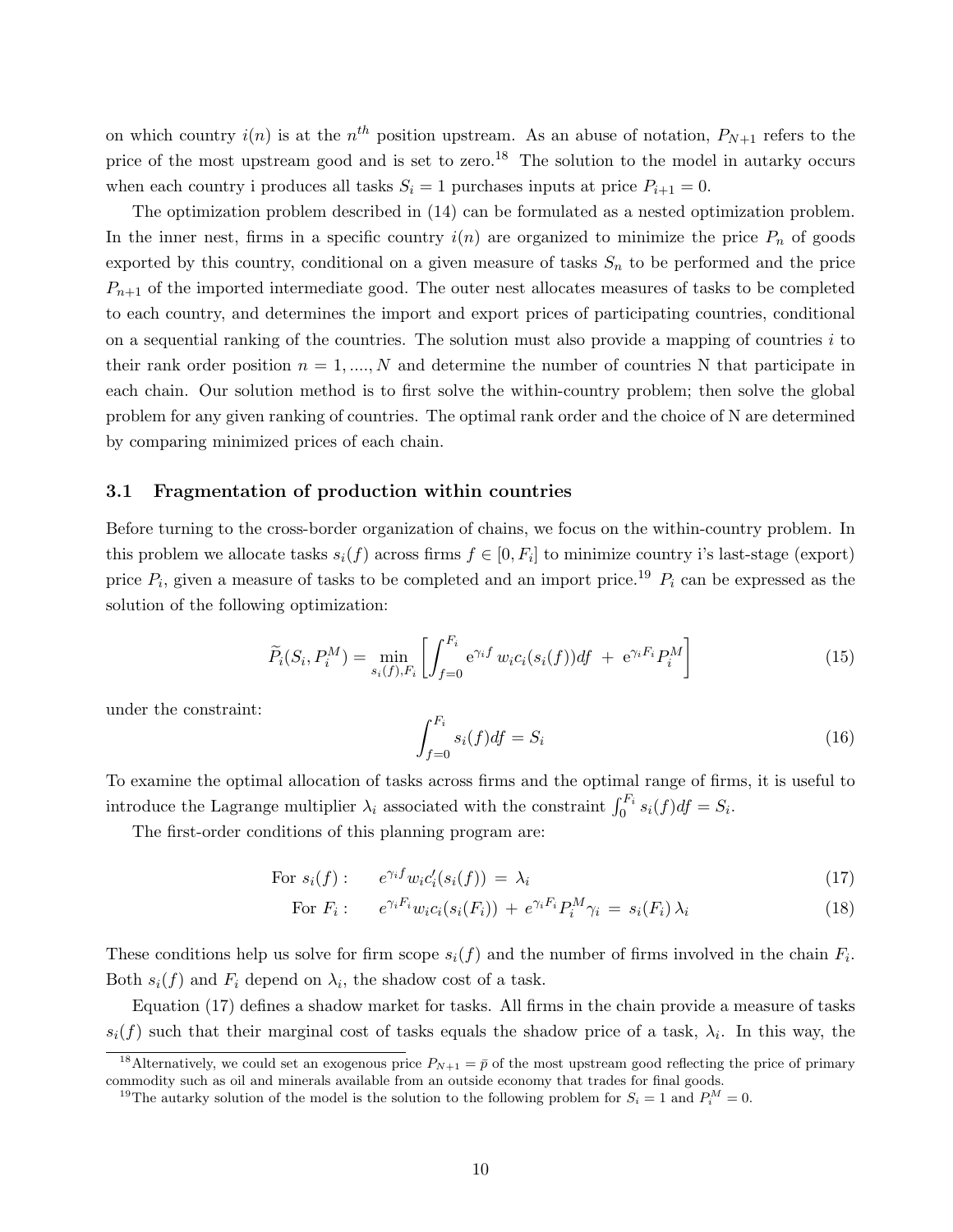conditions that determine the scope of individual firms also define the allocation of tasks across firms that minimizes the cost of producing a measure of tasks  $S_i$  in country  $i^{20}$  From a broader perspective,  $\lambda_i$  also links firm scope decisions across countries, a relationship we develop further in the following section of the paper. For those relationships it is helpful to recognize that  $\lambda_i = \frac{\partial \tilde{P}_i}{\partial S_i}$  $\frac{\partial P_i}{\partial S_i}$ .

Condition (17) offers an additional insight about the relationship between firm heterogeneity and relative position along the chain. A move upstream (i.e. towards higher index  $f$ ) increases required quantities  $e^{\gamma_i f}$ , which must be balanced by a reduction in the marginal cost  $c_i'(s)$ . Hence, with convex costs, condition (17) implies that more upstream firms have smaller firm scope  $s_i(f)$  and provide less value added. We can be more explicit about this using our parameterization:  $c_i'(s) = a_i s^{\theta_i}$ , which implies that firm scope is log-linear in upstreamness  $f$ :

$$
\frac{\partial \log s_i}{\partial f} = -\frac{\gamma_i}{\theta_i} < 0 \tag{19}
$$

In an appendix we solve for  $s_i(f)$  and  $F_i$  as a function of  $\lambda_i$ . We apply these in turn to the constraint  $\int_0^{F_i} s_i(f) df = S_i$  and derive an explicit solution for the shadow cost of fragmentation.

$$
\lambda_i = w_i a_i \left[ \frac{\gamma_i S_i}{\theta_i} + \left( \frac{(\theta_i + 1)\gamma_i}{\theta_i} \frac{P_i^M}{a_i w_i} \right)^{\frac{1}{\theta_i + 1}} \right]^{\theta_i} \tag{20}
$$

 $\lambda_i$  increases with all cost parameters  $a_i$ ,  $\theta_i$  and  $\gamma_i$ , with the price of intermediate goods  $P_i^M$  and with the range of tasks to be performed  $S_i$ . Having solved for the shadow cost of fragmentation, we can now solve for the price of the last-stage goods  $P_i$ , the extent of fragmentation  $F_i$  in country i and firm scope  $s_i(f)$  across all firms f within the country. We also examine the (endogenous) intermediate goods intensity at each stage.

Firm scope: The model is tractable enough to solve for firm scope  $s_i(f)$  all along the chain. Firm scope  $s_i(F_i)$  for the most upstream and downstream firms are respectively:

$$
s_i(F_i) = \left[\frac{(\theta_i + 1)\gamma_i}{\theta_i} \frac{P_i^M}{a_i w_i}\right]^{\frac{1}{\theta_i + 1}}; \qquad s_i(0) = \frac{\gamma_i S_i}{\theta_i} + s_i(F_i) \tag{21}
$$

Using expression (19), scope at intermediate positions corresponds to:  $\log s_i(f) = -\frac{\gamma_i}{\theta_i}$  $\frac{\gamma_i}{\theta_i} f + \log s_i(0)$ . Note again that firms are ex ante homogeneous but end up with different firm scope due to their position on the chain. The difference  $\frac{\gamma_i}{\theta_i} S_i$  between the scope of the most downstream and upstream firms in country  $i$  is illustrative of this within-country heterogeneity in firm scope. Heterogeneity is rising in  $S_i$  because more tasks produced in country i implies more firms, and thus more room for heterogeneity, conditional on  $\theta_i$  and  $\gamma_i$ .

Of further interest is the relationship between firm scope and the price of intermediate goods relative to labor costs  $\frac{P_i^M}{a_i w_i}$ . The scope of both the most upstream and downstream firms are rising

<sup>&</sup>lt;sup>20</sup>Our Lagrangian formulation in (17) generalizes the condition  $\delta c'(s(f+1)) = c'(s(f))$  in Kikuchi et al (forthcoming) that links the marginal costs of tasks between (discrete) firms f that neighbor one another in the chain.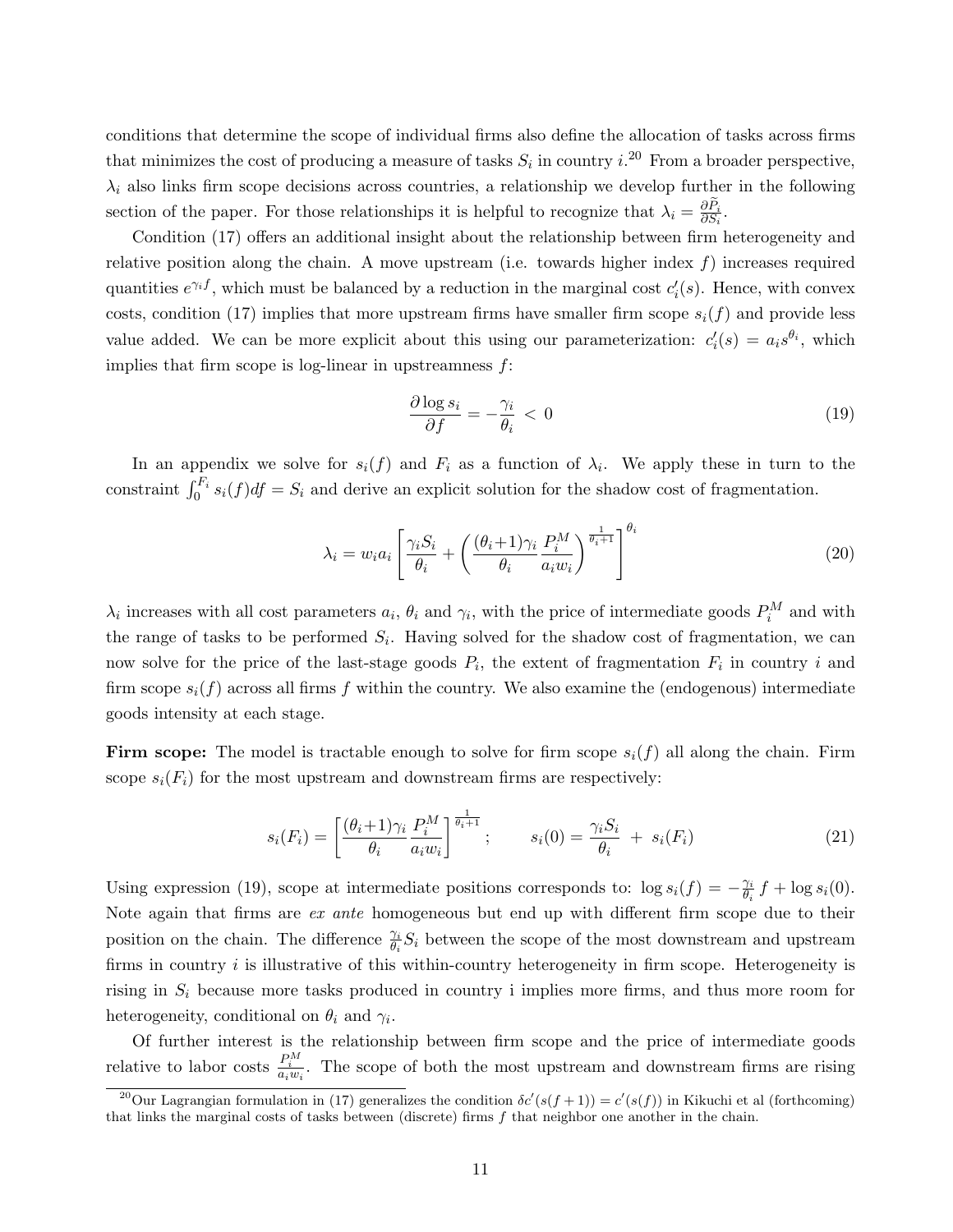in this ratio. The intuition is that when the price of intermediates is relatively high, the cost of outsourcing is relatively higher and firms will choose to add more value in-house. Conversely, when labor costs are high, firms will produce relatively few stages before outsourcing to upstream firms.

Length of the chain: The number (mass) of firms involved sequentially in production is a key measure of fragmentation of the chain. Here, since the range of tasks performed by each firm is endogenous, the length of the chain also becomes endogenous and is no longer proportional to  $S_i$ . For a given price  $P_i^M$  of imported intermediate goods and range  $S_i$  of tasks to be performed, the mass of sequential suppliers is:

$$
F_i = \frac{\theta_i}{\gamma_i} \log \left[ 1 + \frac{S_i}{\theta_i + 1} \left( \frac{A_i w_i}{P_i^M} \right)^{\frac{1}{\theta_i + 1}} \right]
$$
(22)

The mass of suppliers depends negatively on the price of intermediate goods because more expensive components make transactions more costly, which leads to less fragmentation. The number of suppliers also depends negatively on transaction costs and positively on  $\theta_i$ , the parameter for diseconomies of scope.

**Aggregate price:** After solving for firm scope  $s_{if}$  and the number of firms  $F_i$ , we find that the price of the most downstream good in country  $i$ , i.e. the solution of the minimization program (15), is:

$$
P_i = \widetilde{P}_i(S_i, P_i^M) = \left[\frac{S_i}{\theta_i + 1} (A_i w_i)^{\frac{1}{\theta_i + 1}} + (P_i^M)^{\frac{1}{\theta_i + 1}}\right]^{\theta_i + 1}
$$
(23)

expressed as a function of the synthetic parameter  $A_i$ :

$$
A_i = a_i \left( \gamma_i \, \frac{\theta_i + 1}{\theta_i} \right)^{\theta_i} \tag{24}
$$

This  $A_i$  depends on exogenous country-specific parameters  $\theta_i$ ,  $a_i$  and  $\gamma_i$ , and reflects the effective labor productivity in country  $i$ . Note that, conditional on  $A_i$ , prices no longer depend on transaction costs  $\gamma_i$ . The price mimics a CES cost function with two inputs: imported intermediate goods and labor, where the weight for labor depends on the range of tasks, productivity, transaction costs and diseconomies of scope. The apparent elasticity of substitution is  $\theta_i+1$ . When diseconomies of scope  $\theta_i$  are stronger, production has to be more fragmented and there is a larger amount of production lost in transaction costs. These costs are larger when the price of intermediate goods  $P_i^M$  is high.

Labor vs. imported intermediate goods demand: Each unit of the final-stage good produced in country *i* also generates a demand  $e^{\gamma_i F_i}$  for the most upstream intermediate goods, i.e. intermediate goods imported from the next country in the chain. In terms of value rather than quantities, by applying Shephard's Lemma we obtain that the share of imported inputs in the total cost of production in country  $i$  is:

$$
\frac{P_i^M q_i(F_i)}{P_i q_i(0)} = \frac{\partial \log \widetilde{P}_i}{\partial \log P_i^M} = \frac{\left(P_i^M\right)^{\frac{1}{\theta_i+1}}}{\frac{S_i}{\theta_i+1}\left(A_i w_i\right)^{\frac{1}{\theta_i+1}} + \left(P_i^M\right)^{\frac{1}{\theta_i+1}}}
$$
(25)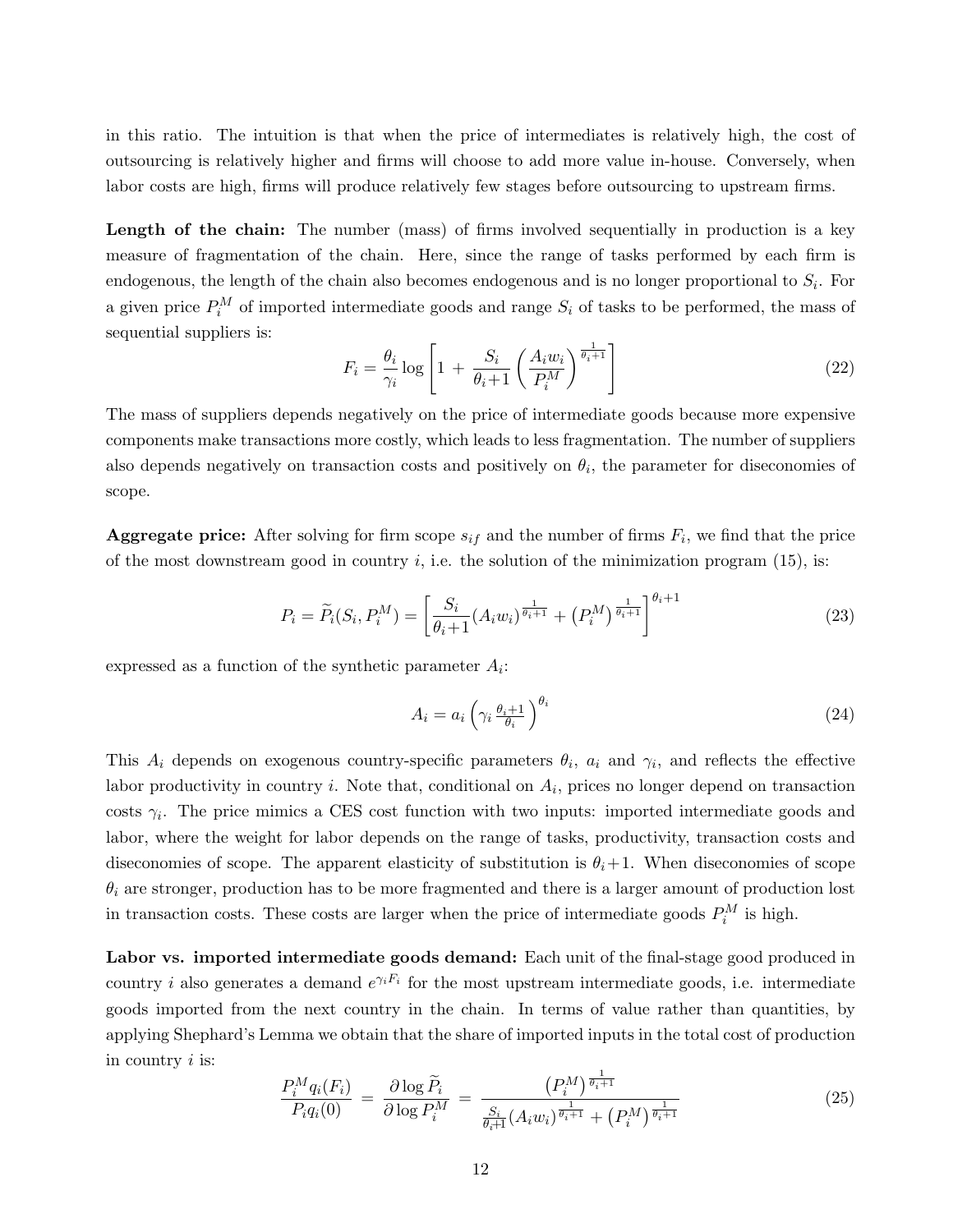Using this expression, we can retrieve the demand for local labor in country  $i$ . The share of local demand in the production of country  $i$  has a simple interpretation: it corresponds to the valueadded content of exports for country  $i$  in that chain. As with the price of the produced good, this expression mimics a CES cost function. The share of labor (one minus the above expression) depends positively on the range of tasks to be performed as well as the price of intermediate goods. The elasticity of substitution between imported inputs and local labor is in turn endogenously determined by diseconomies of scope at the firm level.

Gross-output-to-value-added ratio: The ratio of these two variables informs on the extent of fragmentation and has a useful empirical counterpart since it is readily available in typical inputoutput tables provided by statistical agencies. The gross-output-to-value-added ratio also maps well into our framework with a continuum of firms if we adopt an appropriate measure of gross-output. Over a continuous segment of firms, say  $[0, F_i]$ , we define gross output as the integral sum of transactions along that segment:  $GO_i = \int_0^{F_i} p_i(f)q_i(f)df$ . With this definition, the scaling is such that gross output over a segment of measure one corresponds to the average sales of a measure one of firms. Symmetrically, value added over a segment  $[0, F_i]$  corresponds to:  $VA_i = \int_0^{F_i} w_i c_i(s_i(f)) q_i(f) df$ .<sup>21</sup>

We find that the GO/VA ratio in equilibrium for country  $i$  is equal to:

$$
\frac{GO_i}{VA_i} = \frac{\theta_i}{\gamma_i} \tag{26}
$$

Strikingly, this result also holds at the firm level. To be more precise, the ratio of the price to the unit factor cost  $w_i c_i$  at each stage f is constant and equal to:

$$
\frac{p_i(f)}{w_i c_i(s_i(f))} = \frac{\theta_i}{\gamma_i} \tag{27}
$$

We can interpret this GO/VA ratio as an index of fragmentation across firms. Here, in particular, it reflects the two key forces that are present in our model: stronger diseconomies of scope  $\theta_i$  lead to more fragmentation while larger transaction costs  $\gamma_i$  lead to less fragmentation.<sup>22</sup> As seen in equations (19) and (21), this ratio also dictates the difference in scope between upstream and downstream firms.

The relationship between the structural parameters and summary measures of fragmentation are summarized in the following lemma:

**Lemma 2** Production fragmentation within countries – captured either by the  $GO/VA$  ratio or by the range  $F_i$  of firms involved in the chain – increases with diseconomies of scope  $\theta_i$  and decreases with transaction costs  $\gamma_i$ . Specifically, the GO/VA ratio equals  $\frac{\theta_i}{\gamma_i}$ .

 $^{21}$ These two indexes in a continuum provide natural extensions of GO and VA with discrete firms. With discrete firms, note that GO is the sum of upstream VA. Here with a continuum, GO is the integral sum of upstream VA.

 $22$ Every firm within a given chain and country shares the same GO/VA ratio. This is a strong prediction that could be tested with firm-to-firm transaction data linked to firm level GO/VA ratios, which we lack, unfortunately. It is very likely that this strong empirical prediction would fail, but the manner in which it failed would be highly informative.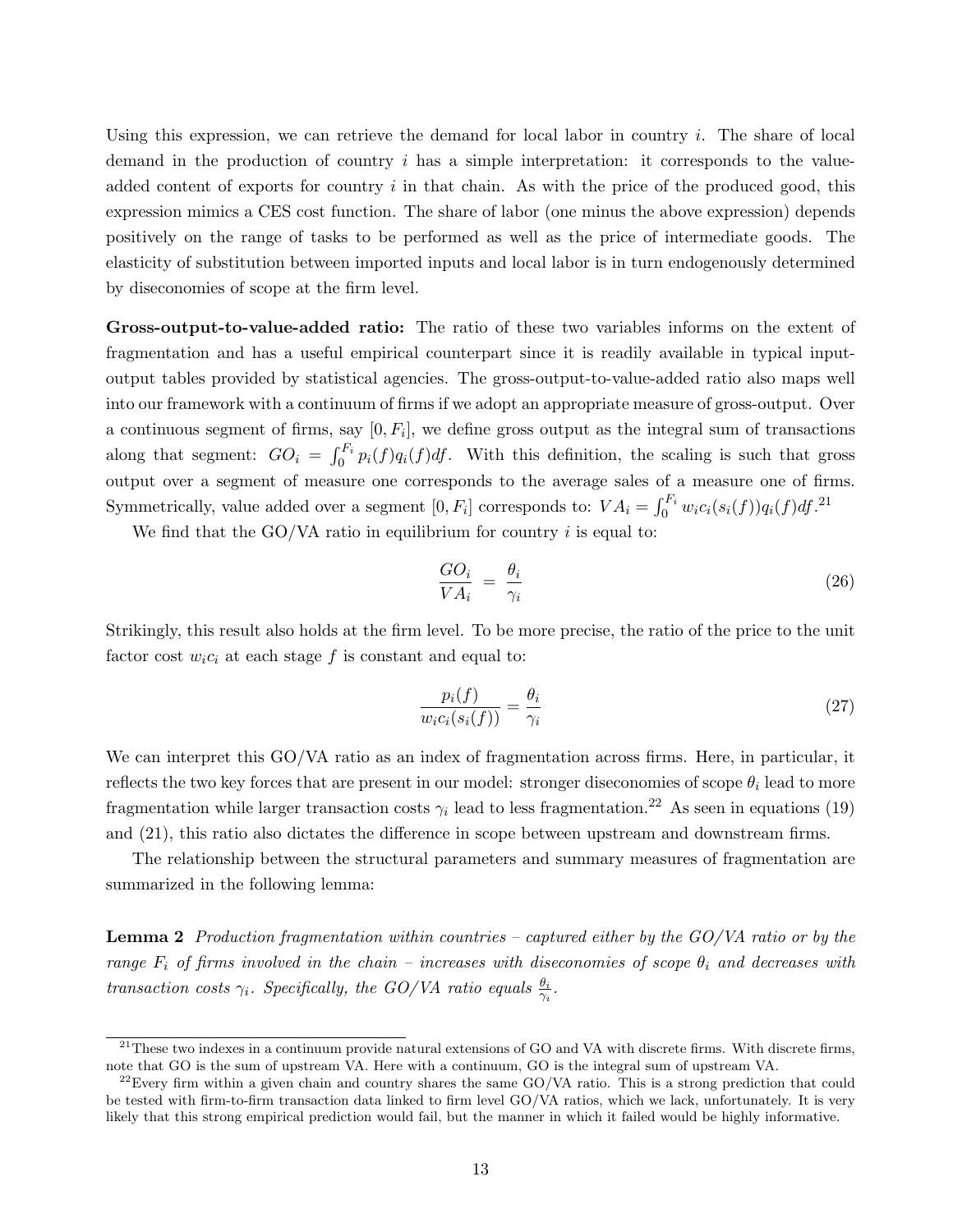#### 3.2 Cross-border fragmentation

Now that we have described the allocation of tasks along the chain within borders, we turn to the optimal allocation of tasks and firms across borders. In particular, we need to characterize the ordering of countries  $i(n)$  on the chain, with  $i(1)$  being the most downstream and  $i(N)$  the most upstream country.<sup>23</sup>

Given the optimal fragmentation of production across firms in each country  $i = i(n)$ , summarized by the price function from equation (23),  $\tilde{P}_i(S, P^M)$ , the optimal global value chain corresponds to the following minimization program:

$$
\min_{\{S_n, P_n\}} P_1 \tag{28}
$$

under the constraints:

$$
P_n = \widetilde{P}_{i(n)}(S_n, \tau P_{n+1})\tag{29}
$$

and

$$
\sum_{i=n}^{N} S_n = 1\tag{30}
$$

where the function  $\widetilde{P}_i(S, P^M)$  is the solution of the optimization described in equation (23) in the previous section.

For a given sequence of countries  $i(n)$ , we can go quite far in characterizing prices, ranges of tasks completed and labor demand along the chain. First, it is useful to explicitly express the Lagrangian:

$$
\mathcal{L} = P_1 - \sum_{n=1}^{N} q_n \left[ P_n - \widetilde{P}_{i(n)}(S_n, \tau P_{n+1}) \right] - \lambda_G \left[ \sum_{n=1}^{N} S_n - 1 \right]
$$
\n(31)

The Lagrange multipliers associated with price equations correspond to quantities required for each unit of final good. To be more precise,  $q_n$  correspond to quantities  $q_{i(n)}(0)/q_{i(1)}(0)$  required at the most downstream task performed in the  $n^{th}$  country  $i(n)$  per unit of final good  $q_{i(1)}(0)$ . The first-order condition  $\frac{\partial \mathcal{L}}{\partial P_{n+1}} = 0$  is equivalent to imposing  $q_{n+1} = \tau q_n e^{\gamma_{i(n)} F_n}$  (using the price derivative described in equation 25).

The marginal cost of tasks  $\frac{\partial \tilde{P}_{i(n)}}{\partial S_n}$  in each country is tightly linked to the shadow cost of stages across markets, which must be equalized across all countries in the chain:  $\lambda_G = q_{i(n)}$  $\frac{\partial \widetilde{P}_{i(n)}}{\partial S_n} = q_n \lambda_n.$ Since a move upstream along the chain increases quantities (because of transaction costs and crossborder trade costs), the shadow cost  $\lambda_n > \lambda_{n+1}$  must decrease. Concretely, a first implication is that firm scope tends to decrease as we go upstream, not just within countries but also across countries. The F.O.C. in  $S_i$  implies the following expression which generalizes equation (17) across countries along the chain:

$$
q_n e^{\gamma_{i(n)} f} w_{i(n)} c'_{i(n)}(s_n(f)) = \lambda_G \tag{32}
$$

where  $q_n e^{\gamma_{i(n)} f}$  corresponds to the quantities of intermediate goods required for each unit of final

<sup>&</sup>lt;sup>23</sup>Recall that we drop for now the variety subscript  $\omega$  while most parameters vary across varieties.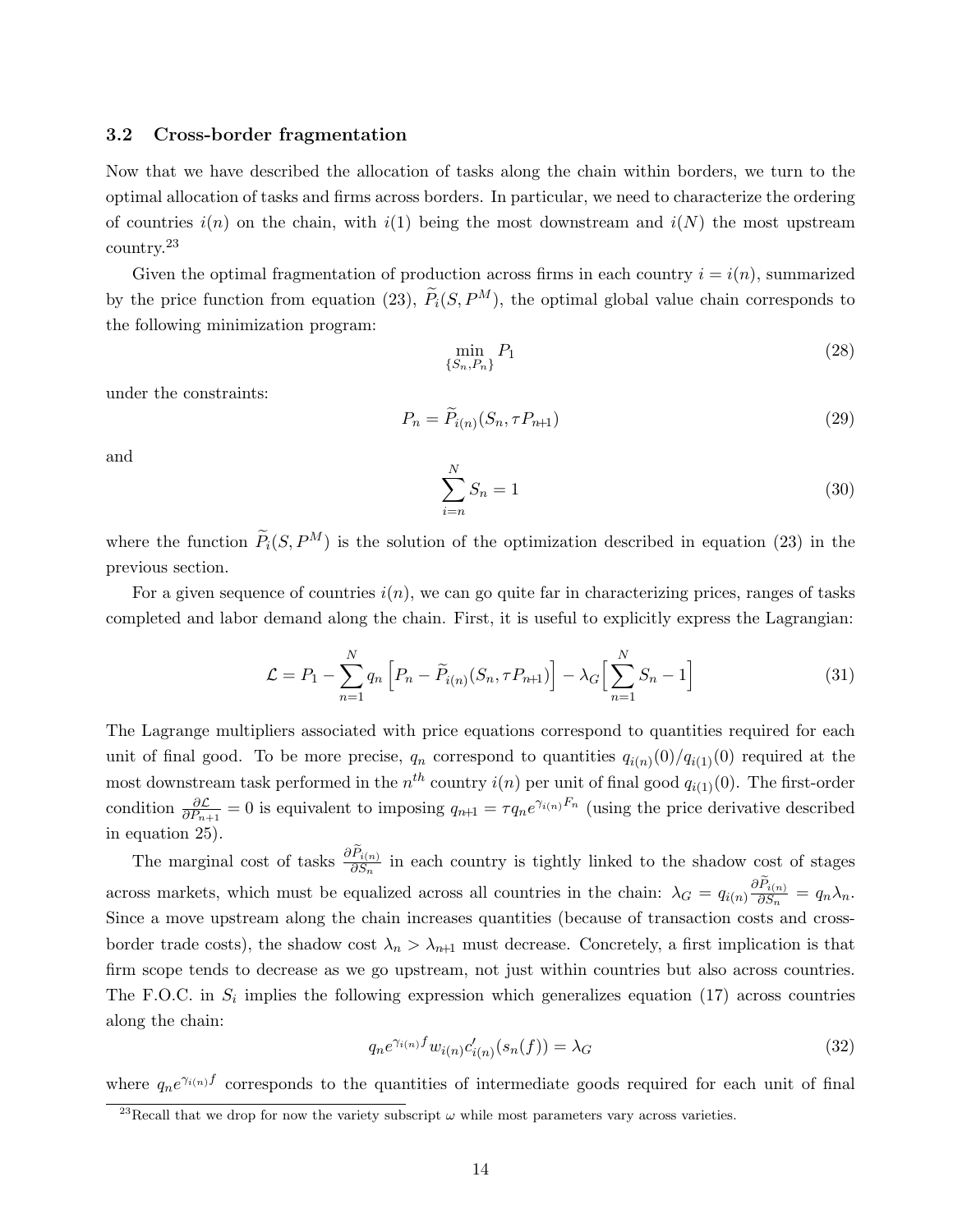good. Since the latter increases with upstreamness, we obtain that firm scope  $s_n(f)$  would be smaller if a country  $i = i(n)$  specializes upstream than if it specializes downstream. Therefore, a country with stronger within-firm diseconomies of scope would have a relatively larger cost downstream than upstream compared to a country with weaker diseconomies of scope.

This feature has important implications for the sorting of countries along the chain. Countries with relatively high values of  $\theta$  will have firms that manage fewer tasks, which means that they will be located upstream. Low- $\theta$  countries will host firms with larger scope, and be located downstream. Formally, we can confirm this insight by examining second-order conditions of the optimization problem described in Equation (28), which yields the following Proposition:

**Proposition 1** Let us denote by  $i(n)$  the ranking of countries involved in the same production chain,  $i(1)$  being the most downstream and  $i(N)$  the most upstream country. In equilibrium, the relative position of countries along the chain is fully determined by diseconomies of scope  $\theta_i$ ; countries with weaker diseconomies of scope specialize downstream:

$$
\theta_{i(1)} < \theta_{i(2)} < \ldots < \theta_{i(N)}
$$

Proposition 1 describes comparative advantage within a supply chain, conditional on a country's participation in the chain.<sup>24</sup> Two implications are of primary interest here: the central role of  $\theta_i$  in determining within-chain comparative advantage, but also the absence of a role for the transaction cost parameter  $\gamma_i$ . The lack of a role for  $\gamma_i$  would seem to run counter to Costinot et al. (2013), where cross-country differences in the rates of mistakes in production drive comparative advantage within the chain. The closest counterpart in our model to the mistakes in Costinot et al. (2013) is the  $\gamma_i$ parameter.<sup>25</sup>

In both models cross-country sorting of sequential activities mitigates the effects of firm-to-firm transaction costs on the price of the completed good. In Costinot et al. (2013) countries with low transaction costs produce downstream in equilibrium because they impose the least "melt" on goods that are nearing completion. In our model firms can offset transaction costs by expanding firm scope. Because offsetting such costs is more valuable downstream, the countries in which firms can most easily expand firm scope, the low- $\theta$  countries, locate downstream.

Another way to see this is to exploit the insights in Costinot (2009), who links comparative advantage to the mathematics of log-supermodularity. The accumulation of value added along the chain insures that the cost of intermediate goods is rising along the chain. This means that if production costs are log-supermodular in input prices and a parameter, then countries that have low values of that parameter will locate downstream. With frictions along supply chains, the average cost of performing tasks increases along the chain with the cost of inputs  $\frac{\partial \tilde{P}_i}{\partial S_i}$  $\Big|_{S_i=0} = (A_i w_i)^{\frac{1}{\theta_i+1}} (\tau P_i^M)^{\frac{\theta_i}{\theta_i+1}},$  and the

<sup>&</sup>lt;sup>24</sup>Countries with large values  $\gamma_i$ ,  $w_i$ ,  $a_i$  and/or  $\theta_i$  may not participate at all in an equilibrium chain. Proposition 1 describes the sorting of countries that do participate in an equilibrium chain.

 $25$ Costinot et al. (2013) offer cross-country differences in contract enforcement as a rationale for differences in the rates of mistakes. Here, the parameter most closely related to contract enforcement is clearly  $\gamma_i$ .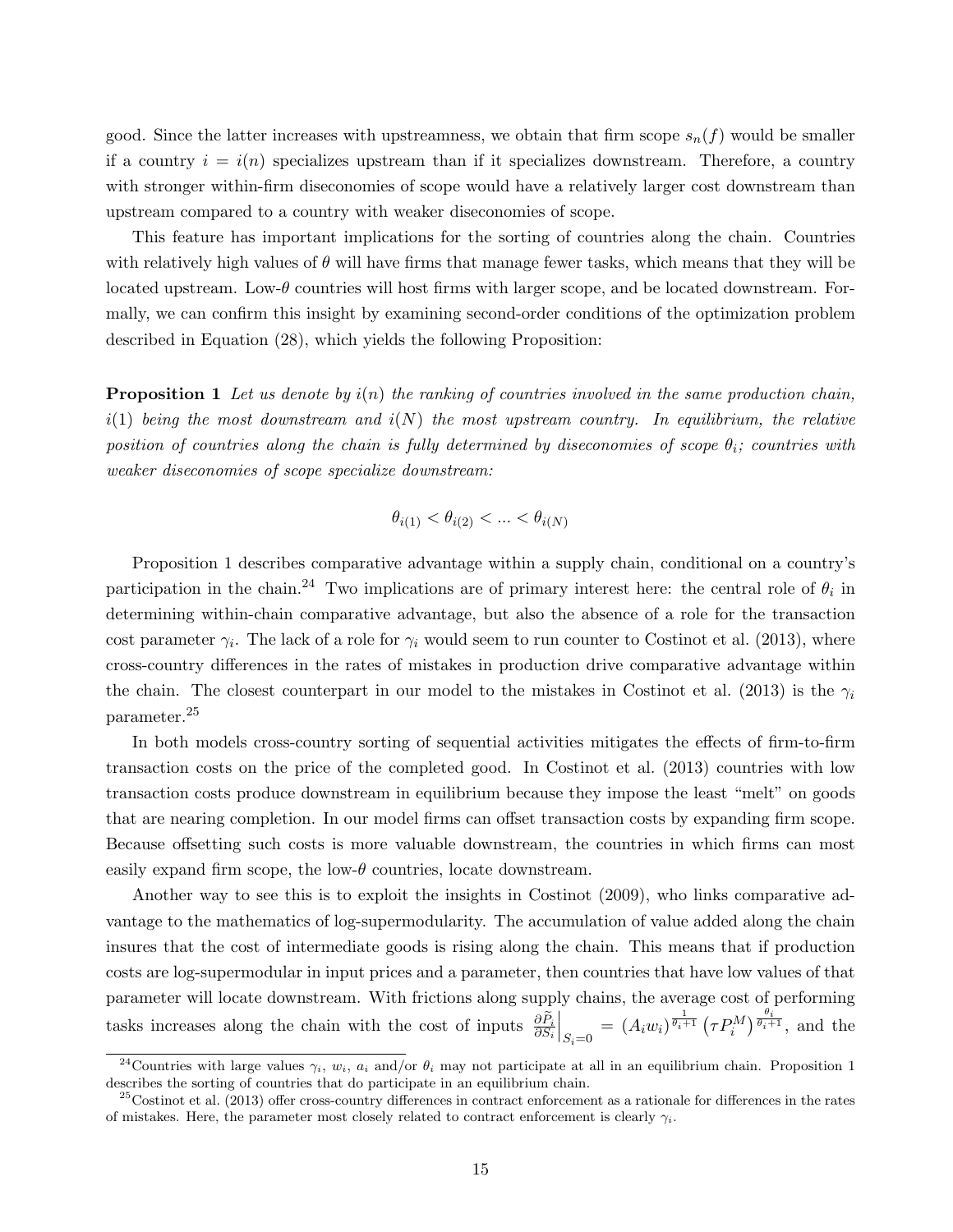effect of the input price is larger for larger  $\theta_i$ . In fact, we can show that the effect of input prices (on the cost of a marginal task) is equal to the share of transaction costs, which is itself determined by  $\theta_i$ when firm scope is endogenous:  $26$ 

$$
\frac{\partial \log\left(\frac{\partial \widetilde{P}_{i(n)}}{\partial S_n}\right)}{d \log P_{n+1}} = \frac{\gamma_i P_i^M}{w_i c_i + \gamma_i P_i^M} = \frac{\theta_i}{1 + \theta_i} \tag{33}
$$

In Costinot et al. (2013),  $s_i(f)$  is fixed, so the average cost of performing tasks is log supermodular in input prices and  $\gamma_i$ . The middle term  $\frac{\gamma_i P_i^M}{w_i c_i + \gamma_i P_i^M}$  would be increasing in  $\gamma_i$  if firm scope  $s_i$  and thus costs  $c_i$  are fixed. Hence, transaction costs  $\gamma_i$  have the largest impact on average cost when  $P_i^M$  is high (i.e. downstream), so that lower transaction costs create a comparative advantage in downstream tasks.

In contrast to Costinot et al. (2013),  $\gamma_i$  does not appear in the last term of (33) in our model where firm scope is endogenous. In countries with larger transaction costs, firms will endogenously increase firm scope to mitigate the role of higher transaction costs. These endogenous responses nullify the role that transaction cost would otherwise play if firm scope were exogenous. Instead,  $\theta_i$  now plays a singular role in determining countries' positions within the chain. As shown in equation (33), countries with stronger diseconomies of scope  $\theta_i$  should specialize upstream to mitigate the effect of input prices on value added.<sup>27</sup> A related implication is that there will be no international fragmentation without cross-country variation in  $\theta_i$ . Proposition 1 also implies that there is no back-and-forth trade along a specific chain in equilibrium, except when a final good is shipped back to be consumed in an upstream country.

Equilibrium allocation of tasks across countries: Given the ranking of countries described in Proposition 1, we now describe the range of tasks performed by each one. Using marginal conditions imposed by the optimization problem, we can also determine prices and firm scope along the chain as functions of wages and relative productivity. Specifically, the first-order conditions determine the c.i.f. price between consecutive countries  $i(n)$  and  $i(n+1)$ . First-order conditions between three consecutive countries  $i(n-1)$ ,  $i(n)$  and  $i(n+1)$  then yield the range of tasks performed in  $i(n)$ . Denoting  $A_n$ ,  $w_n$ and  $\theta_n$  the productivity, wages and the scope parameter in the  $n^{th}$  country  $i(n)$  along the chain, we

<sup>&</sup>lt;sup>26</sup>To show equality between the last two terms, notice that  $\frac{P_i^M}{w_i c_i}$  corresponds to GO/VA at the firm level and use Lemma 2. This equality holds for the imported good price if  $\frac{\partial \tilde{P}_i}{\partial S_i}$  is evaluated at  $S_i = 0$ , and it holds more generally as a function of the intermediate good price at any stage.

<sup>&</sup>lt;sup>27</sup>Our specific choice of functional form removes  $\gamma_i$  altogether from the determination of within-chain comparative advantage. It is difficult to derive analytical solutions for other functional forms, and the effects of  $\gamma_i$  on within-chain comparative advantage may not be completely offset or may be more-than-offset by endogenous responses to  $\theta$  for other functional forms of  $c(s, \theta)$ . The intuition nonetheless goes through for cost functions where the convexity is governed by parameter  $\theta$ . Countries with low values of  $\theta$  are better able to reduce inter-firm transaction costs through expansion and thus tend to locate downstream. Computational experiments with alternative functional forms (e.g.  $a(e^{\theta s}-1)$ ) as in Kikuchi et al. forthcoming) confirm that  $\theta$  is the main determinant of comparative advantage within the chain.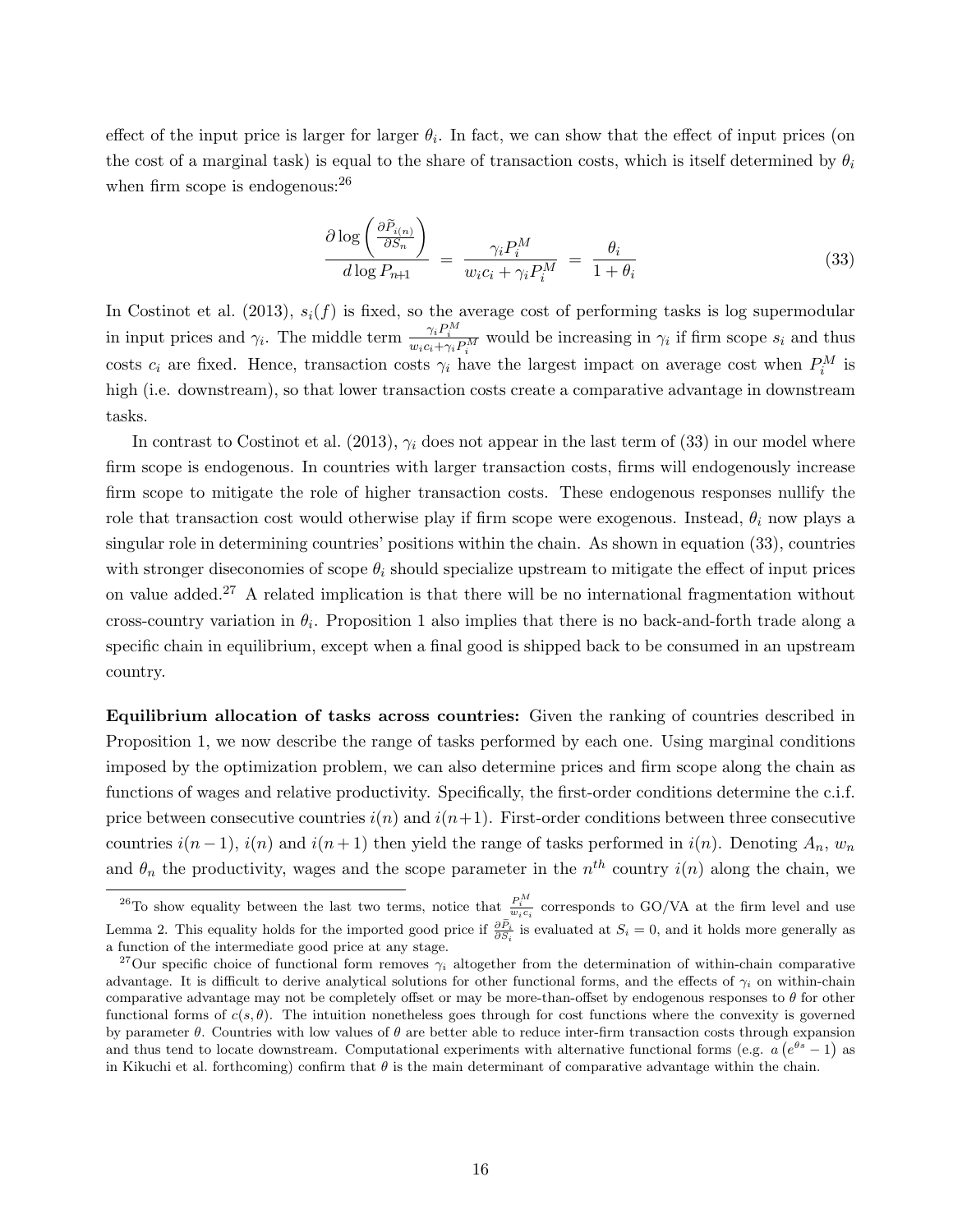obtain:

$$
\begin{cases}\n\tau P_{n+1} = (A_n w_n)^{\frac{\theta_{n+1}+1}{\theta_{n+1}-\theta_n}} (\tau A_{n+1} w_{n+1})^{-\frac{\theta_{n+1}}{\theta_{n+1}-\theta_n}} \\
\frac{S_n}{\theta_{n+1}} = \left(\frac{A_{n-1} w_{n-1}}{\tau A_n w_n}\right)^{\frac{1}{\theta_n-\theta_{n-1}}} - \left(\frac{A_n w_n}{\tau A_{n+1} w_{n+1}}\right)^{\frac{1}{\theta_{n+1}-\theta_n}}\n\end{cases} (34)
$$

where  $\tau$  is the trade cost between any two countries.

Conditional on the set of countries participating (with  $\theta_n$  increasing with n along the chain), we can obtain a simple expression for the price of final goods (i.e. price of downstream goods in country 1) as a function of costs parameters  $A_n$ ,  $\theta_n$  and wages  $w_n$ . Conditional on the set of countries, we can also derive simple expressions for the share of labor costs from a specific country.

**Lemma 3** Conditional on the set of countries  $n = 1, 2$ , etc. participating (with  $\theta_n$  increasing with n along the chain), the price of the final good is:

$$
P_1 = \frac{A_1 w_1}{(\theta_1 + 1)^{\theta_1 + 1}} \Theta(\mathbf{w} \mathbf{A}, \tau) \tag{35}
$$

where  $\Theta(\boldsymbol{w}\boldsymbol{A},\tau) < 1$  captures the gains from fragmentation for the chain:

$$
\Theta(\mathbf{w}\mathbf{A},\tau) = \left[1 - \sum_{n=1}^{N-1} (\theta_{n+1} - \theta_n) \left( \frac{w_n A_n}{\tau w_{n+1} A_{n+1}} \right)^{\frac{1}{\theta_{n+1} - \theta_n}} \right]^{\theta_1 + 1}
$$

In the expression for the final good price above, the first term  $\frac{A_1w_1}{(\theta_1+1)^{\theta_1+1}}$  is the cost of production in country 1 if there is no possibility to fragment production across countries, while the second term  $\Theta(\mathbf{w}\mathbf{A}, \tau)$  is the price reduction obtained from fragmenting production across countries. We can verify that this term increases with trade costs. It also increases with labor requirements A in each upstream country. Note also that the price of the final good is itself tightly linked to the shadow cost of fragmentation  $\lambda_G$ . The  $\Theta$  term drives both the shadow cost of fragmentation and the final goods price:

$$
\lambda_G = \frac{A_1 w_1}{(\theta_1 + 1)^{\theta_1}} \Theta(\mathbf{w}\mathbf{A}, \tau)^{\frac{\theta_1}{\theta_1 + 1}}.
$$
\n(36)

We now turn to implications of a decrease in trade costs for two key outcomes that reflect the extent of fragmentation across and within countries: the value-added contribution from each country and firm scope. Applying Shephard's Lemma, we can use Lemma 3 to obtain country  $i(n)$ 's labor contribution to each dollar of final good:

$$
\frac{l_n w_n}{P_1} = \frac{d \log P_1}{d \log w_n} = \frac{d \log \Theta}{d \log w_n} = \frac{\left(\frac{w_{n-1} A_{n-1}}{\tau w_n A_n}\right)^{\frac{1}{\theta_n - \theta_{n-1}}} - \left(\frac{w_n A_n}{\tau w_{n+1} A_{n+1}}\right)^{\frac{1}{\theta_{n+1} - \theta_n}}}{\left(\frac{P_1}{A_1 w_1}\right)^{\frac{1}{\theta_1 + 1}}} \tag{37}
$$

Because ours is a single-factor model, labor shares also correspond to the value added by country  $i(n)$ . This expression can be used to compute various indicators of involvement in supply chains, such as the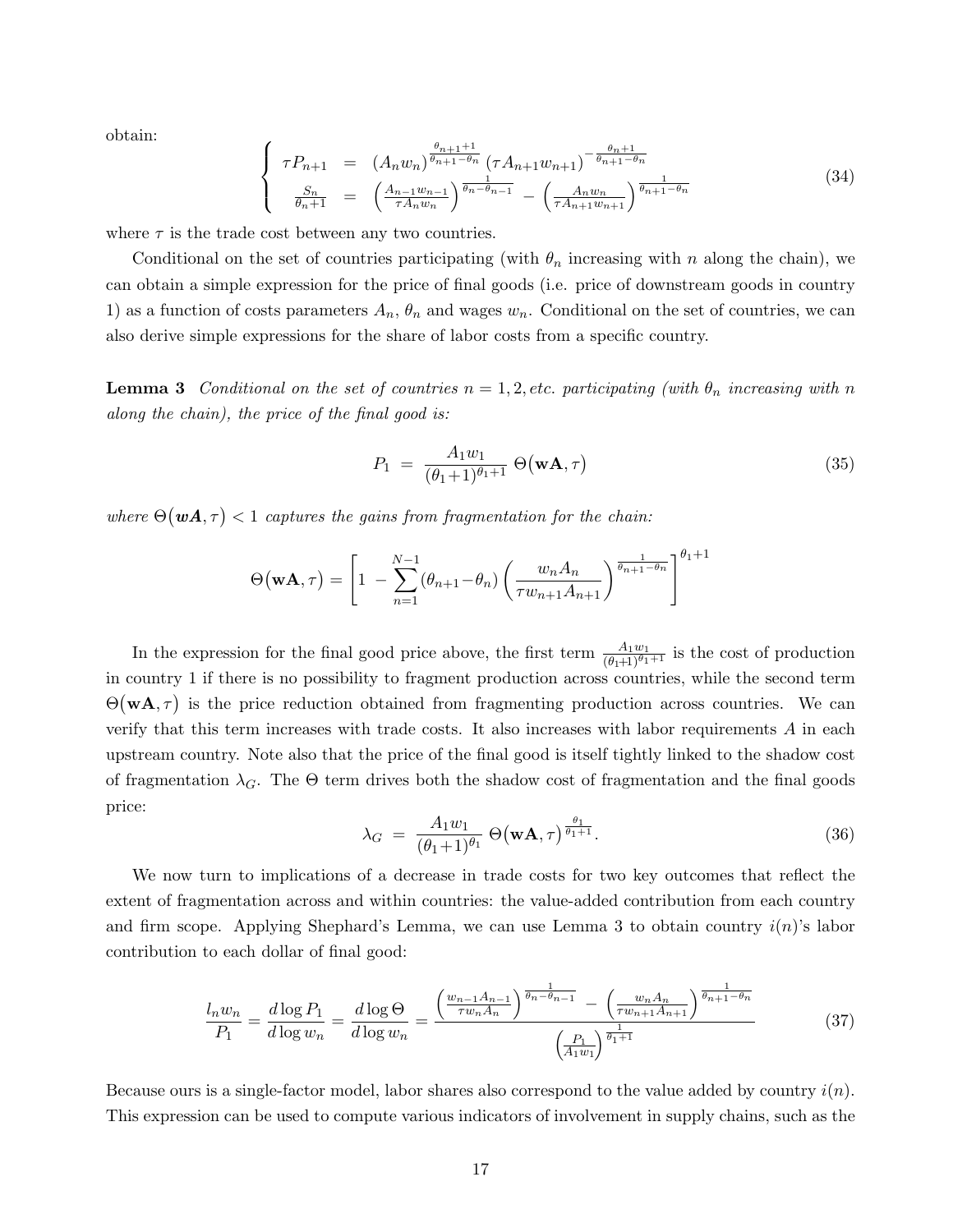share of foreign vs. domestic value added embodied in exports, a key statistic for economic policy.<sup>28</sup> Intuitively, the share of local value added in exports is higher when the relative labor cost is lower, as lower labor costs allow the country to serve as the low-cost location for a larger measure of stages.

A change in trade costs and wages along the chain has implications for firm scope everywhere on the chain. Using equation (32), the marginal cost of increasing firm scope in the most downstream firm in the most downstream country,  $w_1 c'(s_1(0))$  is equal to  $\lambda_G$ . This implies:

$$
s_1(0) = \frac{\gamma_1}{\theta_1} \Theta(\mathbf{w}\mathbf{A}, \tau)^{\frac{1}{\theta_1 + 1}}
$$
\n(38)

which formalizes how a change in fragmentation and trade costs (changes in Θ) reduces firm scope for the last firm in the chain, the one that produces the finished good.

In upstream countries  $n > 1$ , the reduction in iceberg trade costs implies smaller quantities of upstream goods required for each unit of final goods, reflected in lower values of  $q_n$  in (32), which also implies that  $s_n(f)$  can rise even as  $\lambda_G$  falls. Moving from the first order condition to the analytical solution combining the two effects, we find that the scope of firms within an upstream country increases as trade costs decrease:

$$
s_n(0) = \frac{(\theta_n + 1)\gamma_n}{\theta_n} \left(\frac{A_{n-1}w_{n-1}}{\tau A_n w_n}\right)^{\frac{1}{\theta_n - \theta_{n-1}}} \quad \text{and:} \quad s_{n, F_n} = \frac{(\theta_n + 1)\gamma_n}{\theta_n} \left(\frac{A_n w_n}{\tau A_{n+1}w_{n+1}}\right)^{\frac{1}{\theta_{n+1} - \theta_n}}
$$
(39)

Trade cost reductions thus imply a reorganization all along the chain, with tasks shifting away from the most downstream firms, and towards firms in upstream countries.<sup>29</sup>

Proposition 2 below summarizes the effect of trade costs on a chain in partial equilibrium (exogenous wages) for a given set of countries involved in the chain:

Proposition 2 Holding wages constant, a decrease in cross-border trade costs leads to:

- i) a decrease in the price of the final good;
- ii) an increase in the share of imported inputs;
- iii) an increase in the range of tasks being offshored;
- iv) a decrease in firm scope  $s_n(f)$  in the most downstream country  $n = 1$
- v) an increase in firm scope in upstream countries  $n > 1$ .

While the ranking of countries along the chain (from downstream to upstream stages) is dictated by the ranking in  $\theta_i$  (Proposition 1), it is more difficult to characterize the participation of a specific country in the chain. Moreover, the reader should keep in mind that we have dropped the variety subscript  $\omega$  to simplify the notation, but the costs parameters  $A_i$  and  $\theta_i$  are assumed to be specific to a particular variety of final good  $\omega$ . Hence, the organization of the chains across firms and countries is specific to each variety and country of final destination.

 $^{28}$ For example Koopman et al. (2012) investigate the share of domestic value added in China's exports.

 $^{29}$ A graphical representation of the effects of reduced trade costs on firm scope appears in Figure 3 of the appendix.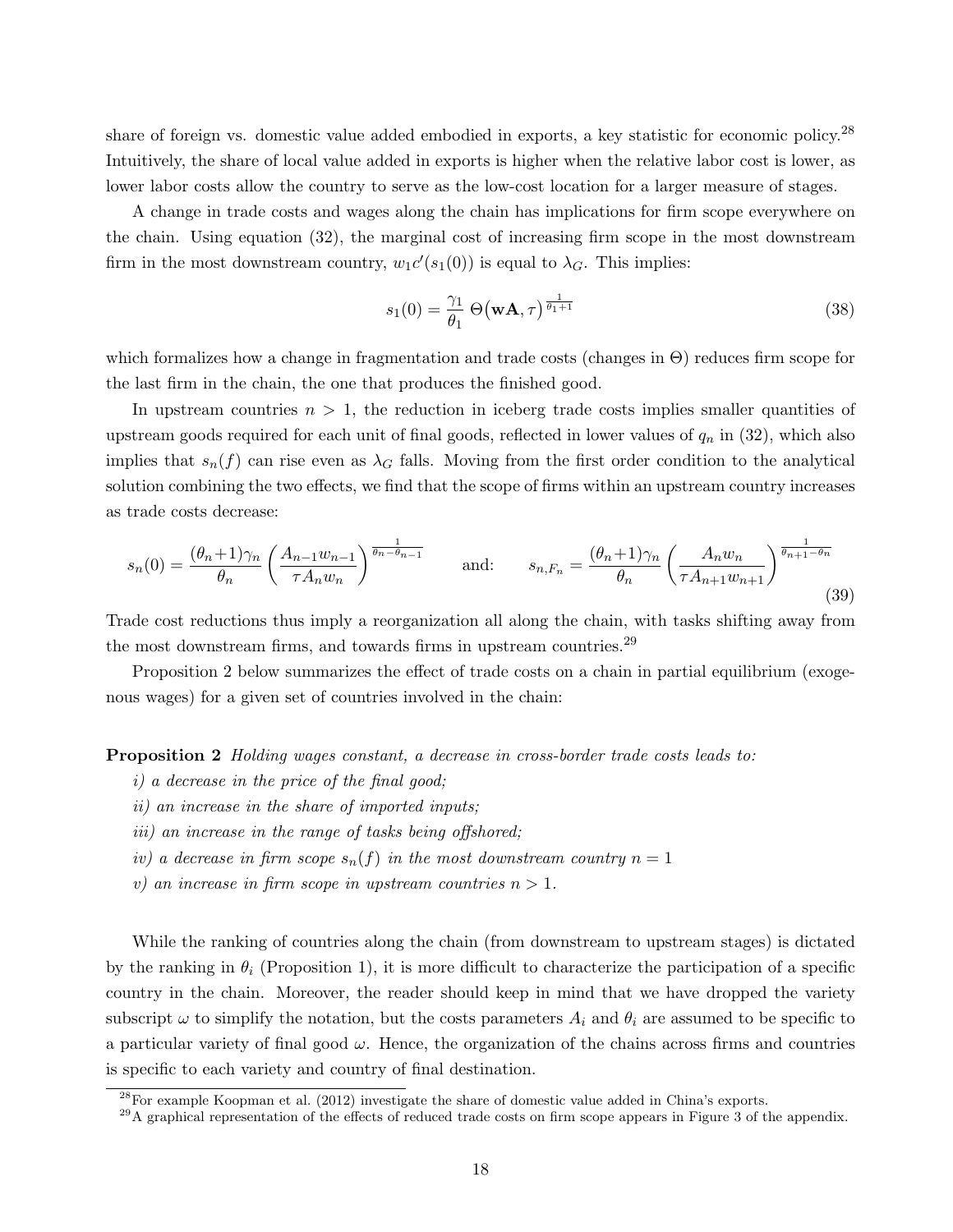In the next section, we address this problem in a two-country case with trade costs and heterogeneous chains.<sup>30</sup> In Section 5, we examine numerically a ten-country case calibrated using input-output data. Using expression (35) from Lemma 3 and expression (37) on value-added shares, we can dramatically reduce the complexity of the numerical problem and reformulate it into a simpler linear programming problem that allows us to solve for large economies with a large number of final goods.

# 4 General equilibrium

The discussion so far has described the production structure of the equilibrium chain. As described in Definition 2, general equilibrium requires labor markets and the final goods market to clear.

Using value-added shares derived from Lemma 3 (equation 37) for each individual chain and our expression for labor demand per unit of final output, it is now easier to compute aggregate labor market demand. As in equation (13), factor market clearance sets labor demand (summing across varieties and chains indexed by  $\omega$ ) equal to fixed labor supply:

$$
\sum_{j,n} \int_{\omega \in \Omega_j} \alpha_j(\omega) L_j w_j \frac{l_{i(n)}(\omega)}{P_{i(n)}(\omega)} d\omega = L_i \tag{40}
$$

where  $l_{i(n)}$  and  $P_{i(n)}$  are the values of unit labor demands and export prices that apply to region i when it takes the  $n^{th}$  position in an equilibrium supply chain for variety  $\omega$  that is completed in country j.  $\alpha_i(\omega)L_i w_i$  corresponds to expenditures on the final good (equation 2).

#### Two-country case: trade elasticity and welfare

A central question in the trade literature is the link between trade and welfare. Arkolakis et al. (2012) show that several theoretical models summarize the trade welfare link with a simple formula requiring only the home trade share and a trade elasticity parameter. Our model of sequential production does not provide such a simple summary of trade and welfare links, but we are able to make a direct analytical comparison of our model's framework, relative to the Arkolakis et al. (2012) benchmark, in a two-country setting.

We consider country D and country U with homogeneous  $\theta$  equal to  $\theta_D$  and  $\theta_U$  respectively. To justify these country names, we assume that  $\theta_U > \theta_D$  which implies that country U is always upstream and country D is downstream when there is production sharing.

The first relationship we study is the response of trade to trade costs. While the previous sections examine the fraction of value-added by a country along a given chain (an intensive margin), here we examine how trade costs affect the fraction of varieties that a country sources from another country (an extensive margin) as a function of trade costs.

Country  $D$ , in particular, relies on imports from  $U$  to produce some goods that it exports back to U. As in Yi (2010), this back-and-forth trade generates a higher trade elasticity. There are two

 $30$ In the working paper version (NBER working paper 21520), we also examine a fully tractable case as in Costinot et al (2012) with more than two countries, symmetric chains and frictionless trade.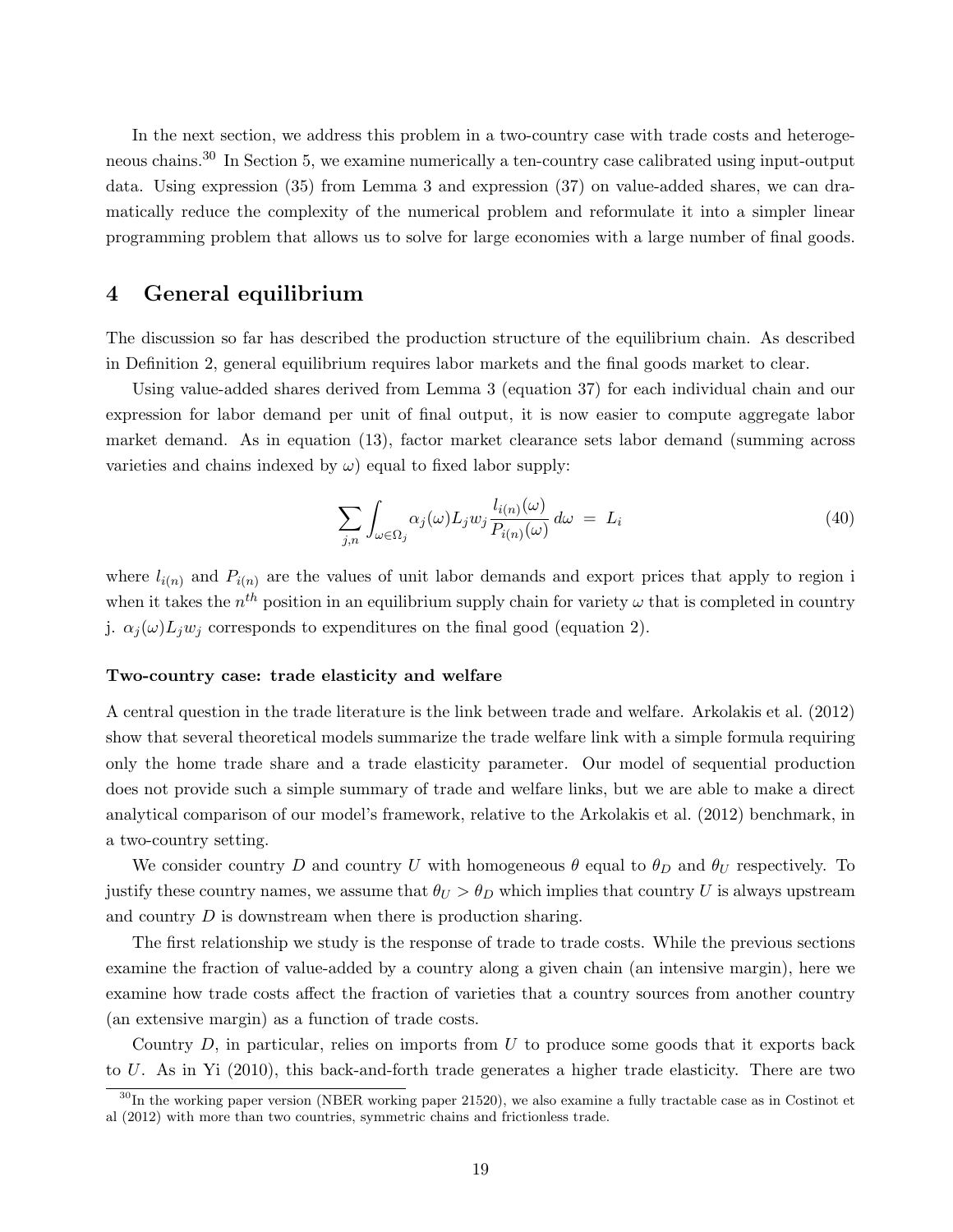reasons for that. When trade costs increase by  $1\%$ , the price of goods imported by U from D increases by more than  $1\%$  since the production of final goods in D relies itself on goods imported from U (a double penalty). The second reason is that, even if there were no double penalty of trade costs, labor costs in country D would need to be strictly more than  $1\%$  lower to offset a  $1\%$  increase in the price of its exports when its labor only contributes a fraction of the value of the good. Considering the extensive margin, this implies a larger decline in the fraction of goods sold by  $D$  when trade costs increase. Combining these two effects, we find that the trade elasticity for country  $U$ , on the extensive margin, is larger with than without fragmentation of production across countries:<sup>31</sup>

$$
\frac{d \log\left(\frac{\pi_{ij}}{\pi_{ii}}\right)}{d \log \tau} \leq -\xi
$$

where  $\pi_{ij}$  is the share of products from country j among final goods purchased by consumers in country i, and  $\xi$  is the Frechet parameter that defines the dispersion of productivity draws in each country. Moreover, as we describe in Appendix, lower trade costs generate more fragmentation of production and therefore increase the trade elasticity. Because lower trade costs lead to more fragmentation, the foreign labor content embodied in the marginal variety increases. When trade becomes frictionless, the foreign labor content for this marginal variety converges to unity and the trade elasticity can, in theory, go to infinity.

We also examine Johnson and Noguera (2012a)'s "Value-added-to-export" (VAX) ratio, which compares a country's value added embodied in its exports to its gross export value.<sup>32</sup> A decrease in the VAX ratio reflects an increase in fragmentation across borders, because embodied import value accounts for a larger share of gross export value (Johnson 2014). In our two-country model, the VAX ratio is below unity in both countries. The upstream country sells a combination of intermediate and final goods, while the downstream country adds value to the upstream country's intermediates. In the Appendix, we show that this back-and-forth trade grows faster than other trade flows as trade costs decrease, which implies that the VAX ratio for country U decreases as trade costs decrease. These results are both intuitive and supported by recent empirical evidence. In particular, Johnson and Noguera (2012b, 2017) use multi-country input-output tables to show that the VAX ratio has decreased over the past decades and that the bilateral VAX ratio depends positively on bilateral trade costs.

Next we turn to the distributional question of how trade affects welfare in upstream and downstream countries. To make this comparison we derive formal measures of the gains from trade in U and D, and compare them to the ACR formula developed by Arkolakis et al. (2012). Arkolakis et al. (2012) express the welfare gains from trade as  $\Delta \log \left( \frac{w_i}{P_i} \right) = -\frac{1}{\xi} \log \pi_{ii}$ , where  $\pi_{ii}$  represents the domestic share of consumption. This formula applies in a wide set of models, including Eaton and Kortum (2002, henceforth EK). In a simple EK model, each country benefits from trade in final goods because trade allows both countries to purchase rather than produce the varieties for which they have

 $31$  For country D, this elasticity remains unchanged as the goods it imports from U are entirely produced in U.

 $32$ The inverse VAX ratio for the world can also be interpreted as the embodied number of border crossings (Fally 2012)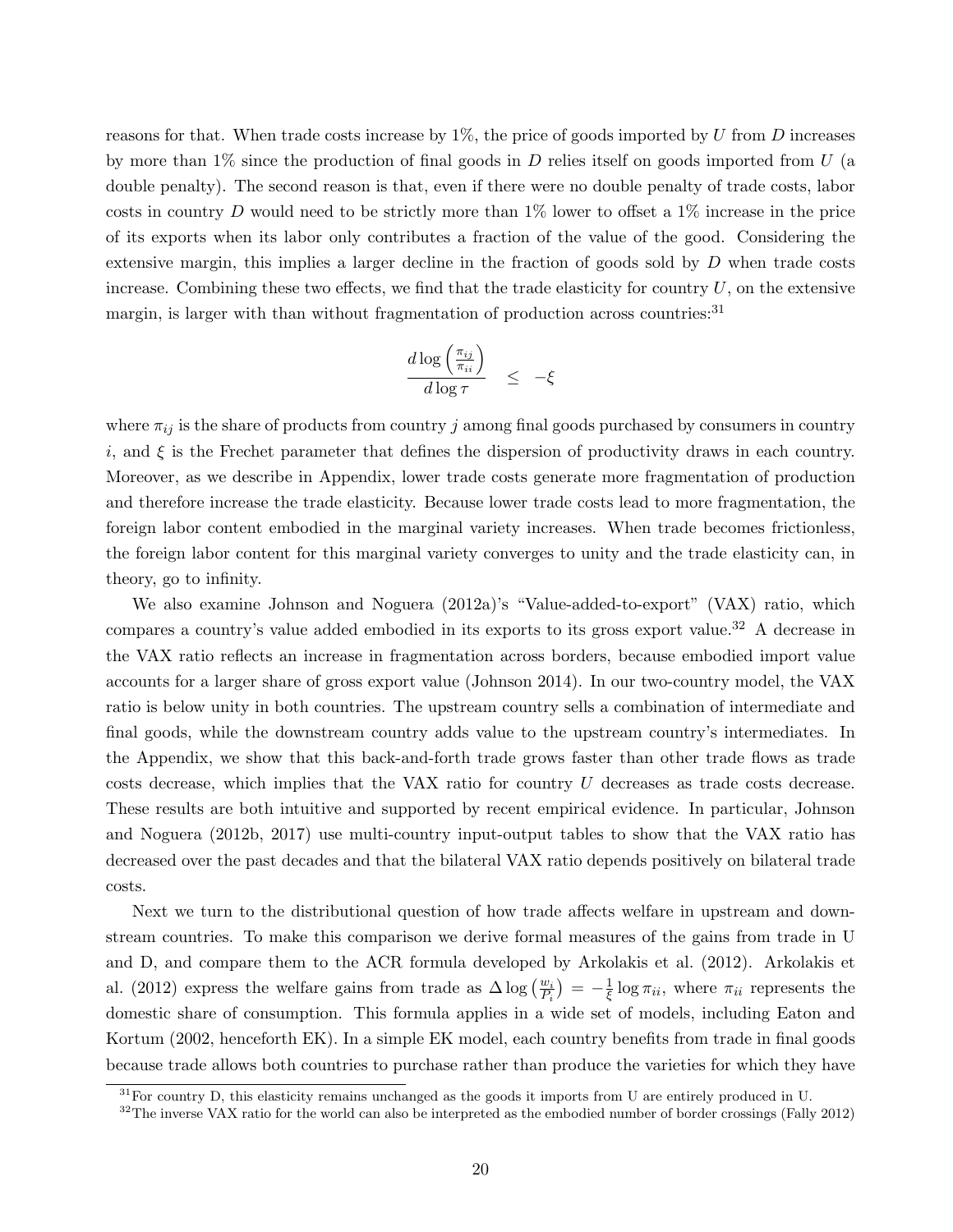comparative disadvantage. This same source of gains from trade applies in our model, but the introduction of international fragmentation also has asymmetric effects across countries. We can express gains from trade in our two-country model relative to the ACR formula and describe for each country whether it over- or understate the gains.

We first consider the situation in country D, for which the welfare gains are characterized by:

$$
\Delta \log \left(\frac{w_D}{P_D}\right) = -\frac{1}{\xi} \log \pi_{DD} + \frac{1}{\xi} \int_{\omega_D^*}^{1} \frac{w_U l_U(\omega)}{P_D(\omega)} \frac{d\omega}{1 - \omega},\tag{41}
$$

where  $\omega$  indexes chains and final goods varieties ranked by productivity of D relative to U, and where  $\pi_{DD} = 1 - \omega_D^*$  represents the share of the varieties with final goods produced in country D (see Appendix A for details). The first term on the right hand side represents the standard gains from trade, as calculated in the ACR formula. The second term on the right hand side, which is positive, involves the trade elasticity and the cost share of foreign labor embodied in D's production of final goods. This term captures D's additional gains from trade that arise because D obtains cheaper inputs when it offshores upstream tasks.

By contrast, for country U the inclusion of international fragmentation in a trade opening produces smaller gains from trade relative to the ACR benchmark. In appendix A we show that the gains from trade in country U can be expressed as

$$
\Delta \log \left( \frac{w_U}{P_U} \right) \ = \ -\frac{1}{\xi} \log \pi_{UU} \ - \ \frac{1}{\xi} \int_{\omega_U^*}^1 \frac{w_U \, l_U(\omega)}{P_D(\omega)} \frac{d\omega}{\omega}, \tag{42}
$$

where  $\pi_{UU}$  is equal to  $\omega_U^*$ , the cutoff variety as it applies to consumers in U. The first term once again corresponds to welfare gains in the ACR benchmark. The second term is again a function of the Frechet dispersion parameter  $\xi$  and U's cost share in D's production; it reflects the value-added contribution from U that is embodied in the final goods that it imports from D. However in U's case the adjustment term is negative. Relative to the benchmark model, U gains less from the varieties of final goods produced in D because it has itself contributed to a significant portion of D's final good production.

We summarize the results on the trade cost elasticity, VAX ratio and welfare in Proposition 3:

#### **Proposition 3** With two countries, the effect of trade costs on trade is such that:

- i) The elasticity of trade in final goods to trade costs is higher than without fragmentation;
- ii) This elasticity is larger when trade costs are smaller;
- iii) The value-added content of trade decreases as trade costs decrease.
- iv) Welfare gains from trade are larger than  $-\frac{1}{\xi} \log \pi_{ii}$  for country D and smaller for country U.

While these results are shown here only for a two-country case, our counterfactual simulations in Section 5 suggest that these insights hold more generally. In what follows, we calibrate our model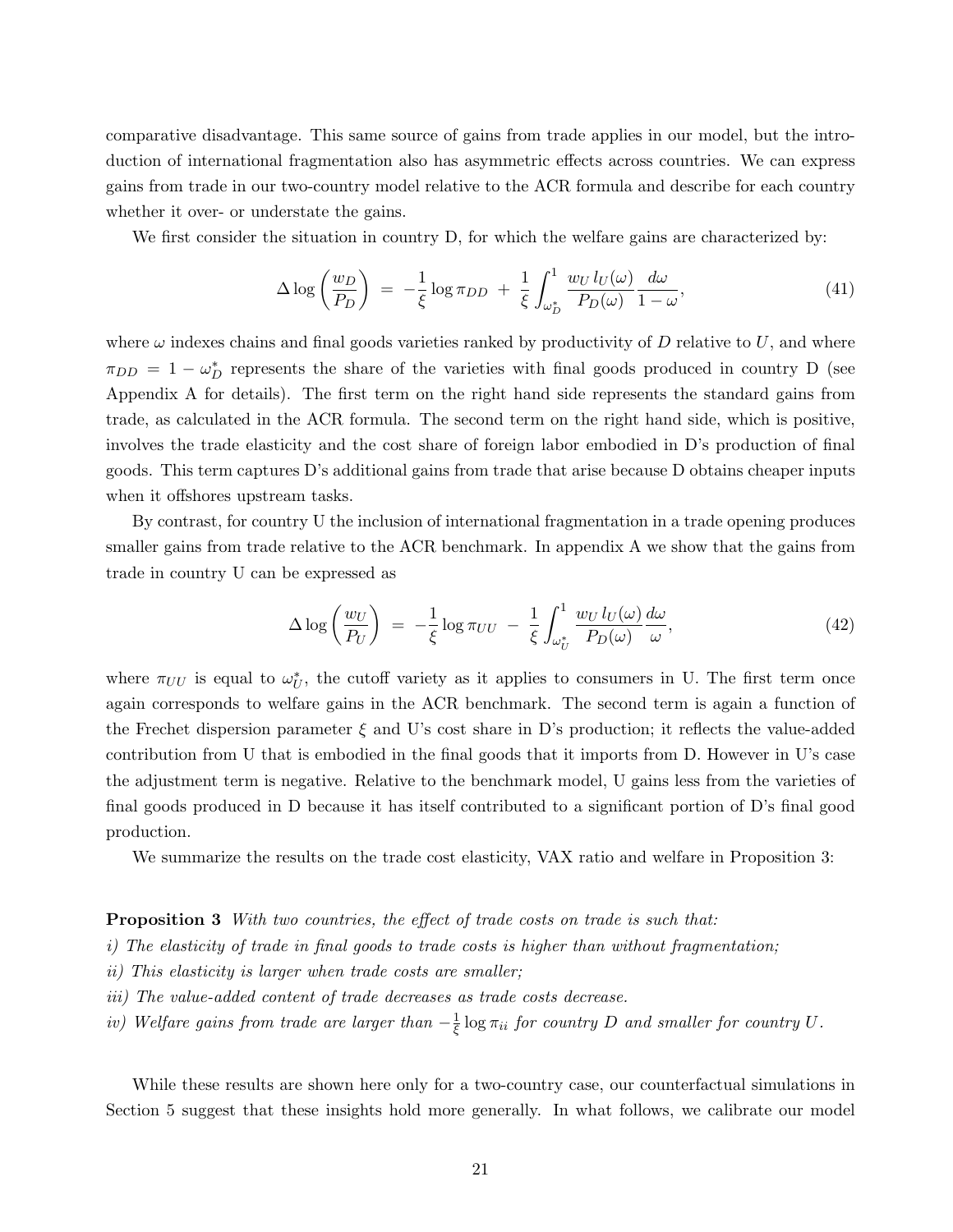and compute gains from trade, trade elasticities and VAX ratios by using input-output tables and information on domestic and foreign labor content which, as shown above, are crucial to obtain a more adequate measure of the gains from trade when production is fragmented across borders.

# 5 Quantitative analysis

#### 5.1 Data

Our main sources of data are the Asian input-output tables developed by IDE-JETRO. These tables provide information on gross output, value-added, and (most importantly) input purchases by product, parent industry (downstream industry), source country and destination country. For instance, the data report the amount of metals purchased from China by the auto industry in Japan. These 4 dimensional input-output tables, are, as far as we know, the only tables that track international transactions directly, rather than imputing them from trade flows. This is an exceptional data set for investigating the organization and evolution of international production fragmentation in a region of the world where fragmentation is an important feature of international trading relationships.<sup>33</sup>

The dataset covers 9 Asian countries and the US.<sup>34</sup> Our analysis mostly focuses on the year 2000 (with most disaggregated product classification), but we also compare our results to IDE-JETRO data from 1975 and 1990. This period marks a time in which the region began to emerge as an important location for internationally fragmented production (see Baldwin and Lopez-Gonzalez (2015) for example).

Information on input purchases and production is disaggregated at the 76-sector level in 2000. For the sake of comparison to previous input-output tables (1975 and 1990), we also construct a more aggregated 46-sector classification to obtain harmonized product categories across years. The sector classification is far more detailed for manufacturing goods and commodities than services (among the 46 sectors, only 5 of them are service industries). We thus mostly restrict our attention to tradable goods: commodities and manufacturing goods.

The information provided in the IDE-JETRO tables goes beyond a simple aggregation of countrylevel input-output tables. Besides the harmonization of product categories, input flows by parent industry and source countries are estimated using supplementary surveys about firms' input choices. This supplementary information informs deviations from the proportionality assumption, which, according to Puzzello  $(2012)$ , is rejected in these data.<sup>35</sup> This constitutes an important advantage

<sup>&</sup>lt;sup>33</sup>Like other international IO tables such as the World Input-Output Database or Global Trade Analysis Project database, the Asian IO tables are constructed by merging harmonized national IO tables with international trade statistics. The Asian tables supplement these sources of information with a survey of input users, who report the specific country-of-origin of their inputs. See Meng et al. (2013) for details.

<sup>&</sup>lt;sup>34</sup>The countries in the data base are the US, Japan, China, Taiwan, Korea, Singapore, Malaysia, Thailand, Indonesia and the Philippines.

<sup>&</sup>lt;sup>35</sup>The proportionality assumption is made to construct input purchase by source country and parent industry when only partial information is provided. For instance, traditional country-level input-output tables describe how much steel is used by the auto industry in each country. Using trade flow data (which describe how much steel is imported from a particular country), previous international input-output tables have been constructed by allocating the use of input across source countries on a proportional basis.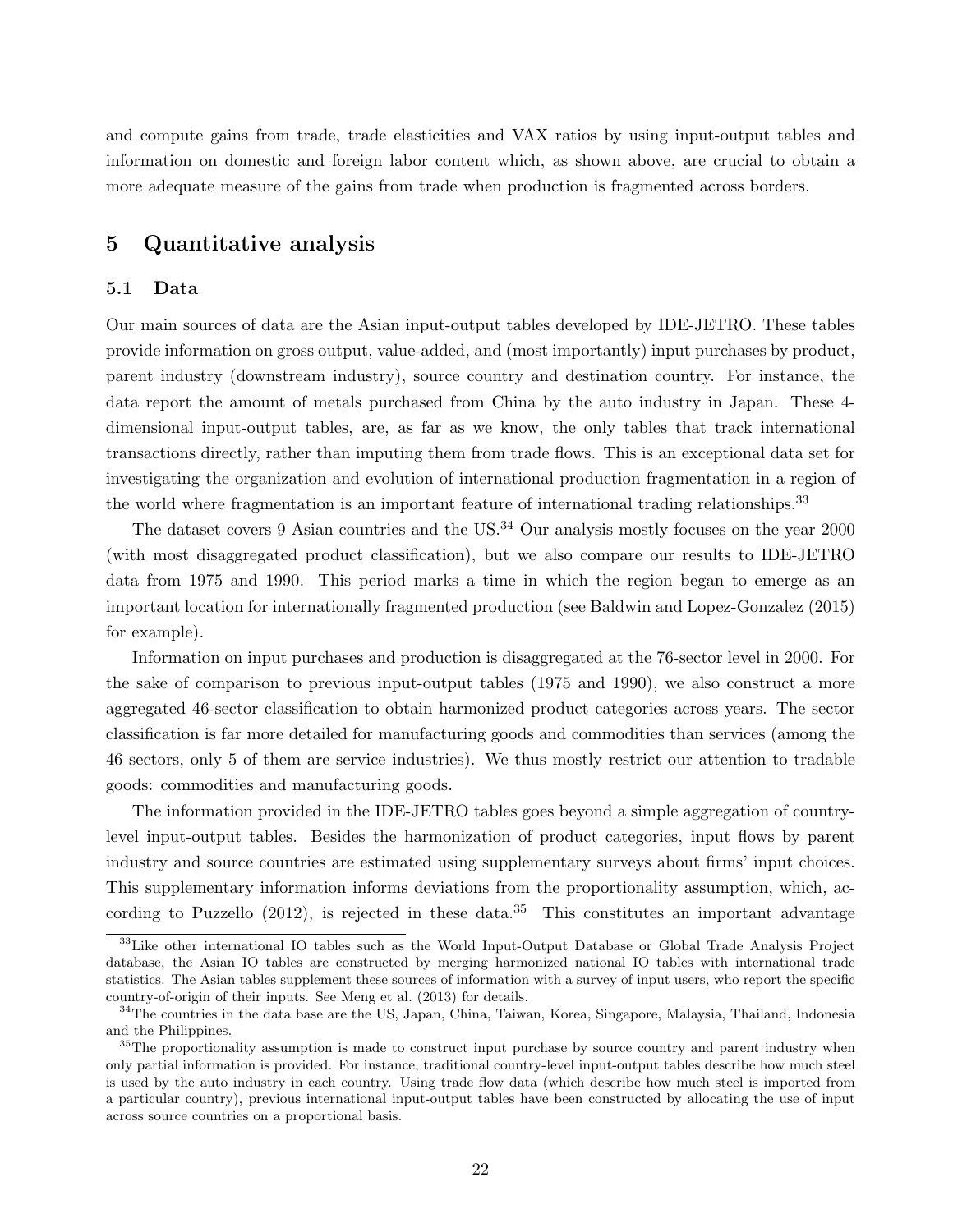of using the IDE-JETRO input-output compared to previous attempts at constructing input-output tables based on the proportionality assumption (as in Johnson and Noguera 2012, for example).<sup>36</sup>

### 5.2 Measuring the position along the chain: indexes  $N, U$  and  $UX$

To better understand the degree of fragmentation in vertical production chains we adopt four indexes that generalize the two indexes proposed in Fally (2012) and Antras, et al. (2012) and applied there to US data. The indexes are designed to describe industries' position in vertical production chains by exploiting information about relationships in the input-output table. The 'U' index measures an industry's weighted average distance to final demand, or "upstreamness", as measured by the apparent number of firms visited by the industry's output before reaching consumers. The 'N' index calculates, for each industry, the number of stages that are embodied in each industry's production. These two calculations are distinct for each industry, and as in the US data there is only a weak correlation between them.

Distance to final demand or "upstreamness": We turn to a formal representation of the two indices. Consider a variable  $U_{ik}$ , which is intended to measure the distance of a product k from final demand. Some part of product k's sales will be intermediate trade purchased by downstream industries, so the industry in question's distance measure will depend upon which industries buy its output, and in turn how far those downstream industries are from final demand. Because an industry's sales go to several industries, which will vary in their respective measures of U, the industry measure must be weighted, and it must also be defined recursively. Let  $U_{ik}$  indicate the distance measure in region *i* for product *k*. We define  $U_{ik}$  as:

$$
U_{ik} = 1 + \varphi_{ikik} U_{ik} + \sum_{(j,l)\neq(i,k)} \varphi_{ikjl} U_{jl} \tag{43}
$$

where  $\varphi_{ikjl}$  denotes the share of output from sector k in country i that is used in sector l in country j. Taking  $\varphi_{ikjl}$  from the data, the entire system of equations that includes a  $U_{ik}$  for each industry and country can be solved to produce a measure for each sector-country pair.<sup>37</sup>

As shown in Antras, et al. (2012), this index can be interpreted as the average number of stages of production an industry's output passes through before reaching final consumers. Using the inputoutput matrix, we can decompose the different trajectories taken by the good across and within industries. Each trajectory is associated with a specific number of transactions across or within industries. Index  $U$  would then correspond to the average number of transactions weighted by the fraction of output corresponding to each trajectory. Notice that  $U_{ik}$  does not only rely on inter-industry

<sup>&</sup>lt;sup>36</sup>Ideally, one would want to use firm-level data tracking chains across multiple countries in order to study why countries specialize at different positions along chains. While recent research has examined the structure of chains by matching suppliers and buyers within a country (e.g. Bernard et al. (2016)) or between two countries (e.g. Bernard et al. (forthcoming)), firm-level data of these kinds do not provide information that allow us to track chains on their entire length across multiple countries. The input-output tables allow us to do so, though at a more aggregate level.

<sup>&</sup>lt;sup>37</sup>More details on the calculation of  $U_{ik}$  are available in Antràs et al. (2012). Our data do not track flows within Rest of World, so we impose the average  $U_{ik}$  among our countries for each industry there (robustness checks in Appendix B).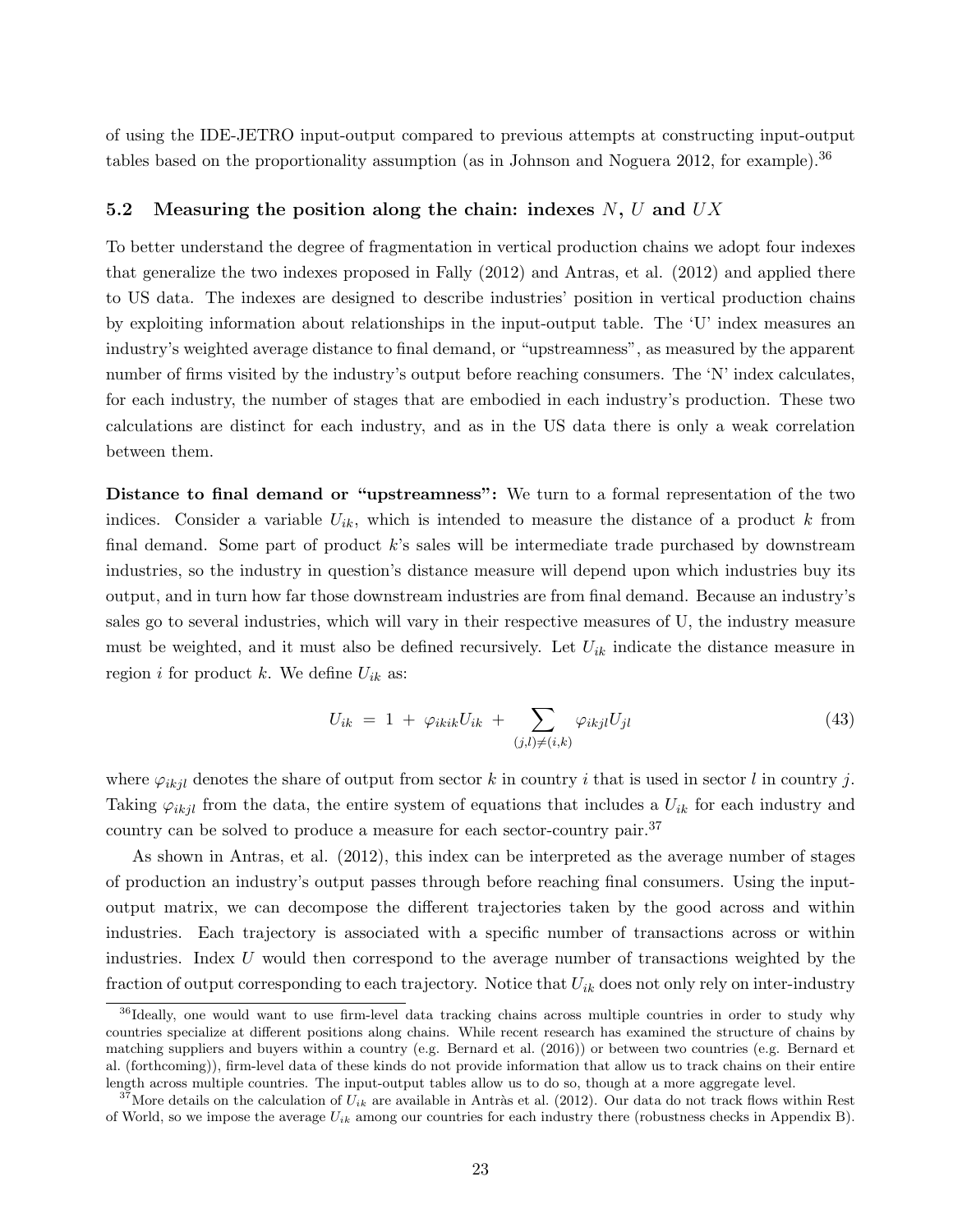linkages but also depends on the extent of fragmentation within each industry. If an industry's production is partly used an input by other firms in the industry (e.g. electronic parts are used as inputs into other electronic parts within the same country), the coefficient  $\varphi_{ikik}$  would be strictly positive and would contribute to a higher index  $U_{ik}$  (since it would also correspond to a higher number of transactions).<sup>38</sup>

**Embodied stages:** The  $N_{ik}$  index captures a weighted average of the number of firms involved sequentially in the production of good  $k$  in country i. It is defined recursively by:

$$
N_{ik} = 1 + \mu_{ikik} N_{ik} + \sum_{(j,l) \neq (i,k)} \mu_{ikjl} N_{jl} \tag{44}
$$

where  $\mu_{ikjl}$  denotes the amount of input l from country j used to produce one dollar of product k in country  $i$ . This is a single equation, but, as with the U index, the system of equations can be solved to produce a measure of N for each sector-country pair.<sup>39</sup> As shown in Fally  $(2012)$ ,<sup>40</sup> this index can also be expressed as a weighted average of the number of stages required to produce good  $k$  in country i, weighted by how much each stage of production contributes to the final value of that good.

Aggregation: Using the IDE-JETRO data, the  $U$  and  $N$  statistics are calculated at the level of country-industry  $(i, k)$  pairs. For the calibration exercise that follows a country-level statistic will be useful so as to better describe countries' average position in global supply chains. A weighted average across statistics is most suitable, although there are several options for defining weights, including value added- or export-weighting for U and output-weighting for N. As argued in Fally (2012), a natural weight for the upstreamness index  $U$  is value added, and final production by sector-country for index N.

In order to best capture the relative position of countries on international production chains, the aggregate we use in calibration is an export-weighted average of index  $U_{ik}$ . This export-weighted average is the statistic calculated in Antràs et al.  $(2012)$  to document countries' comparative advantage along production chains. Formally, we define  $UX_i$  by country with the following:

$$
UX_i = \frac{\sum_k X_{ik} U_{ik}}{\sum_k X_{ik}}\tag{45}
$$

where  $X_{ik}$  represents country i's exports of product k.

Descriptive statistics: We calculate these indices using the IDE-JETRO data from 1975, 1990 and 2000. First, we examine at upstreamness, weighted by value-added, across countries and years. Figure 1(a) exhibits the results for all tradable goods. There is some variation in the levels and trends

<sup>&</sup>lt;sup>38</sup>One may argue that the industry classifications are too aggregated and create biases in computing  $U_{ik}$  and  $N_{ik}$ compared to what would be obtained with more precise data. Fally (2012) examines the aggregation properties of indexes  $U$  and  $N$  and shows that aggregating industries does not much affect the average of  $U$  and  $N$  across industries.

 $39$ See Fally (2012) for details on the calculation of these indices.

 $40$ See Proposition 1 in Fally (2012).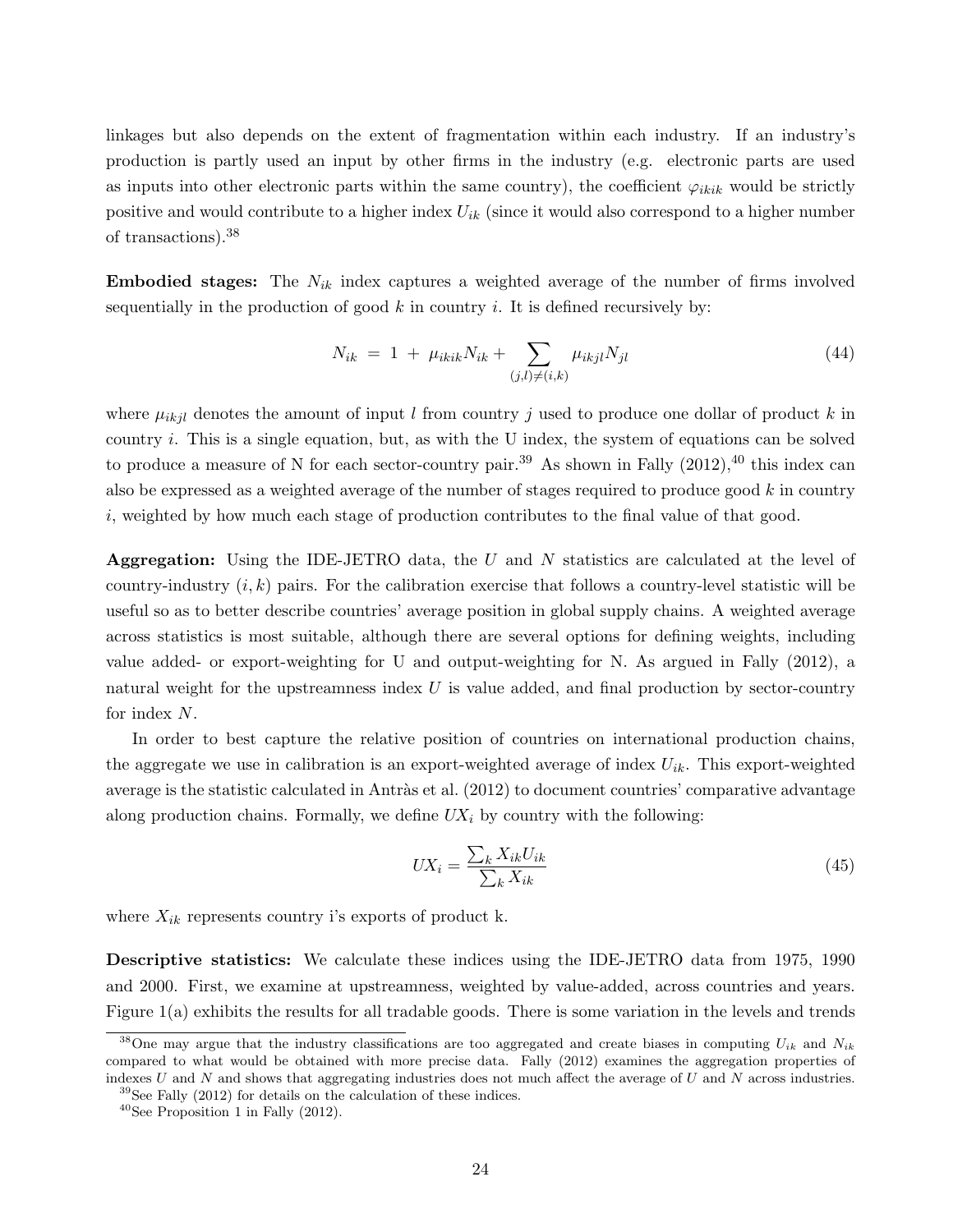

Figure 1: Average upstreamness index by country for 1975, 1990 and 2000

of upstreamness index U across countries. This index increases over time for most countries (with Japan and the US as notable exceptions), which suggests that chains have become longer or that the countries in question have moved into upstream positions along production chains.

In this graph, countries are sorted by their per capita GDP's. One can see that there is no monotonic relationship between per capita GDP and average upstreamness. Countries at both end of the spectrum tend to be downstream while middle-income countries are relatively more upstream. This is not in line with the model developed by Costinot et al (2012) where more productive / higher income countries tend to be located downstream.

In Figure 1(b), we report results of our index for the electronics sector only, by country and by year (still accounting for input-output linkages across and within industries as described in equation 43). The electronics sector is particularly interesting over this period. Complex international production chains are, anecdotally, an important phenomenon in East Asian manufacturing. This is even more notably so within the electronics sector. Moreover, there has been important growth in the region's trade in electronics, which constituted only 8% of Asian exports in 1975, and 34% in 2000. For electronics, there has been a sharp upward movement in index  $U$  for most countries, which is consistent with increasing fragmentation of production chains in Asia in the electronic industry. Some countries such as China and the US remain downstream while other countries such as the Philippines have moved upstream. But again, there is no clear monotonic relationship between upstreamness and GDP per capita as predicted by Costinot et al (2013).

As one could expect, primary commodities such as ores and feeds are associated with higher upstreamness while finished goods tend to have lower upstreamness index values. In an appendix, we describe the variations in U and N across industries, showing that the two indexes are not strongly correlated. The two indexes thus provide a degree of independent evidence when we evaluate the calibrated model's fit to untargeted moments.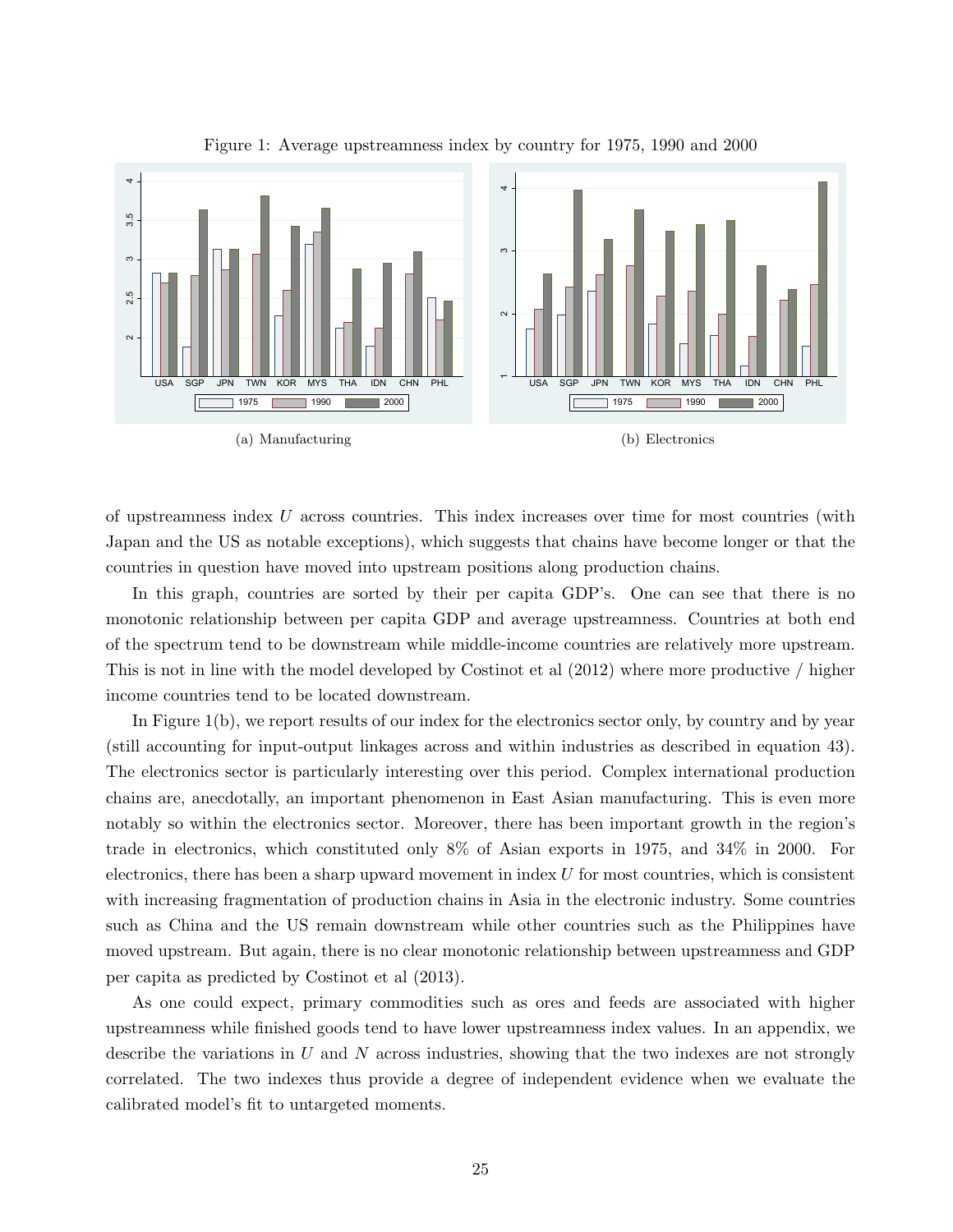

Figure 2: Gross-output-to-value-added ratio as a function of upstreamness  $U_{ik}$ 

Correlation between upstreamness, value-added content and transaction costs: The model predicts that: i) countries with larger scope parameter  $\theta$  should specialize upstream while countries with low  $\theta$  should specialize downstream (Proposition 1); ii) the gross-output-to-value-added (GO/VA) ratio increases with diseconomies of scope  $\theta$  (Lemma 2); iii) the GO/VA ratio decreases with transaction costs  $\gamma$  (Lemma 2).

By combining predictions i) and ii), we should observe a positive correlation between upstreamness and the GO/VA ratio. This correlation should hold after controlling for transaction costs  $\gamma_i$ . Moreover, we should observe a negative correlation between the GO/VA ratio and proxies for transaction costs  $\gamma_i$ . Here we use the "cost of enforcing contracts" from the Doing Business database (World Bank), but similar results obtain with measures from the Doing Business database on the "time to enforce contracts" or the recovery rate in insolvency proceedings.

Figure 2 shows a strong positive correlation between upstreamness and the GO/VA ratio. This finding supports the prediction that firm scope tends to be smaller upstream than downstream. If firm scope were fixed and held constant along production chains, the GO/VA ratio would be negatively correlated with upstreamness because a constant measure of value added per firm would accrue to increasing levels of gross output as production moved downstream. Our model with endogenous firm scope generates equilibria with relatively more value added by downstream firms, thereby allowing it to replicate the positive relationship observed in Figure 2.

In Table 1, we confirm the result from Figure 2 by regressing the gross-output-to-value-added ratio on upstreamness. We find a significant and positive correlation between the two, whether we include country fixed effects (column 2), industry fixed effects (column 3) or both (column 4). Consistent with the model, the correlation is the strongest when most of the variation is driven by cross-country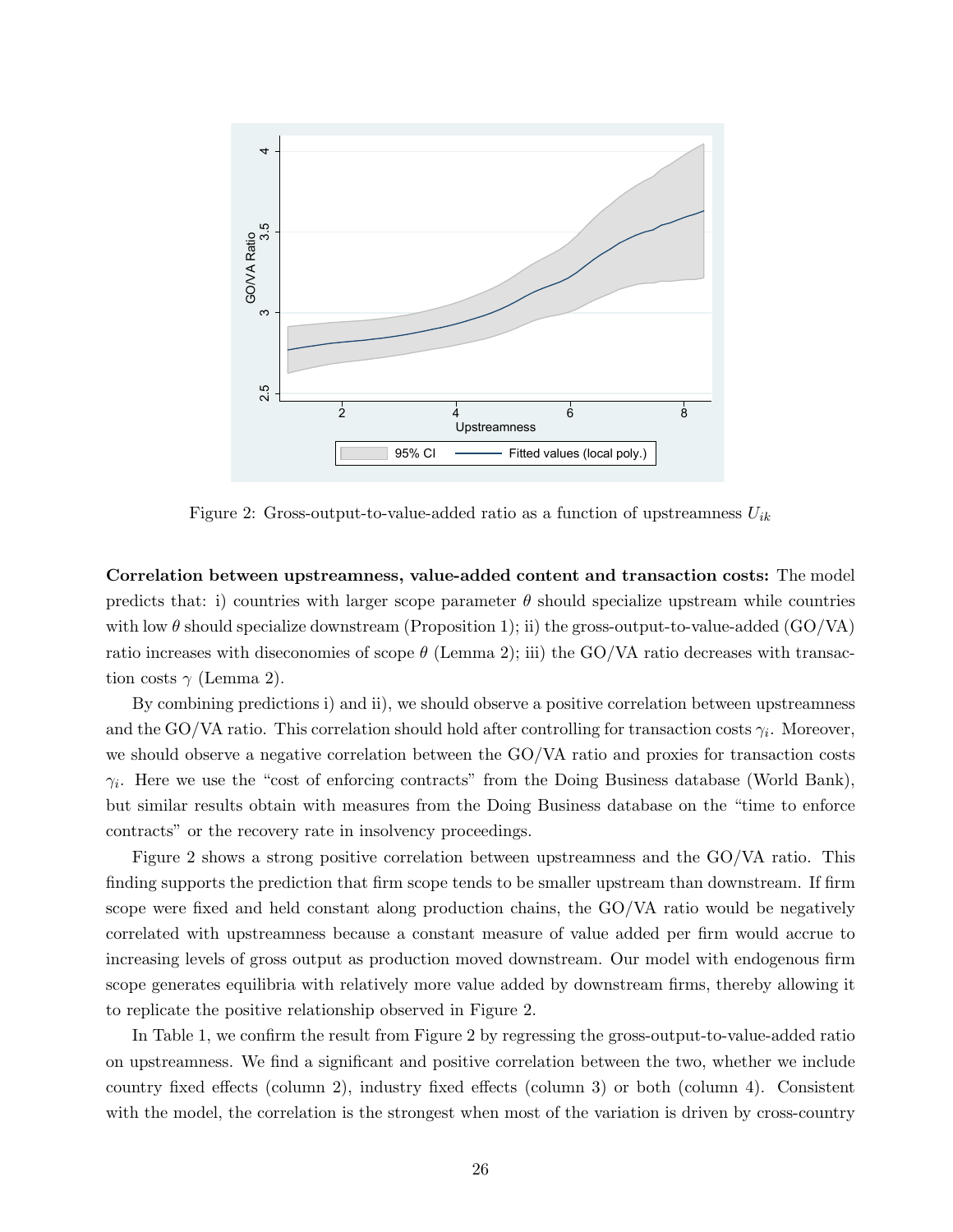|                 | $\perp$                 | $\left( 2\right)$       | $\left(3\right)$        | $\vert 4 \vert$         |  |  |  |  |
|-----------------|-------------------------|-------------------------|-------------------------|-------------------------|--|--|--|--|
| Dependent var.: | GO/VA ratio             |                         |                         |                         |  |  |  |  |
| Upstreamness    | 0.147<br>$[0.034]^{**}$ | 0.132<br>$[0.031]^{**}$ | 0.244<br>$[0.069]^{**}$ | 0.161<br>$[0.060]^{**}$ |  |  |  |  |
| Industry FE     | No                      | $\rm No$                | $_{\rm Yes}$            | Yes                     |  |  |  |  |
| Country FE      | No                      | Yes                     | N <sub>0</sub>          | Yes                     |  |  |  |  |
| R2              | 0.05                    | 0.16                    | 0.49                    | 0.59                    |  |  |  |  |
| N               | 344                     | 344                     | 344                     | 344                     |  |  |  |  |

Table 1: GO/VA ratio and upstreamness  $U_{ik}$ 

Notes: OLS regression with robust s.e.; by country and sector in 2000, excluding services and trimming outliers with upstreamness above 10; \*\* significant at  $1\%$ .

variation (column 3), i.e. when we include industry fixed effects but no country fixed effects. Even assuming our model structure, the correlation might not be expected to emerge if the structural parameters  $\gamma_i$  and  $\theta_i$  were strongly correlated across countries. Nevertheless, we do see the positive relationship.

As shown in Table 2, our results also corroborate another prediction of the model, that the GO/VA ratio decreases with transaction costs  $\gamma_i$ . This result is intuitive: higher transaction costs lead to fewer transactions and a larger range of activities performed internally, hence a higher value-added content and a lower GO/VA ratio. Note also that the correlation with upstreamness is robust to controlling for  $\gamma_i$  using proxies for transaction costs (columns 3 to 5). Table 2 also indicate that GDP per capita does not drive these results as it does not enter significantly in columns (4) or (5).

#### 5.3 Calibration

Our calibration exercise focuses on the 10 countries that are covered by the IDE-JETRO input-output tables. The general equilibrium model described above is calibrated so as to reproduce key features of the data. The parsimony of the model allows us to consider only a small number of parameters to calibrate, those listed in the left column of Table 3.

Thanks to Lemma 2 and the analytical results described in section 3.2, we can reduce the optimization problem described in equation (14) to a linear programming problem for each chain. We consider chains of varying length, and identify the low cost chain completed in each destination country. The supplier of final goods to each market is the country with the lowest delivery cost, gross of trade costs.<sup>41</sup> Numerical simulations are performed in Matlab. We approximate a continuum of varieties by assuming 1,000,000 different final goods.

We now describe each calibrated parameter and its targeted moment, as described respectively in the left and right columns of Table 3.

<sup>&</sup>lt;sup>41</sup>In general, if trade costs are sufficiently high, the final good associated with a single a variety may be produced for export by one country and for domestic consumption by one or more other countries.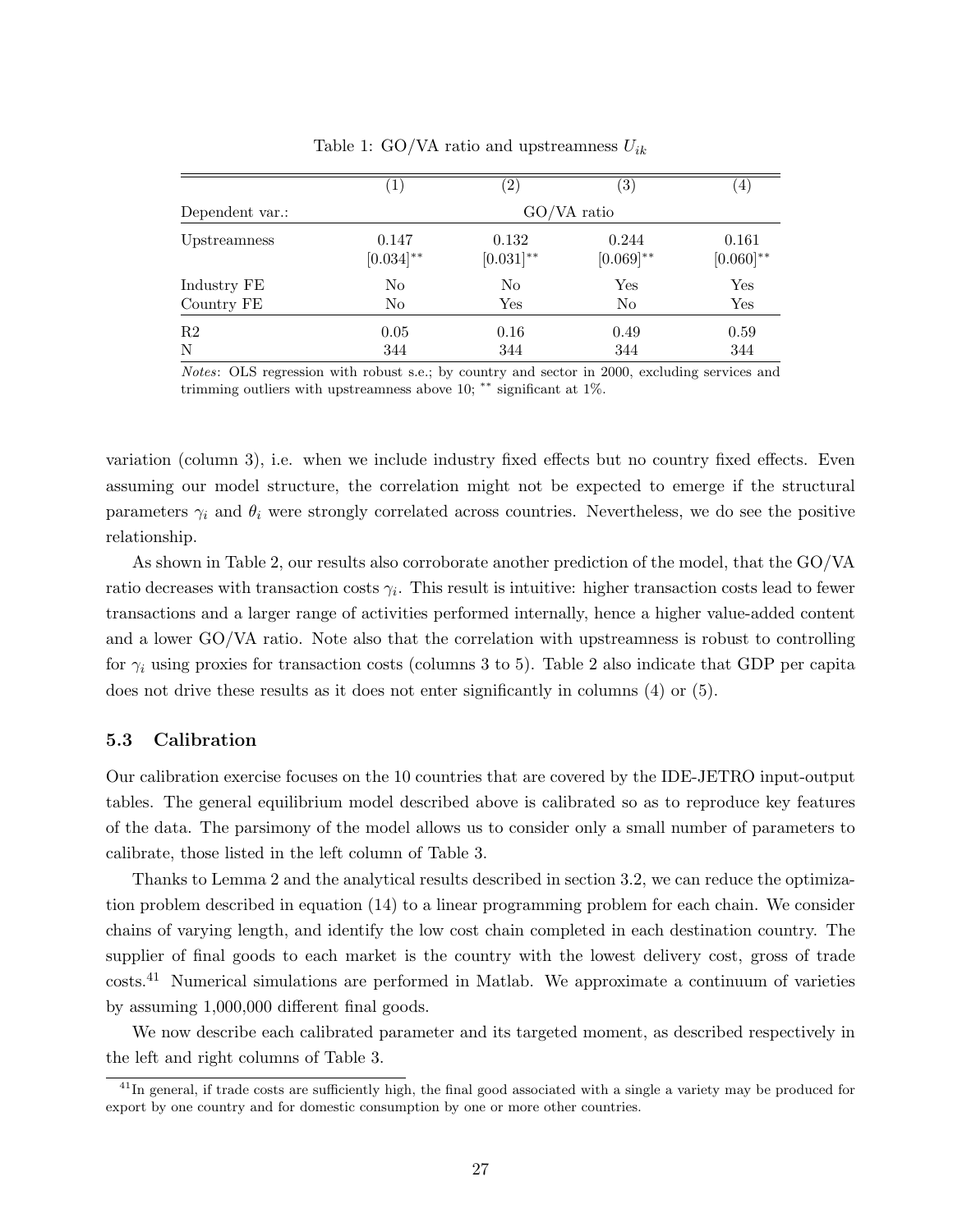|                                | (1)                        | $\left( 2\right)$          | (3)                        | $\left( 4\right)$          | $\left( 5\right)$          |
|--------------------------------|----------------------------|----------------------------|----------------------------|----------------------------|----------------------------|
| Dependent var.:                |                            |                            | $GO/VA$ ratio              |                            |                            |
| Cost of enforcing<br>contracts | $-0.385$<br>$[0.136]^{**}$ | $-0.376$<br>$[0.083]^{**}$ | $-0.329$<br>$[0.082]^{**}$ | $-0.255$<br>$[0.094]^{**}$ | $-0.264$<br>$[0.097]^{**}$ |
| Upstreamness                   |                            |                            | 0.226<br>$[0.069]^{**}$    | 0.213<br>$[0.068]^{**}$    | 0.212<br>$[0.066]^{**}$    |
| GDP per capita                 |                            |                            |                            | 0.067<br>[0.048]           | 0.003<br>[0.049]           |
| Population                     |                            |                            |                            |                            | $-0.086$<br>$[0.036]$ *    |
| Industry FE                    | No                         | Yes                        | Yes                        | Yes                        | Yes                        |
| R2                             | 0.02                       | 0.48                       | 0.50                       | 0.50                       | 0.52                       |
| N                              | 344                        | 344                        | 344                        | 344                        | 344                        |

Table 2: GO/VA ratio and contract enforcement

Notes: OLS regression with robust s.e.; by country and sector in 2000, excluding services; the cost of enforcing contracts is from the Doing Business Database; population and (output-based) per capita GDP are from the Penn World Table 9 (in log);  $*$  significant at 5%,  $**$  significant at 1%.

Labor supply: Each country is endowed with an exogenous supply of factors. In the benchmark case, we consider only one factor of production: labor. For each country, we choose the labor force  $L_i$  to match aggregate value-added in tradeable goods sectors (i.e. excluding services) divided by the cost of labor (proxied by income per capita in our benchmark simulation).

Labor productivity: Labor productivity is calibrated such that labor demand equals labor supply, while wages are set equal to per capita income, which we obtained from the Penn World Tables for the year 2000.

As in Eaton and Kortum (2002), average labor productivity across all varieties is equal to  $\bar{A}_i \equiv T_i^{-\frac{1}{\xi}}$ where  $T_i$  is the shift parameter for the Weibull distribution of  $A_i(\omega)$  in country i (equation 12). The dispersion parameter  $\xi = 5$  is calibrated based on recent estimates such as Simonovska and Waugh (2014). Conditional on wages and calibrated parameters, we can compute labor demand for each country. Equality between aggregate labor demand and labor supply is attained by adjusting labor productivity  $\bar{A}_i$  (or, equivalently, by adjusting  $T_i$ ). Note that there is a tight link between wages and implied labor productivity in country  $i$ . As shown in Table 3, there is a nearly log-linear (downwardsloping) relationship between wages  $w_i$  and  $\overline{A}_i$  in our benchmark calibration.

**Diseconomies of scope:** As shown in Proposition 1, the scope parameter  $\theta_i$  is a key determinant of the position of a country along the chain, downstream or upstream. A country tends to export final goods when diseconomies of scope are weak and export intermediate goods when they are strong. Since all countries export a mix of final and intermediate goods, we assume that  $\theta_i$  is heterogeneous across varieties  $\omega$ , as discussed in section 4.3. We assume that it is log-normally distributed. In calibration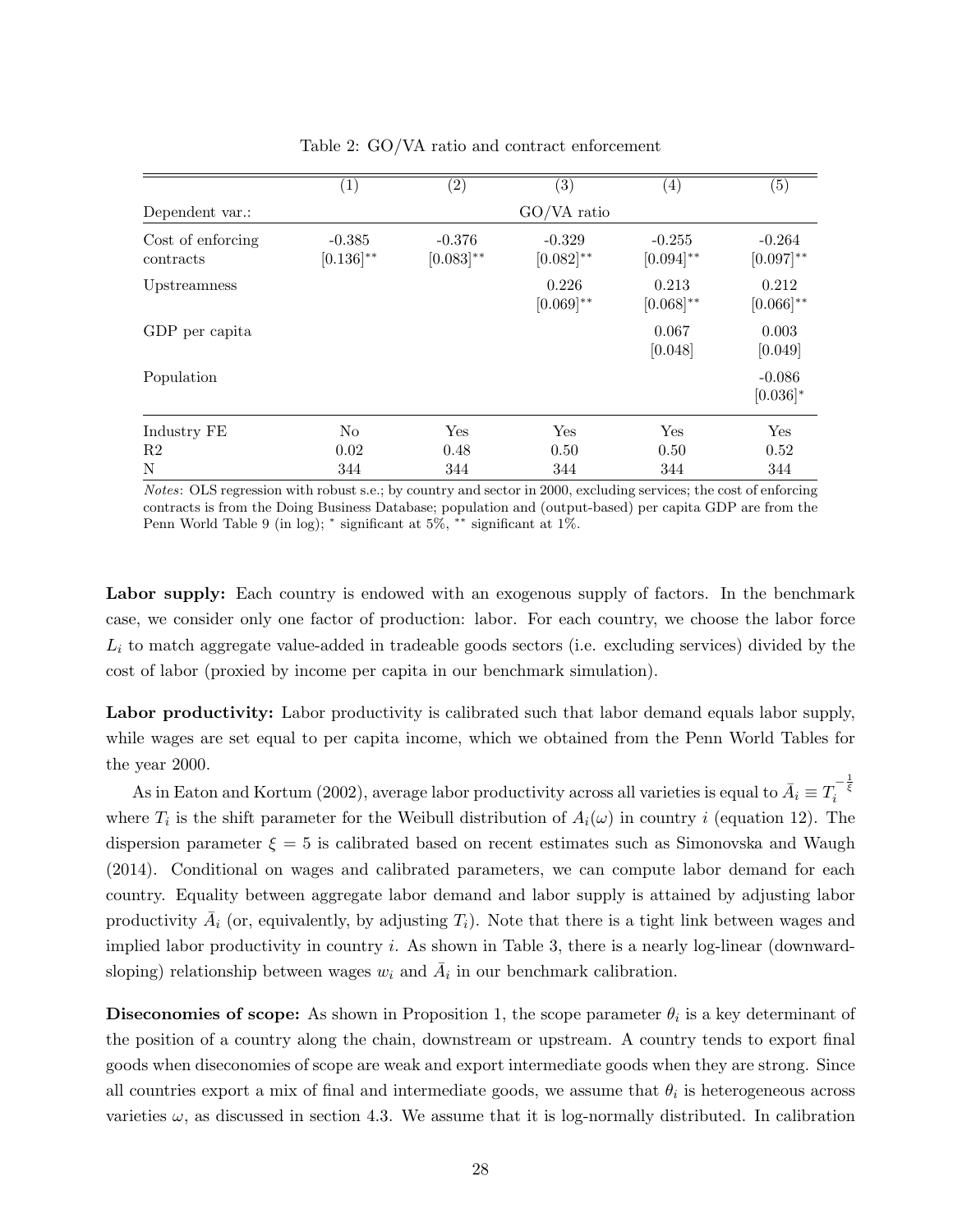countries are allowed a different shift parameter  $\theta_i$  and a different standard deviation  $\bar{\sigma}$ . We use UX as the primary moment to calibrate  $\bar{\theta}_i$ , and calibrate  $\bar{\sigma}$  to fit countries' intermediate share in total exports. While the correlation of the  $\bar{\theta}_i$  and  $UX_i$  in Table 3 is weak (0.22), the prediction of the model is confirmed: countries that are more upstream have higher average values of  $\bar{\theta}_i$ . Most countries share similar values of  $UX_i$ , with China and, to a lesser degree, Thailand positioned relatively downstream, while Indonesia is relatively upstream.<sup>42</sup>

**Transaction costs:** Another key parameter of the model is  $\gamma_i$ , the cost of transactions between two firms. This cost is assumed to be positive even for transactions that occur within borders. Transaction costs are difficult to estimate in practice, but our model indicates that the gross-output-to-value-added ratio equals the ratio of diseconomies of scope and transaction costs parameters  $\frac{\theta_i}{\gamma_i}$  and thus can be used to retrieve an estimate of  $\gamma_i$  once we know  $\bar{\theta}_i$ . Results are provided in Table 3. As a credibility check we compare our results to plausible real-world counterparts of the  $\gamma_i$  parameter using the Doing Business Database (World Bank). Reassuringly, we find expected correlations of our calibrated  $\gamma_i$ variables with the costs of enforcing a contract claim  $(0.69)$ , the time to enforce contracts  $(0.29)$ , and the recovery rate in insolvency proceedings (-0.39). We note that Singapore has unusually low transaction costs in the calibration, which is consistent with its high gross output to value added ratio. At the other end of the spectrum, Indonesia has the highest transaction costs, which is consistent with the Doing Business indicators and recent literature (Olken and Barron, 2009).

Trade costs: In addition to transaction costs that are also incurred within borders, cross-border transactions face an additional burden. The nature and size of the extra cost affecting international transactions is the matter of an extensive debate in the trade literature (transport costs, asymmetric information, marketing cost, technical barriers, or cultural differences are plausible sources of such costs). There is however a consensus that these costs are large and have a large effect on cross-border trade. While distance usually plays a key role in explaining the pattern of international trade (see Disdier and Head, 2008), distance is not as crucial for trade among IDE-JETRO countries.<sup>43</sup> We therefore assume that cross-border trade costs are uniform across all country pairs in our sample. We fit the trade cost parameter by asking the model to replicate the global ratio of trade to output.

Note that, as a consequence of trade costs, not all countries participate in a given production chain. In our fitted model, less than one percent of the chains involve more than three countries.

Simulation results on other moments: Before turning to the counterfactual results we briefly describe the benchmark equilibrium. By construction, our model is able to reproduce key indicators

 $42$ The average diseconomy of scope parameters for the United States and Japan are quite high in the calibration, even though these countries' upstreamness measures are in line with some other countries in the sample. Meanwhile Singapore has a low calibrated value of  $\bar{\theta}$ . Ceteris paribus, larger countries tend to be downstream – a mechanism highlighted in Antràs and de Gortari (2017) that also operates in our model. With this mechanism, our calibration procedure tends to assign higher  $\theta$  to large countries to match observed upstreamness.

<sup>&</sup>lt;sup>43</sup>In a standard gravity equation of trade using the IDE-JETRO data, the coefficient for distance is not significant while the estimated border effect is large and significant, economically and statistically. Of course, this is a small sample of only 10 countries.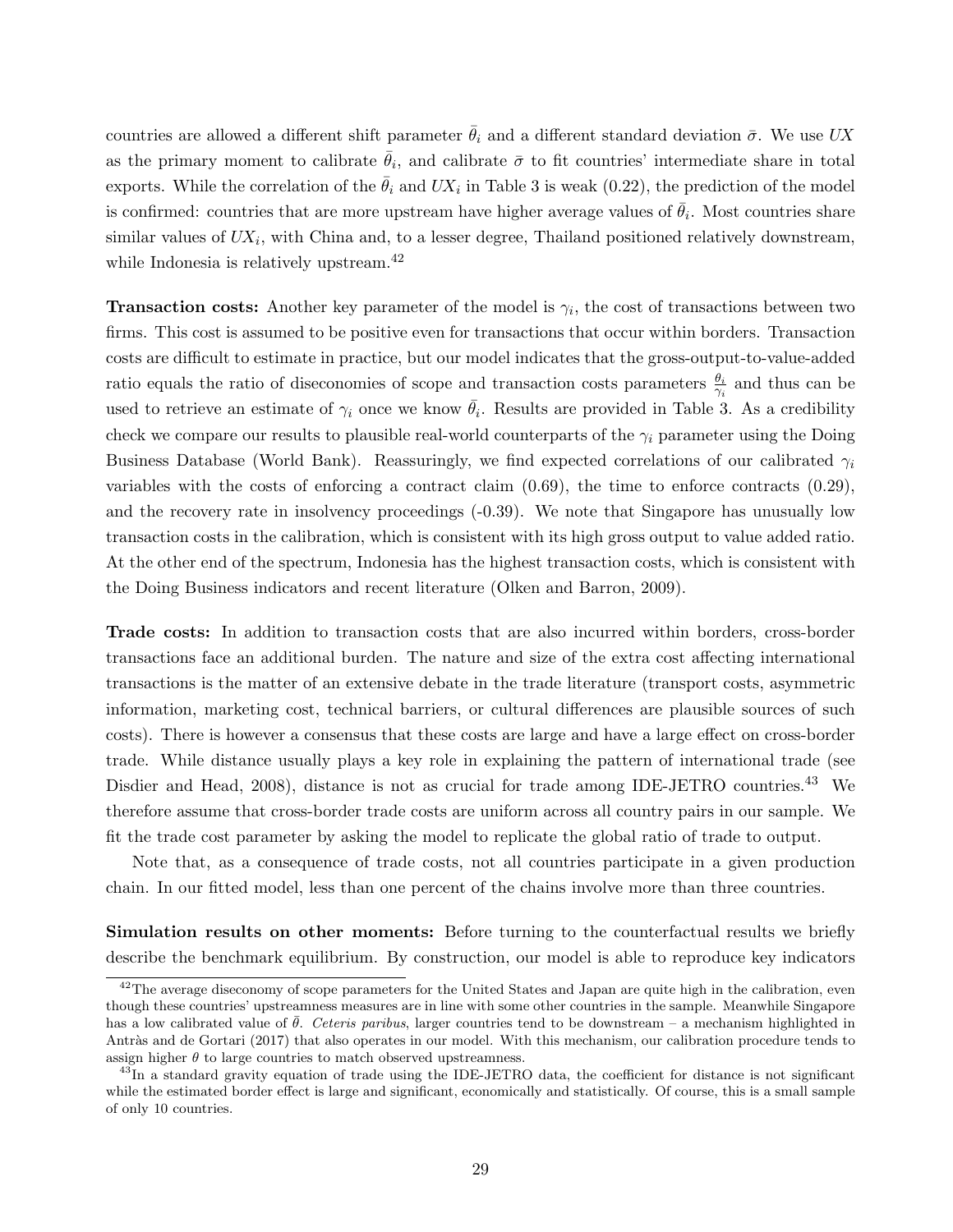| Parameters:                              |                      |             | Moments to match:       |                   |           |
|------------------------------------------|----------------------|-------------|-------------------------|-------------------|-----------|
| Average $\bar{A}_i = T^{-\frac{1}{\xi}}$ | <b>USA</b>           | $1.000\,$   | GDP per capita          | <b>USA</b>        | 35,080    |
| by country                               | $\operatorname{SGP}$ | 1.284       | (PWT)                   | $_{\rm SGP}$      | 32,808    |
| (relative to the US)                     | JPN                  | 0.484       |                         | $_{\mathrm{JPN}}$ | 26,721    |
|                                          | $\operatorname{TWN}$ | 1.463       |                         | <b>TWN</b>        | 21,891    |
|                                          | <b>KOR</b>           | 1.434       |                         | $\rm KOR$         | 17,208    |
|                                          | <b>MYS</b>           | 2.644       |                         | <b>MYS</b>        | 7,917     |
|                                          | <b>THA</b>           | 2.847       |                         | <b>THA</b>        | 5,178     |
|                                          | <b>IDN</b>           | 3.182       |                         | <b>IDN</b>        | 2,549     |
|                                          | <b>CHN</b>           | 3.193       |                         | <b>CHN</b>        | 2,442     |
|                                          | PHL                  | 3.680       |                         | PHL               | 2,210     |
| Labor supply                             | <b>USA</b>           | 53,551      | Total value-added       | <b>USA</b>        | 1,878.6   |
| in tradeable goods                       | JPN                  | 41,665      | in tradeable goods      | JPN               | 1,113.3   |
| $(x1000 \text{ workers})$                | $\operatorname{SGP}$ | $735\,$     | $(in$ $M)$              | SGP               | 24.1      |
|                                          | $\operatorname{TWN}$ | 3,889       |                         | TWN               | $85.1\,$  |
|                                          | <b>KOR</b>           | 10,491      |                         | <b>KOR</b>        | $180.5\,$ |
|                                          | <b>MYS</b>           | 5,637       |                         | ${\rm MYS}$       | 44.6      |
|                                          | <b>THA</b>           | 10,410      |                         | THA               | $53.9\,$  |
|                                          | $\rm{IDN}$           | 36,585      |                         | <b>IDN</b>        | $93.3\,$  |
|                                          | CHN                  | 266,707     |                         | <b>CHN</b>        | 651.3     |
|                                          | PHL                  | 13,618      |                         | PHL               | $30.1\,$  |
| Average scope param. $\theta_i$          | <b>USA</b>           | 0.875       | <b>UX</b> Index         | <b>USA</b>        | 2.923     |
| by country                               | SGP                  | 0.384       | (Export weighted)       | SGP               | 2.879     |
|                                          | JPN                  | 0.760       |                         | $_{\mathrm{JPN}}$ | 2.663     |
|                                          | TWN                  | 0.444       |                         | <b>TWN</b>        | 2.853     |
|                                          | <b>KOR</b>           | 0.560       |                         | <b>KOR</b>        | 2.892     |
|                                          | <b>MYS</b>           | 0.390       |                         | <b>MYS</b>        | 2.679     |
|                                          | <b>THA</b>           | 0.455       |                         | THA               | 2.439     |
|                                          | $\text{IDN}$         | 0.679       |                         | $\text{IDN}$      | $2.957\,$ |
|                                          | CHN                  | 0.530       |                         | <b>CHN</b>        | 2.009     |
|                                          | PHL                  | $\,0.515\,$ |                         | PHL               | 2.776     |
| Transaction costs $\gamma_i$             | <b>USA</b>           | 0.378       | aggregate GO / VA ratio | <b>USA</b>        | 2.599     |
| by country                               | $\operatorname{SGP}$ | 0.209       |                         | SGP               | $3.842\,$ |
|                                          | $_{\mathrm{JPN}}$    | $0.336\,$   |                         | $_{\mathrm{JPN}}$ | 2.745     |
|                                          | $\operatorname{TWN}$ | 0.216       |                         | <b>TWN</b>        | $3.865\,$ |
|                                          | <b>KOR</b>           | 0.276       |                         | <b>KOR</b>        | 3.224     |
|                                          | <b>THA</b>           | 0.210       |                         | THA               | 3.718     |
|                                          | <b>MYS</b>           | 0.276       |                         | <b>MYS</b>        | $2.801\,$ |
|                                          | <b>IDN</b>           | 0.460       |                         | <b>IDN</b>        | 2.161     |
|                                          | CHN                  | 0.249       |                         | <b>CHN</b>        | 3.049     |
|                                          | PHL                  | 0.359       |                         | PHL               | 2.434     |
| Simple average border cost               | All                  | 15%         | Trade/output ratio      | All               | 26\%      |

Table 3: Parameter choice and moments to match

of fragmentation such as the gross-output-to-value-added ratio and values of UX. Alternatively, we can examine how the fitted model fares in terms of other indexes such as indexes  $U, N$  and the share of intermediate goods in exports, M-share.

Table 4 compares indexes from the model vs. data. In broad terms the magnitudes of U and N are consistent with the data, even though they are constructed in very different ways. These indexes from the data are computed at the industry level then averaged across industries. Index N in the benchmark calibration is computed for the most downstream firm in the chain while index  $U$  is a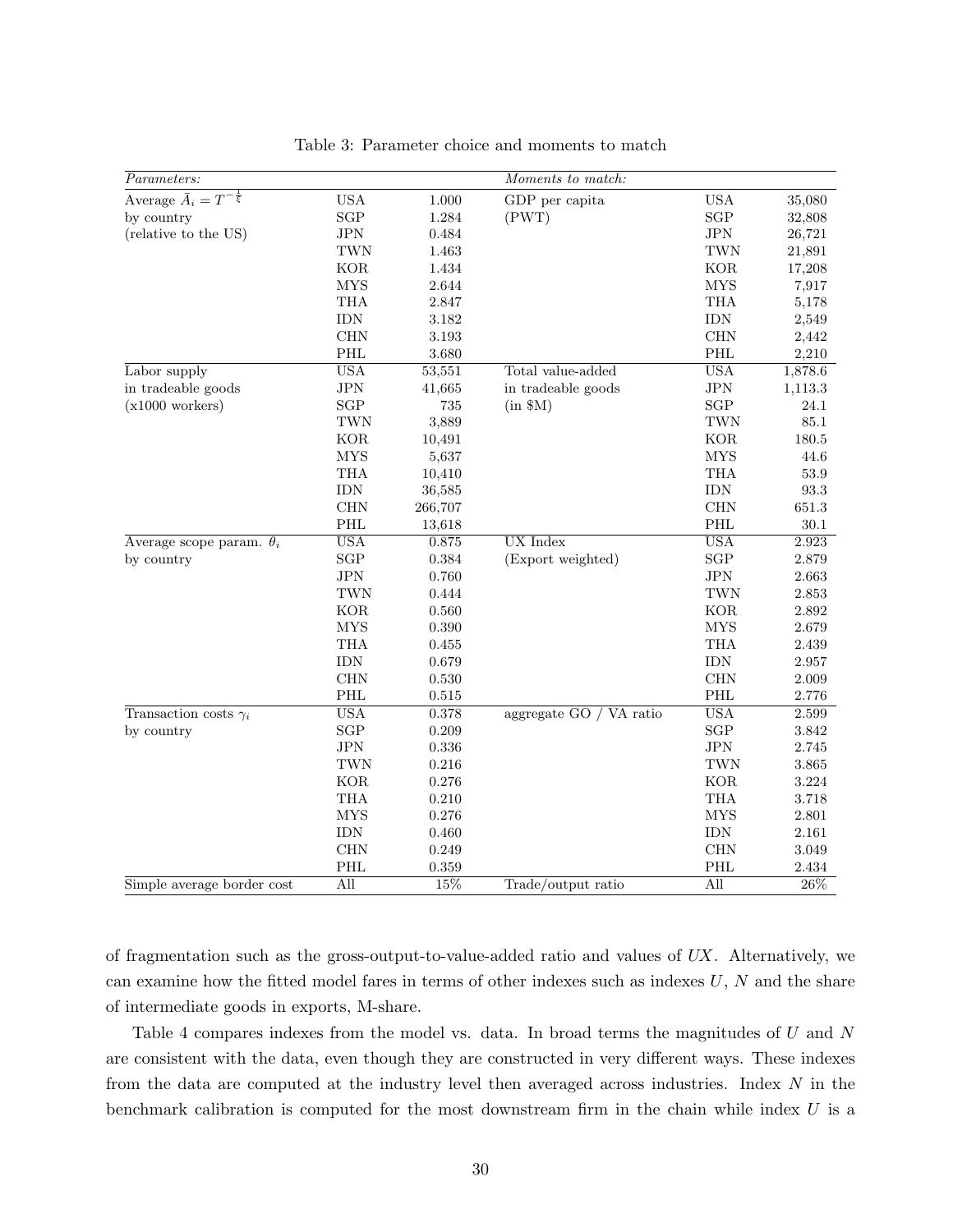weighted average across firms weighted by value-added at each stage. The levels of  $U$  and  $N$  are approximately the same in model and data, and the cross-country correlations are high.

The calculated share of intermediates in exports is generally lower in the calibration than in the model. Recall that our model has no scope for back-and-forth trade in intermediates. Neither does our model have an explicit role for assembly nor multiple sources of inputs ("spiders"). Any of these features would lead real world data to report higher shares of intermediates in exports.<sup>44</sup> We nonetheless find M-share useful for model analytics in subsequent counterfactual analysis and so report it here for consistency.

| Index      | U         |       | N     |       | M share |       |
|------------|-----------|-------|-------|-------|---------|-------|
|            | Data      | Model | Data  | Model | Data.   | Model |
| <b>USA</b> | 2.829     | 2.666 | 3.397 | 2.871 | 0.649   | 0.365 |
| <b>SGP</b> | 3.638     | 3.842 | 3.833 | 3.976 | 0.690   | 0.240 |
| <b>JPN</b> | 3.137     | 2.735 | 3.152 | 3.053 | 0.596   | 0.301 |
| <b>TWN</b> | 3.817     | 3.805 | 3.691 | 3.997 | 0.711   | 0.238 |
| <b>KOR</b> | 3.426     | 3.312 | 3.565 | 3.472 | 0.676   | 0.280 |
| <b>MYS</b> | 3.666     | 3.654 | 3.453 | 3.897 | 0.640   | 0.216 |
| <b>THA</b> | 2.888     | 2.869 | 3.432 | 3.156 | 0.609   | 0.216 |
| <b>IDN</b> | 2.955     | 2.786 | 2.642 | 2.579 | 0.675   | 0.353 |
| <b>CHN</b> | 3.099     | 2.771 | 3.255 | 3.360 | 0.439   | 0.162 |
| PHL        | 2.477     | 2.824 | 2.725 | 2.798 | 0.692   | 0.280 |
| Correl.    | with data | 0.882 |       | 0.843 |         | 0.506 |

Table 4: Fragmentation indexes: model vs. data

#### 5.4 Counterfactual simulations

East-Asian economies have been the setting for tremendous changes in recent decades. Arguably the most significant changes are the increased fragmentation of production, China's opening to international trade and its subsequent rapid economic growth. In our theory these phenomena can certainly be related, as China's opening to trade could have facilitated fragmentation along chains in which it is now involved. Rapid economic growth may be associated with trade-related increases in productivity, but multi-factor productivity growth not specifically related to trade might also have been important. With a calibrated model at hand, we can now examine various counterfactual simulations to study how structural changes would affect economic outcomes such as output, trade, welfare and the fragmentation of production.

We see at least four experiments that would provide interesting insight into the reorganization of supply chains in Asia:

• Counterfactual 1): Trade costs have fallen significantly over the past decades and their reduction is cited as the most likely source of the increased fragmentation of production in Asia. Trade costs

<sup>&</sup>lt;sup>44</sup>An earlier draft of this paper showed that a capstone assembly sector can easily be added to our model, see NBER working paper version 21520.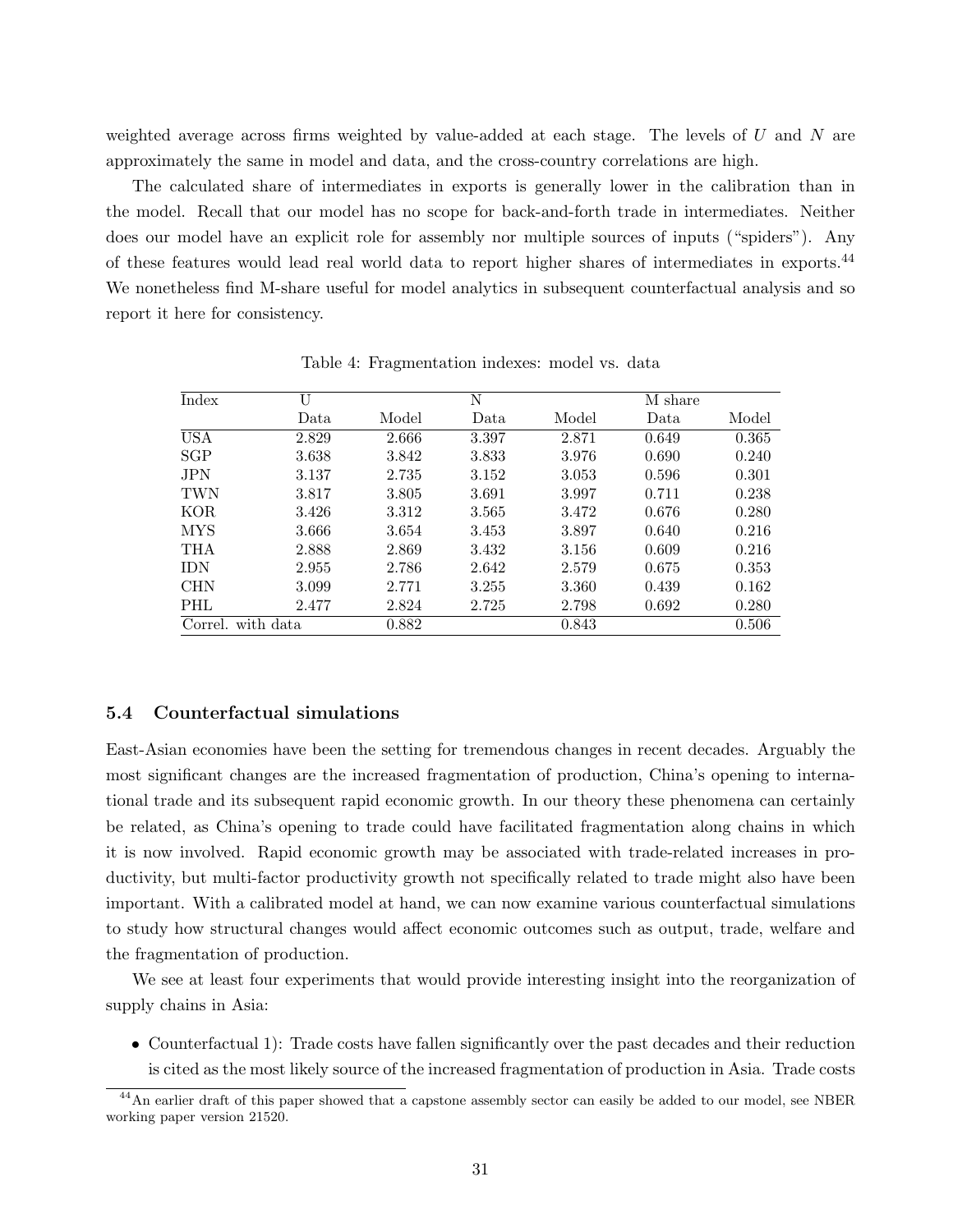may decline even further in the near future, as there is still room to improve trade agreements, especially on a multi-lateral basis (Baldwin, 2008). We model this structural change with a  $10\%$ reduction in cross-border trade costs.

- Counterfactual 2): Arguably the most dramatic economic change in Asia over the past two decades has been the very high rates of growth in the Chinese economy, along with its opening to trade. With GDP growth rates reaching 10%, the Chinese economy is inducing very large changes in how production in Asia is organized. To examine the role of China in light of our model, we shock the productivity parameter there. We first simulate a 10% productivity increase in China. Formally, this corresponds to a 10% increase in  $T_{CHN}^{\frac{1}{\xi}}$ .<sup>45</sup>
- Counterfactual 3): We simulate a reduction in the transaction costs  $\gamma_{CHN}$  for China. This scenario could be used to understand growing transparency in contractual disputes, for example. Reduced transaction costs should encourage relatively more domestic outsourcing in China, and raise the share of domestic value added in production/exports.<sup>46</sup>
- Counterfactual 4): Finally, we consider a bilateral trade cost reduction. This allows us to offer a local estimate of the trade elasticity. In particular we are interested in a quantitative evaluation of the claim in Proposition 3, that the elasticity of final goods trade to trade cost changes is larger in the presence of fragmentation. In order to do this, we reduce trade costs between China and the US.

#### 5.4.1 Reduction in trade costs

Our first scenario is a 10% reduction in international trade costs  $\tau$ . These results are reported in Table 4, which reports reductions in trade weighted upstreamness  $(UX_i)$ , the intermediate share of trade (M-share) and the value added content of trade (VAX). Reductions in VAX indicate a lower value added content of trade, which occurs because a larger fraction of exported goods now use imported intermediate goods. This change is consistent with Hummels, Ishii and Yi (2001) and Johnson and Noguera (2012), who document a decrease in the VAX ratio over the decades.

Reductions in VAX do not imply, however, that trade is growing faster for upstream goods. Indeed, our simulations indicate that trade grows faster for downstream stages, as is evident in the reductions in both  $UX_i$  and M-share.<sup>47</sup> This finding illustrates that final goods trade is more sensitive than intermediate goods trade to reduced trade costs (see Proposition 3): trade flows increase relatively more for goods that embody small shares of domestic labor and larger shares of traded intermediate goods.

<sup>45</sup>Barrot and Sauvagnat (2016) study the effects of natural disasters operating through input suppliers on downstream firms. In our model such shocks would best be represented as negative productivity shocks on the countries affected by the disasters, and these effects could be traced through the entire chain as in Counterfactual 2.

<sup>&</sup>lt;sup>46</sup>Kee and Tang (2013) and Li and Liu (forthcoming) provide evidence that the share of domestic value added in Chinese exports has been growing over time.

<sup>&</sup>lt;sup>47</sup>Fally (2012, Figure 4) documents reductions in trade-weighted upstreamness over a period (1962-1996) when trade costs arguably fell substantially.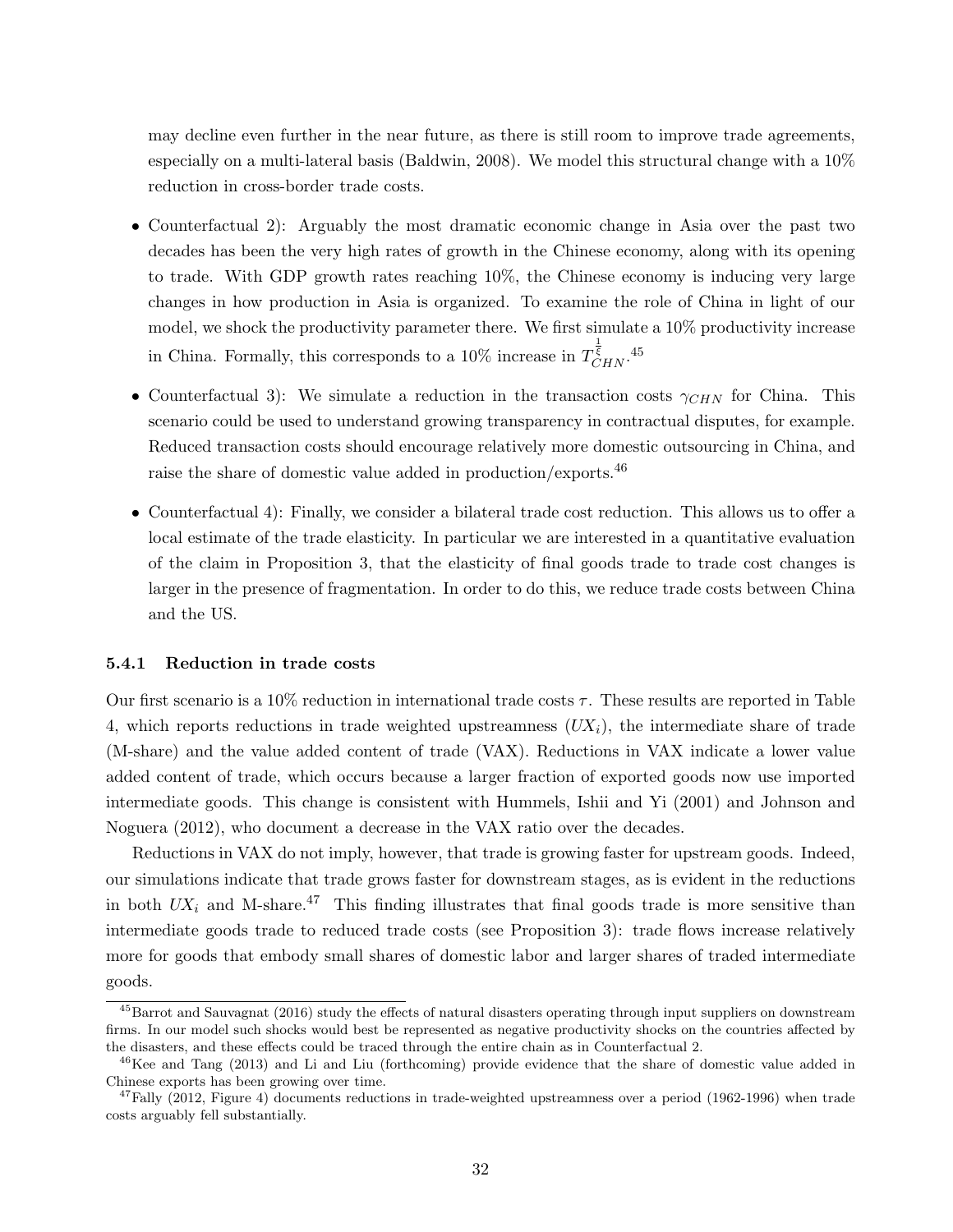Table 4 also reports changes in welfare, given the trade cost shock. For comparison purposes, we also provide welfare results for two versions of an Eaton and Kortum model, a one-stage model without intermediate goods and an alternative model featuring intermediate production (EK-loop). In the EK-loop model, all goods are both final good and intermediate goods. Production costs are a Cobb-Douglas function of labor costs and good price indexes in each country. We calibrate the share of labor such that it equals the value-added-to-gross-output ratio in each country. Hence, all varieties are traded internationally multiple times and welfare gains from trade are magnified by a factor equal to the gross-output-to-value-added ratio.<sup>48</sup>

In level terms the calculated welfare gains in our model are much more similar to the standard EK model than to the EK-loop model. As illustrated in Proposition 3, our supply chain model does not necessarily yield larger welfare gains than one-stage models, especially for countries that tend to be upstream. On average our simulations yield relatively larger gains for downstream countries such as Japan and China, and lower gains for some upstream countries such as Singapore, compared to the one-stage model. In the EK-loop model, all of value added is exposed to trade costs, repeatedly, so the welfare costs of trade cost changes are significantly higher. The data have GO/VA ratios between two and three, so welfare gains in the EK-loop model are multiplied by more than a factor of two. This leads to systematically larger gains from trade then our sequential production chain model.

| $(10 \times \text{change})$ | Fragmentation |          |          |          |          | Welfare |            |         |
|-----------------------------|---------------|----------|----------|----------|----------|---------|------------|---------|
| Country                     | UX            | U        | N        | M share  | VAX      | Model   | EK 1-stage | EK loop |
| <b>USA</b>                  | $-0.075$      | 0.007    | 0.008    | $-0.002$ | $-0.076$ | 0.060   | 0.054      | 0.147   |
| SGP                         | $-0.441$      | $-0.383$ | $-0.193$ | $-0.067$ | $-0.099$ | 0.209   | 0.240      | 0.537   |
| <b>JPN</b>                  | $-0.197$      | $-0.046$ | 0.019    | $-0.025$ | $-0.077$ | 0.094   | 0.069      | 0.209   |
| <b>TWN</b>                  | $-0.277$      | $-0.197$ | $-0.089$ | $-0.031$ | $-0.083$ | 0.186   | 0.186      | 0.480   |
| <b>KOR</b>                  | $-0.238$      | $-0.103$ | $-0.023$ | $-0.028$ | $-0.080$ | 0.170   | 0.156      | 0.398   |
| <b>MYS</b>                  | $-0.263$      | $-0.217$ | $-0.052$ | $-0.028$ | $-0.085$ | 0.202   | 0.222      | 0.439   |
| THA                         | $-0.249$      | $-0.199$ | 0.004    | $-0.033$ | $-0.092$ | 0.196   | 0.198      | 0.408   |
| <b>IDN</b>                  | $-0.224$      | $-0.022$ | 0.061    | $-0.050$ | $-0.078$ | 0.189   | 0.180      | 0.325   |
| <b>CHN</b>                  | $-0.084$      | $-0.112$ | 0.006    | $-0.003$ | $-0.084$ | 0.117   | 0.085      | 0.288   |
| PHL                         | $-0.210$      | $-0.112$ | 0.024    | $-0.034$ | $-0.087$ | 0.197   | 0.202      | 0.379   |

Table 5: Counterfactual 1): 10% decrease in border trade costs

#### 5.4.2 Increasing labor productivity in China

Table 5 reports results from a 10% shock to labor productivity in China,  $T_{CHN}^{\frac{1}{\overline{\xi}}}$ . This is a uniform shock that improves labor productivity at all points in the chain. Our interest is in seeing how such shocks affect China's relative position in chains, and the degree to which such shocks spill over into other countries.

The most notable effects of the Chinese productivity shock are the associated changes in relative position in supply chains. Changes in China's  $UX$ , and U indices indicate that the technology

 $48$ Costinot and Rodriguez-Clare (2014) model a similar loop with multiple industries.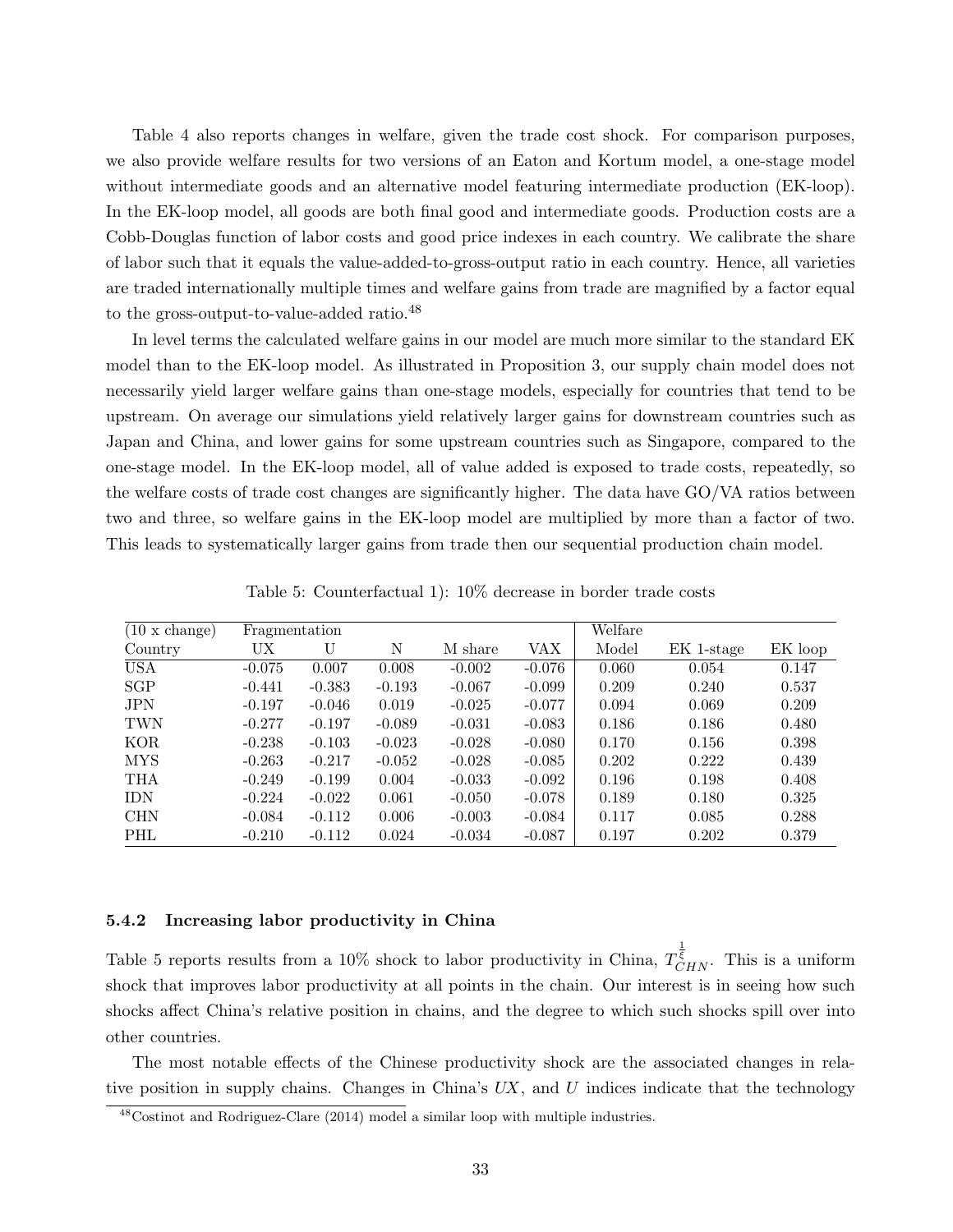shock moves Chinese production significantly closer to final demand, while the other countries move upstream. China's move downstream can also be seen in the fourth column (M share), which shows a reduction in the intermediate share of China's exports. This market size effect is similar to the overshooting effect in Baldwin and Venables (2012). With a larger fraction of world income spent by consumers in China and a larger fraction of tasks being performed in China, other vertically-related tasks are also more likely to be performed there to save on trade costs.

The welfare changes reported in column 6 show that the vast majority of the welfare gains accrue to China, which sees a 9.33% increase in welfare from a 10% labor productivity shock. The gains elsewhere are limited, and reasonably similar across countries. In order to put the spillovers in context we again consider shocks to the one-stage EK model and the EK model with input-output loops described above. We apply the same 10% labor productivity shock to the single-stage EK model, and find a somewhat smaller welfare gain in China. Spillovers are approximately the same magnitude – slightly lower in large countries US and Japan, and slightly higher in the other seven countries. Turning to the EK-loop model, the impact of a labor productivity increase in China is much smaller.<sup>49</sup> The benefits are diverted to other countries who benefit from lower intermediate goods prices. Once again the results from our model are closer to the one-stage model than the EK-loop model, even though the EK-loop model is calibrated to match the same GO/VA ratios.

| $(10 \times \text{change})$ |          | Fragmentation |          |          |       | Welfare |            |         |
|-----------------------------|----------|---------------|----------|----------|-------|---------|------------|---------|
| Country                     | UX       | U             | N        | M share  | VAX   | Model   | EK 1-stage | EK loop |
| <b>CHN</b>                  | $-0.322$ | $-0.281$      | $-0.171$ | $-0.038$ | 0.000 | 0.933   | 0.919      | 0.784   |
| <b>USA</b>                  | 0.182    | 0.075         | 0.011    | 0.038    | 0.008 | 0.022   | 0.018      | 0.046   |
| <b>SGP</b>                  | 0.177    | 0.159         | 0.109    | 0.022    | 0.006 | 0.031   | 0.051      | 0.084   |
| <b>JPN</b>                  | 0.200    | 0.104         | 0.024    | 0.039    | 0.010 | 0.021   | 0.018      | 0.054   |
| <b>TWN</b>                  | 0.185    | 0.172         | 0.096    | 0.023    | 0.007 | 0.036   | 0.046      | 0.088   |
| <b>KOR</b>                  | 0.234    | 0.195         | 0.063    | 0.036    | 0.012 | 0.026   | 0.033      | 0.079   |
| <b>MYS</b>                  | 0.198    | 0.185         | 0.053    | 0.027    | 0.012 | 0.028   | 0.045      | 0.073   |
| THA                         | 0.101    | 0.099         | $-0.003$ | 0.014    | 0.007 | 0.036   | 0.049      | 0.074   |
| <b>IDN</b>                  | 0.262    | 0.237         | 0.051    | 0.045    | 0.017 | 0.029   | 0.041      | 0.048   |
| PHL                         | 0.224    | 0.199         | 0.028    | 0.035    | 0.014 | 0.037   | 0.047      | 0.060   |

Table 6: Counterfactual 2): 10% increase in labor productivity in China

#### 5.4.3 Reduced transaction costs in China

When compared with the productivity shock, the welfare effects of a 10% reduction in transaction costs in China are smaller for China and relatively larger for other countries. In the case of a shock to internal transaction costs, China's production moves upstream, as indicated by the movements in  $UX$ ,  $U$  and the share of exports in intermediate goods. Similarly, the increase in  $N$  reflects greater fragmentation of production within China. Other countries also move upstream because falling Chinese transaction costs lead to longer chains. This counterfactual also leads to a higher value-added export to gross

 $^{49}$ The inclusion of intermediates in the EK loop model means that multiplying labor productivity by 1.1 is equivalent to multiplying TFP by 1.1 x  $\beta_{CHN}$ , where  $\beta_{CHN}$  is the VA/GO ratio in China.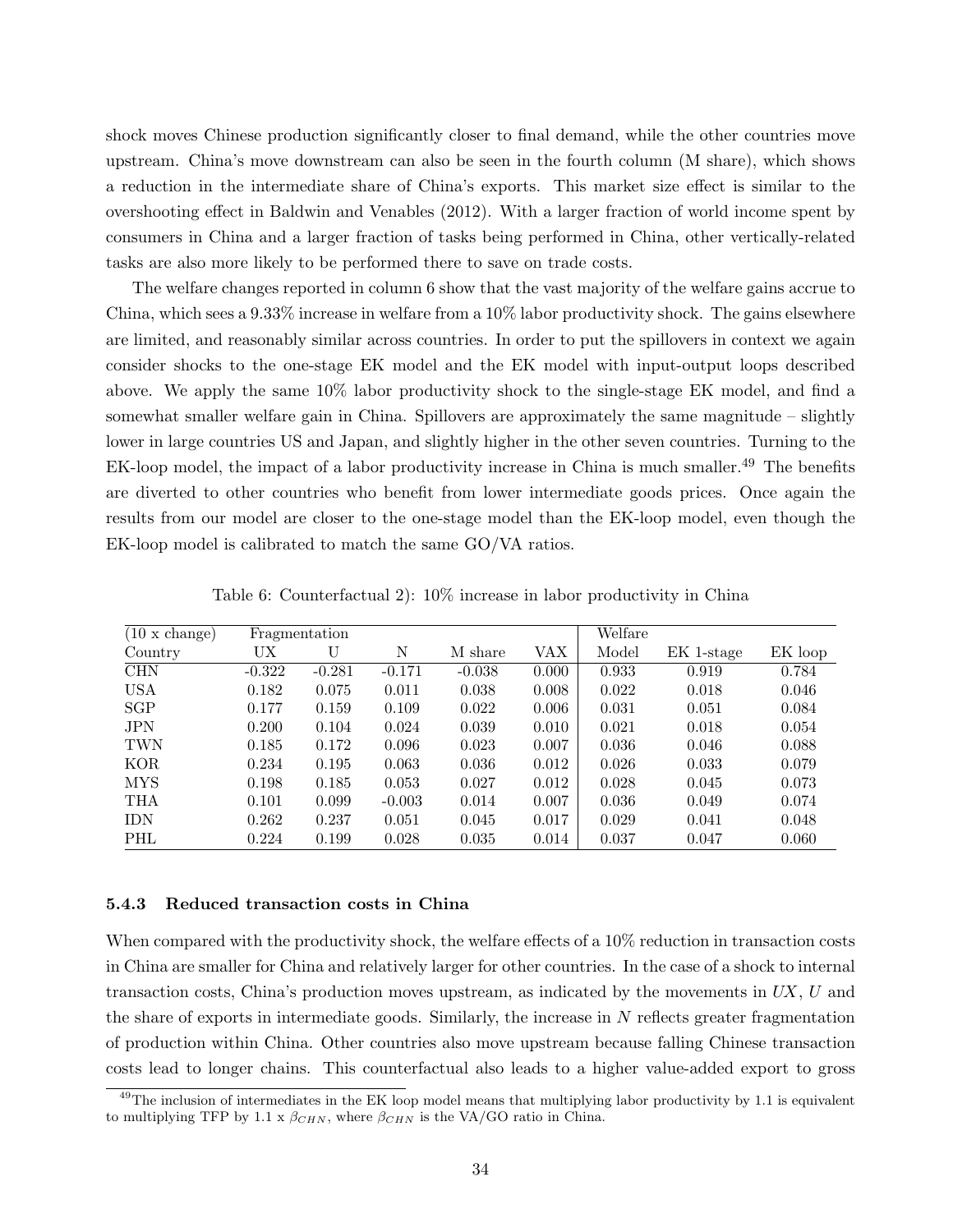export ratio (VAX) for China, and heterogeneous effect on other countries' VAX ratio. In broad terms, a move upstream by China is consistent with the evidence presented in Kee and Tang (2013), who find that Chinese exporters have been shifting their purchases of inputs from foreign to domestic sources. Relative to the productivity shock considered in the previous exercise, the transaction cost shock produces smaller welfare gains for China, but spillovers to other countries are roughly the same magnitude as in the earlier exercise.<sup>50</sup>

| $(10 \times \text{change})$ | UX    | U     | N     | M share  | VAX      | Welfare |
|-----------------------------|-------|-------|-------|----------|----------|---------|
| <b>CHN</b>                  | 1.418 | 4.646 | 3.832 | 0.095    | 0.090    | 0.667   |
| <b>USA</b>                  | 0.223 | 0.130 | 0.195 | $-0.003$ | 0.015    | 0.029   |
| <b>SGP</b>                  | 0.062 | 0.106 | 0.155 | $-0.002$ | $-0.014$ | 0.032   |
| <b>JPN</b>                  | 0.139 | 0.114 | 0.190 | $-0.004$ | 0.006    | 0.028   |
| <b>TWN</b>                  | 0.067 | 0.089 | 0.078 | $-0.005$ | $-0.005$ | 0.040   |
| KOR.                        | 0.166 | 0.174 | 0.126 | 0.007    | 0.002    | 0.032   |
| <b>MYS</b>                  | 0.044 | 0.071 | 0.024 | $-0.008$ | $-0.003$ | 0.036   |
| <b>THA</b>                  | 0.081 | 0.096 | 0.081 | 0.003    | $-0.004$ | 0.038   |
| IDN                         | 0.229 | 0.250 | 0.123 | 0.009    | 0.001    | 0.035   |
| PHL                         | 0.183 | 0.217 | 0.079 | 0.001    | 0.000    | 0.039   |

Table 7: Counterfactual 3): 10% decrease in Chinese transaction costs  $\gamma_i$ 

#### 5.4.4 Reduced trade costs between China and the US

As noted above and in Yi (2010), international fragmentation raises the elasticity of trade to trade costs. In order to explore the quantitative magnitude of this effect we shock trade costs for a single country pair (US and China) and measure trade responses. We compare results in our model to those in the calibrated EK model described above (note that one-stage EK and EK-loop models yield the same elasticities). Recall that our two-country model showed a higher elasticity for final goods trade than in the standard EK model. We see that final goods trade is indeed more responsive to trade cost changes in our model, as is the elasticity of total trade.

|  | Table 8: Counterfactual 4): 10% bilateral decrease in US-China trade costs |  |  |  |  |  |  |  |  |
|--|----------------------------------------------------------------------------|--|--|--|--|--|--|--|--|
|--|----------------------------------------------------------------------------|--|--|--|--|--|--|--|--|

|                        | Importer-exporter<br>pair |           | With cross-border<br>fragmentation |           |  |
|------------------------|---------------------------|-----------|------------------------------------|-----------|--|
|                        |                           | All trade | Final goods                        | All trade |  |
| $\Delta \log \pi_{ni}$ | USA-CHN                   | 0.063     | 0.065                              | 0.050     |  |
|                        | <b>CHN-USA</b>            | 0.059     | 0.057                              | 0.043     |  |
| Trade cost elasticity  | USA-CHN                   | 5.510     | 5.727                              | 4.589     |  |
|                        | <b>CHN-USA</b>            | 6.170     | 6.201                              | 5.272     |  |

<sup>50</sup>Because the EK benchmarks contain no role for transaction costs, we are unable to offer a model comparison for this exercise.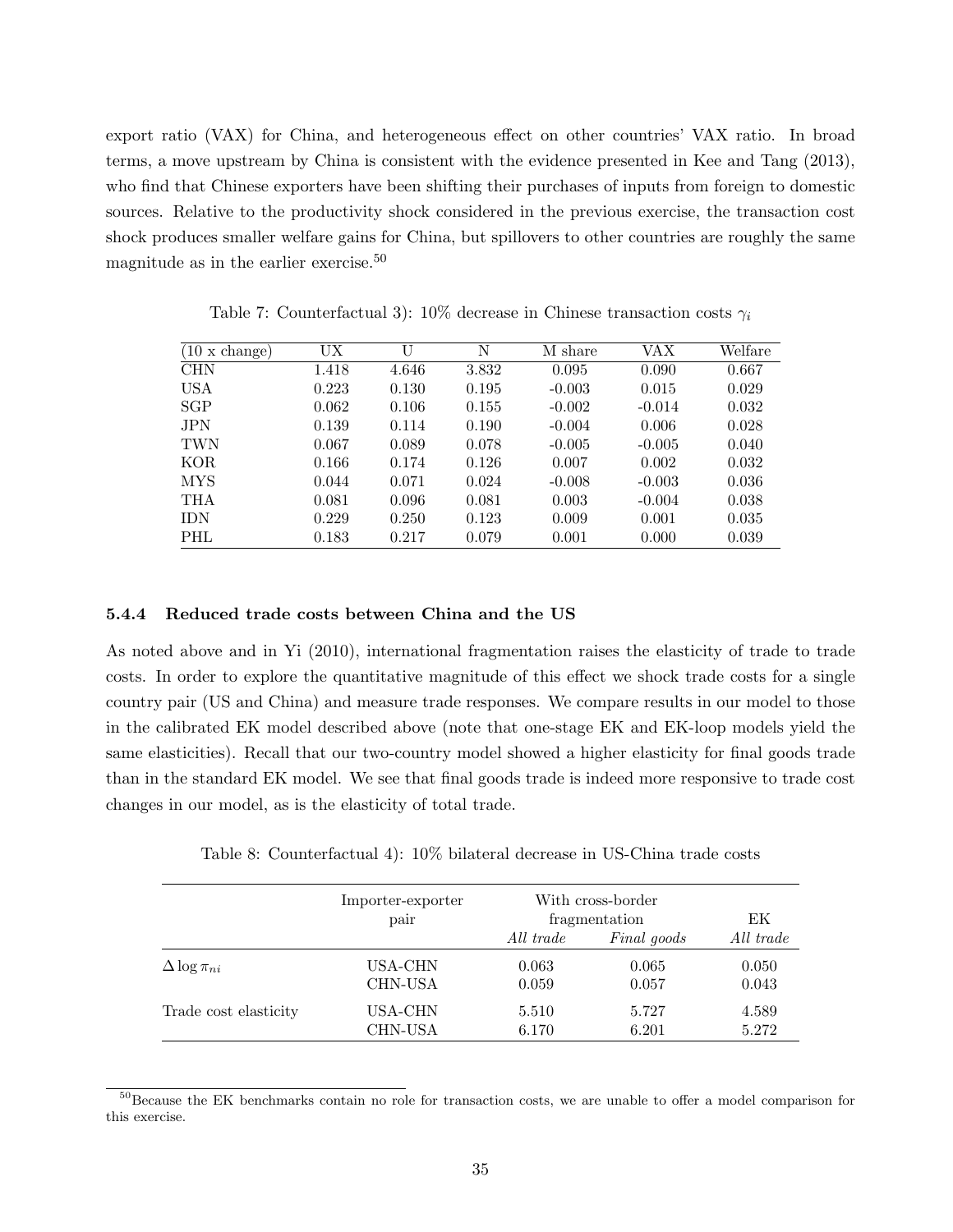### 6 Concluding remarks

International supply chains play a large and growing role in international trade. In this paper we attempt to link firm-level behavior within such chains to countries' relative position within the chain and to value added at each stage. We develop a continuous firm representation of the optimal organization of a multi-country supply chain, with an endogenous allocation of tasks across countries and firms. We derive formal and intuitive representations of the gains from fragmentation within a chain, and relate these to the implicit price of tasks and the price of the final good.

In the Coasian framework we adopt, we show that one of the two parameters that shape the boundaries of firms also determines comparative advantage within an international supply chain. Countries where diseconomies of scope are weaker host firms that produce a larger range of tasks. Downstream firms have greater scope in equilibrium, which means that countries with lower diseconomies of scope parameters are located downstream. Conditional on participation in a chain, transaction costs do not affect countries' position in the chain. Transaction costs can play an indirect role in comparative advantage when there are multiple chains, because high transaction costs and strong diseconomies of scope make participation very unlikely.

In order to link the model to the prominent literature on the welfare gains of trade, we use a conventional Ricardian framework to produce a general equilibrium model with multiple chains, and with exogenous productivity shocks *across* chains. In a two-country version of the model we derive implications for trade elasticities and welfare, relative to standard theoretical benchmarks (Arkolakis et al. 2012). We show that the elasticity of final goods trade to trade costs is larger in the presence of fragmentation. We also link a country's gains from trade to its position in the chain. We also compare welfare results in each country to those calculated with the formula in Arkolakis et al (2012).

A key finding in the paper is that the Coasian structural parameters determine the GO/VA ratio. We use this finding to motivate a model validation exercise. The model associates higher scope parameters with higher GO/VA ratios - conditional on transaction costs - and with higher levels of upstreamness. We verify that the implied positive correlation between upstreamness and the GO/VA ratio holds in the data, both unconditionally and conditional on measures of countries' transaction costs.

We then use the model's link to the GO/VA ratio to calibrate a 10-country version of the model to data from East Asia. We shock international trade costs, and illustrate the consequences for welfare and for countries' average position in chains, among other outcomes. We compare welfare predictions to two alternative benchmark models. We also find that shocks to Chinese productivity and to China's transaction costs generate different implications for welfare, for spillovers from China to other countries and for China's relative position within production chains. We also demonstrate that trade responses to trade costs shocks are magnified, relative to the benchmark model.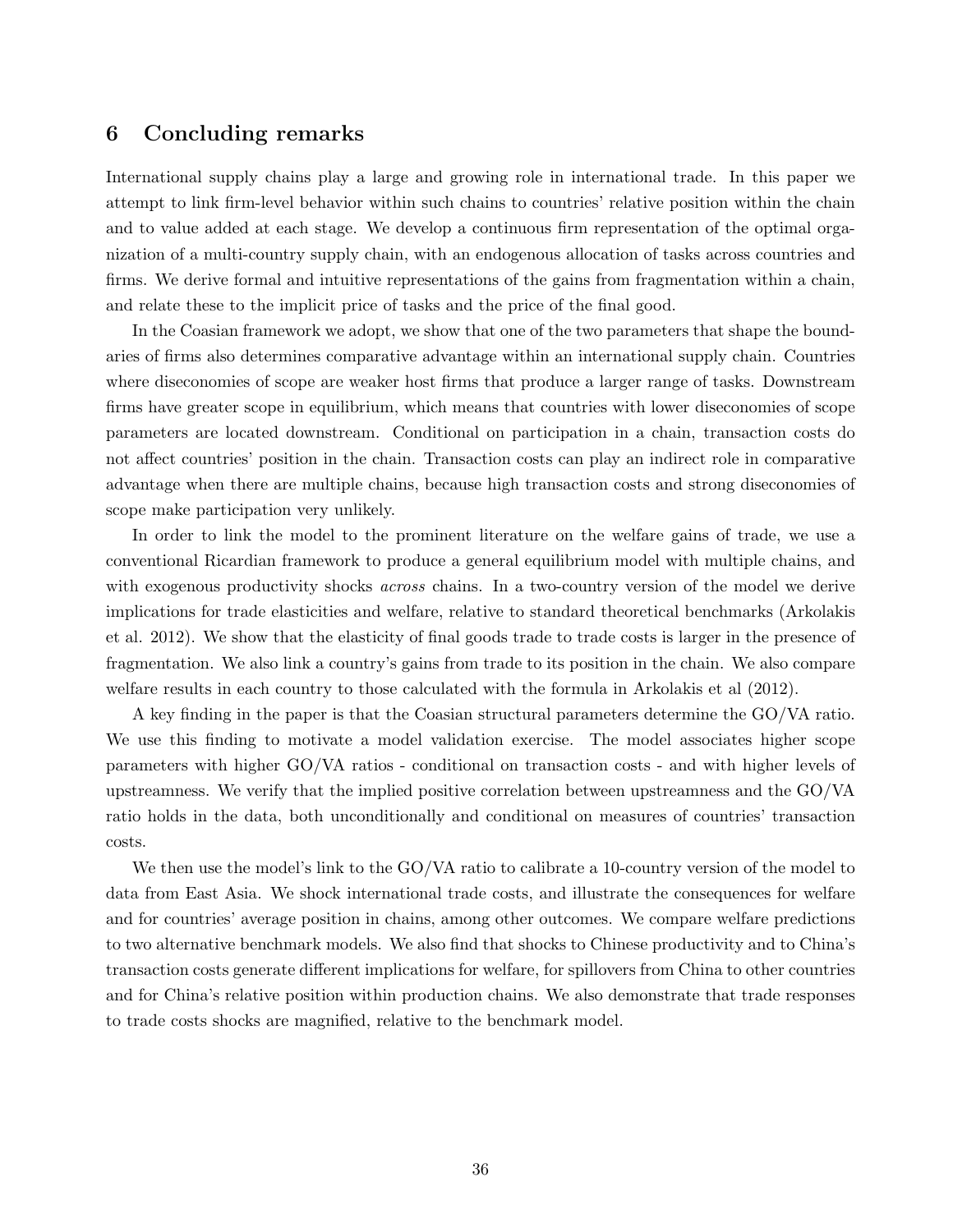### References

- Antràs, Pol and Alonso de Gortari, "On the Geography of Global Value Chains," Working paper, 2017.
- $\mu$  and Davin Chor, "Organizing the Global Value Chain," *Econometrica*, 2013, 81 (6), 2127–2204.
- $, \ldots$ , Thibault Fally, and Russell Hillberry, "Measuring the Upstreamness of Production and Trade Flows," American Economic Review Papers and Proceedings, 2012, 102 (3), 412–416.
- Arkolakis, Costas, Arnaud Costinot, and Andres Rodriguez-Clare, "New Trade Models, Same Old Gains?," American Economic Review, 2012, 102 (1), 94–130.
- Baldwin, Richard, "Global Supply Chains: Why They Emerged, Why They Matter, and Where They Are Going," C.E.P.R. Discussion Papers, August 2012, 9103.
- and Javier Lopez-Gonzalez, "Supply-chain Trade: A Portrait of Global Patterns and Several Testable Hypotheses," The World Economy, 2015, 38 (11), 1682–1721.
- Baldwin, Richard E., "Managing the Noodle Bowl: The Fragility of East Asian Regionalism," The Singapore Economic Review (SER), 2008, 53 (03), 449–478.
- Barrot, Jean-Noël and Julien Sauvagnat, "Input specificity and the propagation of idiosyncratic shocks in production networks," The Quarterly Journal of Economics, 2016, 131 (3), 1543-1592.
- Bernard, Andrew B., Andreas Moxnes, and Karen Helene Ulltveit-Moe, "Two-Sided Heterogeneity and Trade," Review of Economics and Statistics, forthcoming.
- $\ldots$ ,  $\ldots$ , and Yukiko U. Saito, "Production Networks, Geography and Firm Performance," Dartmouth Tuck manuscript, 2016.
- Caliendo, Lorenzo and Fernando Parro, "Estimates of the Trade and Welfare Effects of NAFTA," The Review of Economic Studies, 2015, 82 (1), 1–44.
- Chaney, Thomas and Ralph Ossa, "Market Size, Division of Labor, and Firm Productivity," Journal of International Economics, 2013, 90 (1), 177–180.
- Coase, Ronald H., "The Nature of the Firm," *Economica*, 1937,  $\frac{1}{4}$  (16), 386–405.
- Costinot, Arnaud, "An Elementary Theory of Comparative Advantage," Econometrica, 2009, 77 (4), 1165–1192.
- and Andres Rodriguez-Clare, "Trade Theory with Numbers: Quantifying the Consequences of Globalization," Handbook of International Economics, 2014, 4, 197–261.
- $\Box$ , Jonathan Vogel, and Su Wang, "An Elementary Theory of Global Supply Chains," Review of Economic Studies, 2013, 80, 109–144.
- Disdier, Anne-Celia and Keith Head, "The Puzzling Persistence of the Distance Effect on Bilateral Trade," The Review of Economics and Statistics, 2008, 90 (1), 37–48.
- Fally, Thibault, "Production Staging: Measurement and Evidence," Working paper, 2012.

Galichon, Alfred, *Optimal Transport Methods in Economics*, Princeton University Press, 2016.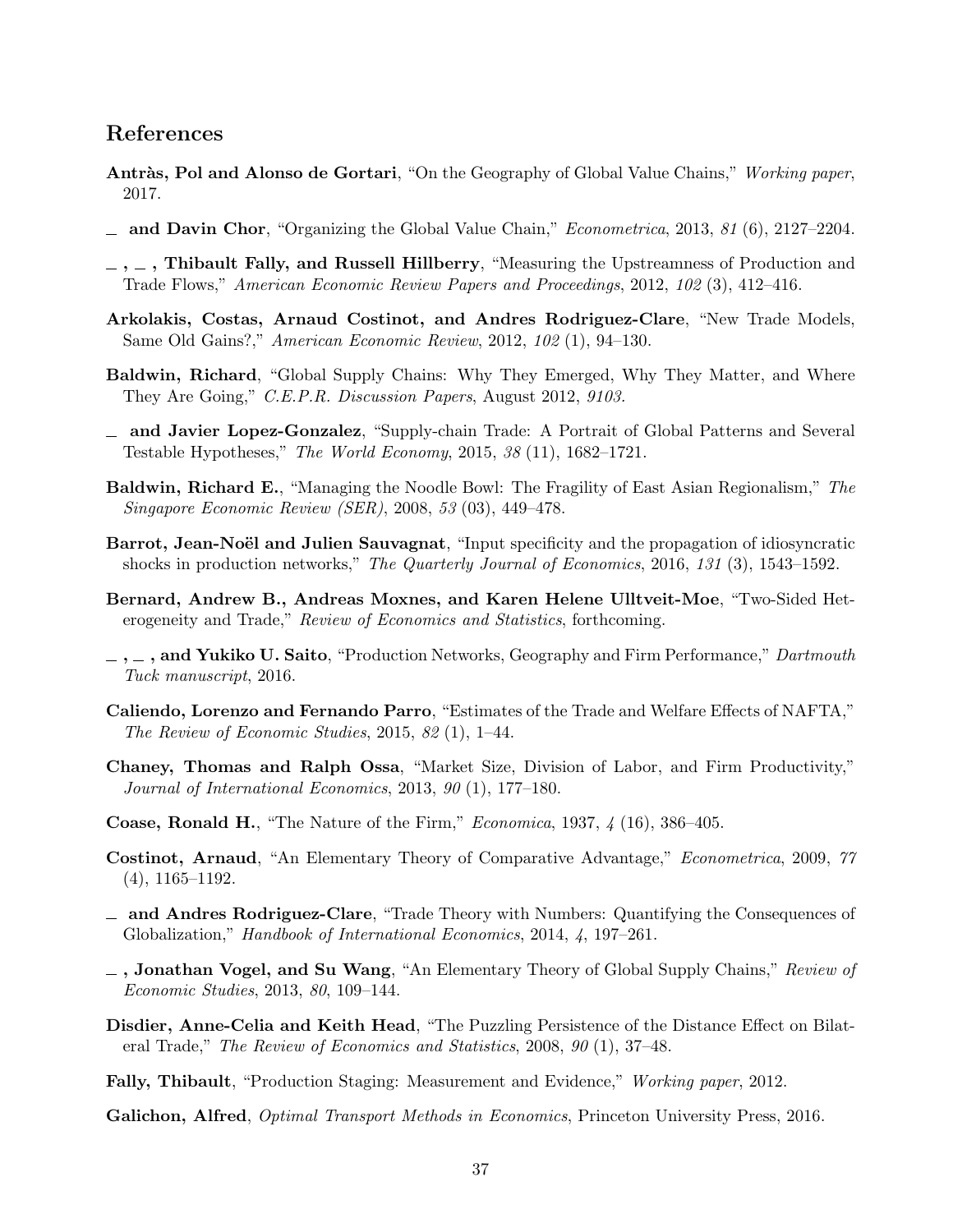- Hillberry, Russell and David Hummels, "Explaining Home Bias in Consumption: The Role of Intermediate Input Trade," NBER working paper no. 9020, 2002, pp. 1–33.
- Johnson, Robert and Andreas Moxnes, "Technology, Trade Costs, and the Pattern of Trade with Multi-Stage Production," *Working Paper*, 2016.
- and Guillermo Noguera, "Accounting for Intermediates: Production Sharing and Trade in Value Added," Journal of International Economics, 2012, 86 (2), 224–236.
- **Johnson, Robert C and Guillermo Noguera**, "Proximity and Production Fragmentation," The American Economic Review, 2012, 102 (3), 407–411.
- $\Box$  and  $\Box$ , "A Portrait of Trade in Value Added over Four Decades," The Review of Economics and Statistics, 2017, 99 (5), 896–911.
- Kikuchi, Tomoo, Kazuo Nishimura, and John Stachurski, "Span of Control, Transaction Costs and the Structure of Production Chains," Theoretical Economics, forthcoming.
- Koopman, Robert, Zhi Wang, and Shang-Jin Wei, "Estimating Domestic Content in Exports When Processing Trade is Pervasive," Journal of Development Economics, 2012, 99 (1), 178–189.
- Li, Ben G. and Yibei Liu, "The Production Life Cycle," Scandinavian Journal of Economics, forthcoming.
- Meng, Bo, Yaxiong Zhang, and Satoshi Inomata, "Applications of IDE-JETRO's International Input Output Tables," Economic Systems Research, 2013, 25 (1), 122–142.
- Olken, Benjamin and Patrick Barron, "The Simple Economics of Extortion: Evidence from Trucking in Aceh," Journal of Political Economy, 2009, 117 (3), 417–452.
- Puzzello, Laura, "A Proportionality Assumption and Measurement Biases in the Factor Content of Trade," Journal of International Economics, 2012, 87 (1), 105–111.
- Rodriguez-Clare, Andres, "Offshoring in a Ricardian World," American Economic Journal: Macroeconomics, 2010, 2 (2), 227–258.
- Simonovska, Ina and Michael E Waugh, "The Elasticity of Trade: Estimates and Evidence," Journal of International Economics, 2014, 92 (1), 34–50.
- Yi, Kei-Mu, "Can Multistage Production Explain the Home Bias in Trade?," American Economic Review, 2010, 100 (1), 364–93.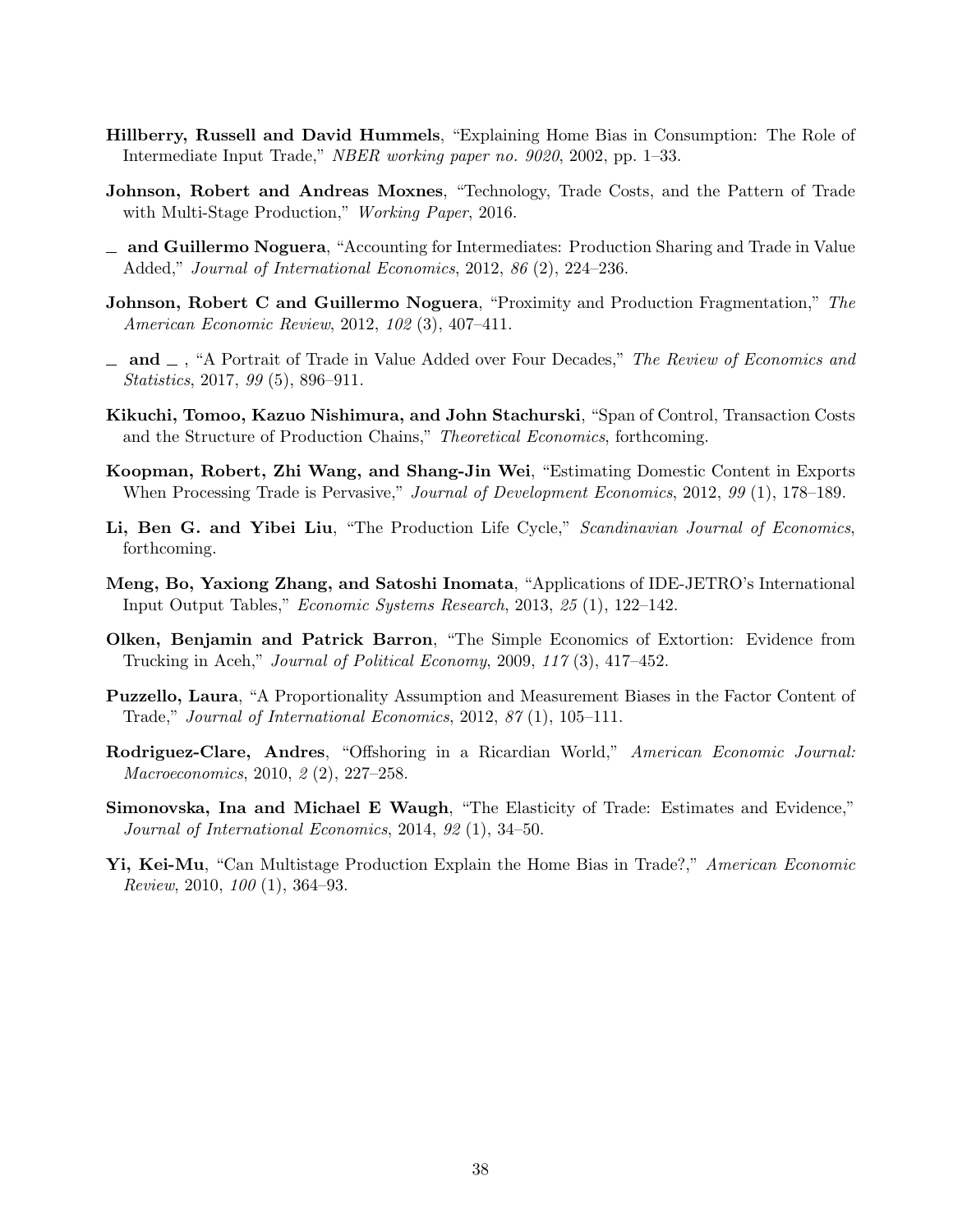# Appendix for "A Coasian Model of International Production Chains"

Thibault Fally and Russell Hillberry

# A) Mathematical Appendix

#### Proof of Lemma 1: First best

Sketch of proof. Given that we have constant returns to scale, prices equal unit costs and marginal costs in the competitive equilibrium. With free entry, firms in production chain have exactly zero profits all along the chain in equilibrium, and any chain associated with a lower final good price would have negative profits somewhere along the chain. As we will describe, the equilibrium chain corresponds to the chain that yields the lowest price of final goods under the constraints that: i) all firms along the chain choose their scope to maximize their profits; ii) profits are zero in equilibrium. What is not trivial is that firm scope in the social planner's solution maximizes profits of each firm along the chain. We need to show that, defining the price schedule as the cumulative cost along the chain, profit maximization for each firm along the chain leads to the same decision in firm scope as with the social planner's problem.

For this Lemma, we introduce two pieces of notation:

- We denote by  $S_i(f)$  the amount of tasks embodied at stage f in country i. The planning problem's constraint  $\sum_i \int_{f=0}^F s_i(f) df = 1$  cannot be used directly in the competitive solution, because the requirement that the entire chain is completed cannot enter directly into an individual firm's problem. Instead, each firm takes as given its position on the chain and the range of tasks being performed by their suppliers.
- We denote by  $p^{C}(S_i(f))$  the sequence of prices associated with the range of tasks  $S_i(f)$  in the competitive equilibrium. This price is imposed upon each firm  $f$  by its downstream buyer. Similarly, we denote by  $p^{W}(s_i(f))$  the sequence of prices associated with the range of tasks  $S_i(f)$  in the social planner's solution.

We focus on a specific chain  $\omega$  (hence we remove  $\omega$  from the notation below for the sake of exposition).

**Characterization of the competitive equilibrium.** Given a sequence of prices  $p^{C}(S_i(f))_{f=0}^{F_i}$ (and wages,  $w_i$  which we subsume in  $c_i(s_i(f))$ ) and a required bundle of quantities  $q_0 = \bar{q}_i(f)$  and embodied stages  $\bar{S}_i(f)$  to be delivered to the next downstream firm, the problem facing each firm f in country i is to choose  $q_i(f)$  and  $s_i(f)$  to maximize profits  $\pi_i(f)$  solving:

$$
\pi_i(f) = \max_{q_i(f), s_i(f)} q_i(f) \left[ p^C(S_i(f)) - c(s_i(f))df \right] - p^C(S_i(f + df))q_i(f + df)
$$
\n
$$
\text{s.t. } q_i(f) = q_i(f - df)(1 + \gamma_i df)
$$
\n
$$
S_i(f + df) + s_i(f)df = S_i(f)
$$
\n
$$
S_i(f) = \bar{S}_i(f)
$$
\n
$$
q_i(f) = \bar{q}_i(f)
$$
\n(1)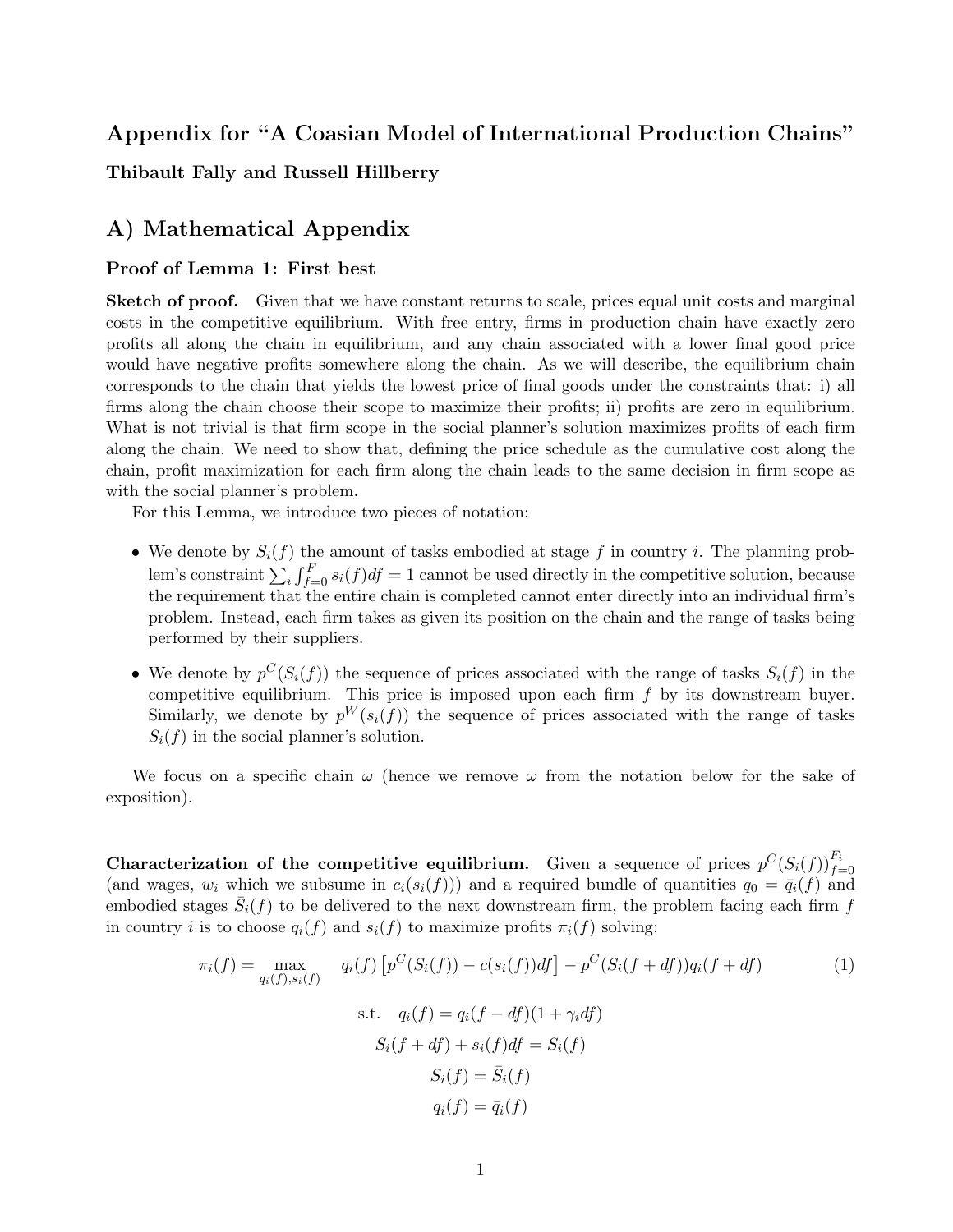The first constraint represents the goods market clearance condition for the output of firm  $f$ . The second constraint insures that the firm's choice of  $s_i(f)$  together with the stages embodied in its own inputs are sufficient to meet the input requirements of the downstream firm, which demands  $S_i(f)$ embodied stages. The final two constraints define the contractual requirements for output and tasks to be performed.

We can simply rewrite  $(1)$  as:

$$
\pi_i(f) = \max_s \quad q \left[ p^C(S_i(f)) - c_i(s)df - (1 + \gamma_i df)p^C(S_i(f) - sdf) \right] \tag{2}
$$

Joint solution of the first order conditions (w.r.t. q and s) represent a solution to the competitive firm's problem. We link the solution to the firms' problem to the equilibrium price function in what follows.

First, the first-order condition in s yields:

$$
c_i'(s) df = (1 + \gamma_i df) \frac{dp_i^C}{dS} df
$$
\n(3)

Taking the limit where df is infinitesimally small (i.e. ignoring second order terms in  $df^2$ ), we simply obtain that the marginal cost of an additional task performed within the firm should be equal to the marginal price associated with this task along the chain for the equilibrium firm scope  $s_i(f)$ :

$$
c_i'(s_i(f)) = \frac{dp_i^C}{dS} \tag{4}
$$

Note that we would obtain exactly the same result if, instead of choosing their intermediate goods and how much to outsource, each firm were to choose how much to produce given the intermediate goods that they receive. The marginal cost would be  $c_i'$  $\mathcal{H}'_i(s_i(f))$  while the marginal gains would be  $\frac{dp_i^C}{dS}$ 

In turn, the zero-profit condition (i.e. the first-order condition in  $q$ ) implies that the output price for each firm equals its average cost. This leads to:

$$
p^{C}(S_i(f)) - c_i(s)df - (1 + \gamma_i df) p_i^{C}(S_i(f) - sdf) = 0
$$
\n(5)

Rearranging, this can be written:

$$
p^{C}(S_i(f)) - p^{C}(S_i(f) - sdf) = c_i(s)df + \gamma_i df p^{C}(S_i(f) - sdf)
$$

Taking the limit where df is infinitesimally small (i.e. ignoring second-order terms in  $df^2$ ), we obain:

$$
\frac{dp^C}{dS}s_i(f) = c_i(s_i(f)) + \gamma_i p^C(S_i(f))\tag{6}
$$

for the competitive price schedule and equilibrium firm size  $s_i(f)$ . To summarize, the price schedule for the competitive equilibrium is characterized by the optimal firm scope in equation (4) and the free-entry condition (6).

Comparison with the social planner's solution. We have yet to show that the social planner's solution satisfies these two equations. To do so, we need to characterize the price in the social planner's solution associated with one unit of the intermediate good as a function of the range of tasks that has been completed. The first-best chain is the chain that minimize the price of the final good:

$$
\min P_1 \tag{7}
$$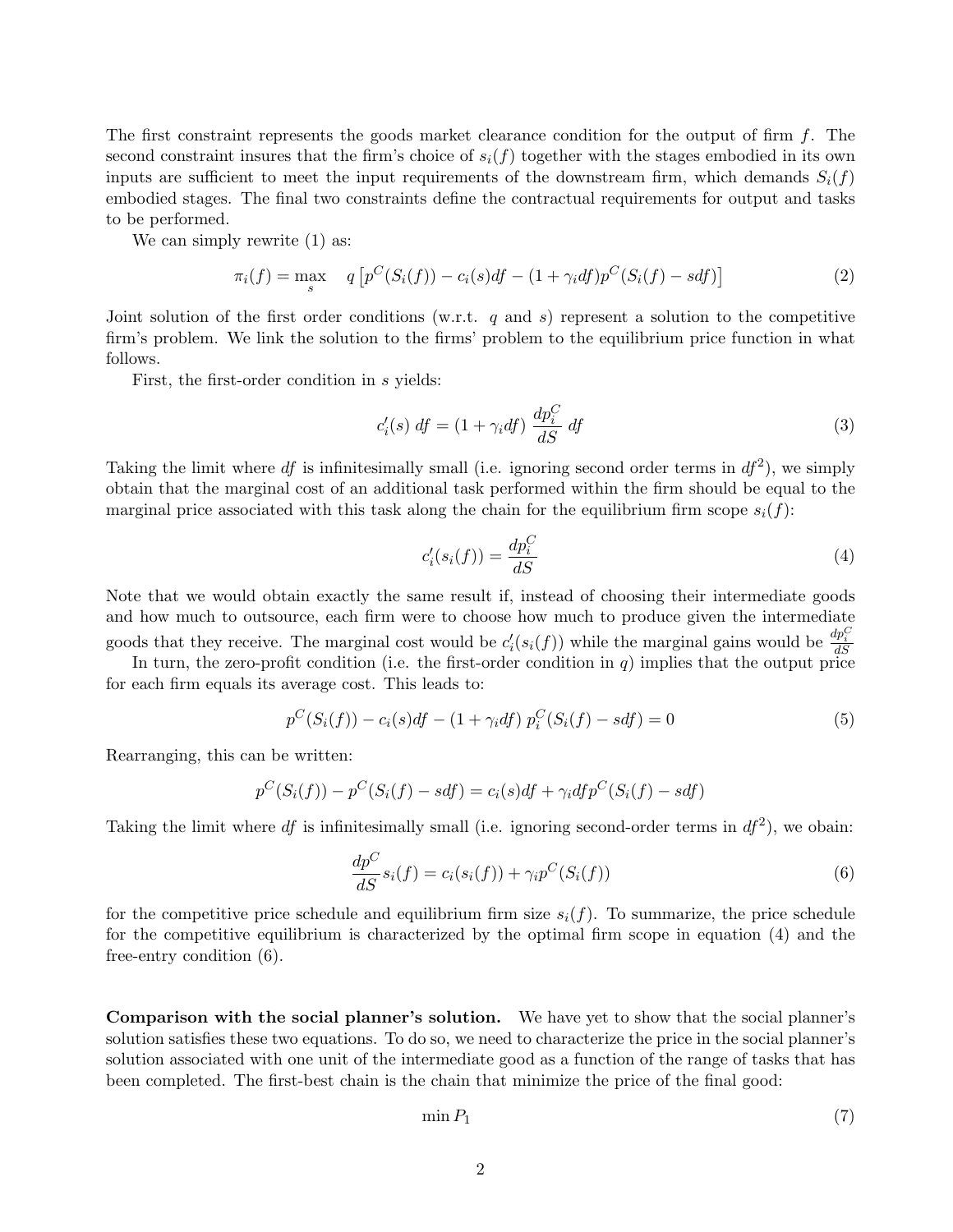$under the \ constraints:$ 

over: 
$$
i(n)
$$
,  $s_n(f)$ ,  $F_n$ ,  $S_n$ ,  $P_n$   
\n  
\n  
\n $h$  in  $f$  is:  $P_n = \left[ \int_{f=0}^{F_n} e^{\gamma_{i(n)} f} c_{i(n)}(s_n(f)) df + e^{\gamma_{i(n)} F_n} \tau P_{n+1} \right]$   
\n $S_n = \int_{f=0}^{F_n} s_n(f) df$   
\n $\sum_{i=1}^N S_n = 1$ 

First, our goal is to show that the allocation of tasks across firms within a given country satisfies the competitive market equilibrium conditions described above. Taking the sequence of countries  $i(n)$ as given (we discuss below why the sequence of countries is identical to the one in the competitive equilibrium), we define  $p^{W}(S)$  as the minimum unit cost to performed a range S of tasks, for each  $S \in [S_{n+1}, S_n]$  and country  $i = i(n)$  where  $S_n$ ,  $P_{n+1}$  and  $i(n)$  are the solution from above:

$$
p^{W}(S) = \min_{s_i(f), F} \left[ \int_{f}^{F} e^{\gamma_i f} c_i(s_i(f)) df + e^{\gamma_i F} \tau P_{n+1} \right]
$$
\n
$$
\text{s.t.} \quad S_{n+1} + \int_{f=0}^{F} s_i(f) df = S
$$
\n(8)

Notice that we can split the minimization problem in two parts. For any  $S' \in (S_{n+1}, S)$ , we obtain:

$$
p^{W}(S) = \min_{s_{i}(f), F} \left[ \int_{f}^{F} e^{\gamma_{i} f} c_{i}(s_{i}(f)) df + e^{\gamma_{i} F} P_{n+1} \right] \quad \text{s.t.} \int_{f=0}^{F} s_{i}(f) df = S
$$
\n
$$
= \min_{s_{i}(f), F, s'_{i}(f), F'} \left\{ \int_{f}^{F} e^{\gamma_{i} f} c_{i}(s_{i}(f)) df + e^{\gamma_{i} F'} \left[ \int_{F'}^{F} e^{\gamma_{i} (f - F')} c_{i}(s'_{i}(f)) df + e^{\gamma_{i} (F - F')} P_{n+1} \right] \right\}
$$
\n
$$
\text{s.t.} \int_{f=0}^{F'} s_{i}(f) df = S - S' \quad \text{and} \quad \int_{f=F'}^{F} s'_{i}(f) df = S'
$$
\n
$$
= \min_{s_{i}(f), F'} \left\{ \int_{f=0}^{F'} e^{\gamma_{i} f} c_{i}(s_{i}(f)) df + e^{\gamma_{i} F'} p^{W}(S') \right\} \quad \text{s.t.} \int_{f=0}^{F'} s_{i}(f) df = S - S' \quad (9)
$$

This implies that the optimal sequence of firm scope  $s_i(f)$  is common across all price minimization  $p^{W}(S)$  within a given country. In other words, the scope of firm after completing a range S of tasks is independent of what happens downstream (within a country).

Let us now examine optimal firm scope in the social planner's minimization problem. After completing a range S of tasks, the price minimization associated with  $p^{W}(S)$  implies that the marginal cost  $c'(s)$  equals the Lagrange multiplier associated with the constraint  $\int_{f=0}^{F} s_i(f) df = S$ . Since the range  $S$  of tasks appears only in this constraint, the Lagrange multiplier (shadow cost of completing a task) also equals the derivative  $\frac{dp^W}{dS}$ . Hence, we obtain the same condition as (4) in the competitive equilibrium:

$$
c_i'(s) = \lambda_i(S) = \frac{dp^W}{dS}
$$

Next, taking equation (9) with  $S' = S - sdf$ , where s is the optimal scope at this stage f, we obtain:

$$
p^{W}(S) = c_i(s_i(f))df + (1 + \gamma_i df)p^{W}(S - sdf)
$$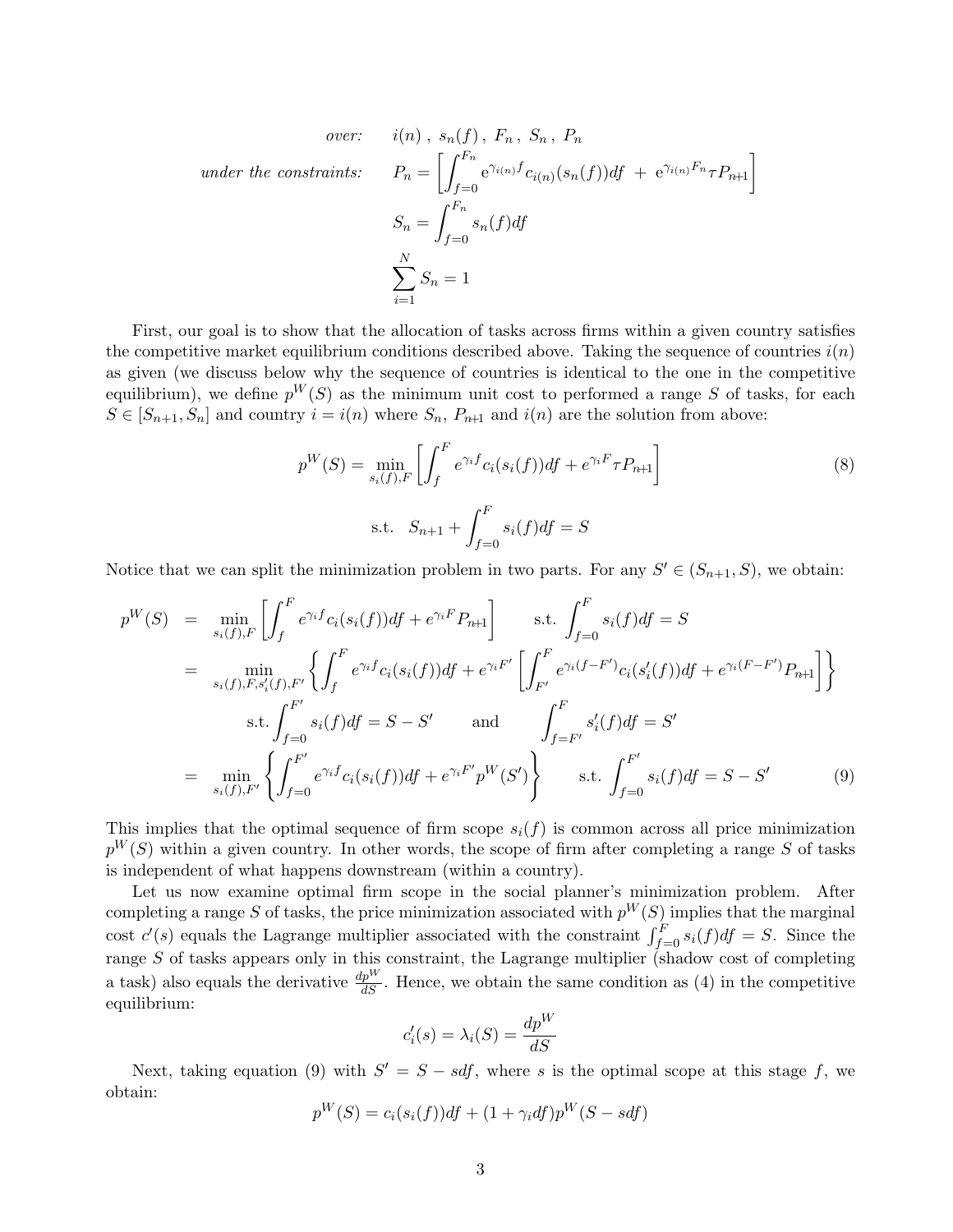Taking the limit where df is infinitesimally small (i.e. neglecting second order terms  $df^2$ ) yields:

$$
\frac{dp^W}{dS} = \frac{c_i(s_i(f)) + \gamma_i p^W(S)}{s_i(f)}
$$

for the optimal firm scope s at this stage f. This is the same condition as the free-entry condition  $(6)$ in the competitive equilibrium within each country.

Finally, we argue that the allocation of tasks and firms across countries is identical. Obviously, the first-best solution corresponds to the sequence of countries and cross-country allocation of tasks  $S_n$  that yields the minimum final good price. The same applies to the competitive equilibrium. If a sequence of countries in a chain does not yield the lowest price, a lower-cost chain can enter (with a better sequence of countries) and capture all its consumers. The free-entry condition for chains is key to this argument.

#### Proofs for Section 3.1: Within-country fragmentation

FOCs: The first-order conditions of this planning program correspond to equations (17) and (18):

For 
$$
s_i(f)
$$
:  $e^{\gamma_i f} w_i c_i'(s_i(f)) = \lambda_i$   
For  $F_i$ :  $e^{\gamma_i F_i} w_i c_i(s_i(F_i)) + e^{\gamma_i F_i} P_i^M \gamma_i = s_i(F_i) \lambda_i$ 

Using our parameterization of the cost function, the first-order condition for  $s_i(f)$  can be rewritten:

$$
e^{\gamma_i f} a_i w_i s_i(f)^{\theta_i} = \lambda_i
$$

which yields:

$$
s_i(f) = \left(\frac{\lambda_i}{a_i w_i}\right)^{\frac{1}{\theta_i}} e^{-\frac{\gamma_i f}{\theta_i}}
$$

By combining the first-order condition in  $F_i$  and the first-order condition in  $s_i(f)$ , we obtain:

$$
e^{\gamma_i F_i} a_i w_i \frac{s_i (F_i)^{\theta_i+1}}{\theta_i+1} + e^{\gamma_i F_i} P_i^M \gamma_i = s_i (F_i) \cdot e^{\gamma_i F_i} a_i w_i s_i (F_i)^{\theta_i}
$$

which can be simplified into:

$$
\frac{w_i a_i \theta_i}{\theta_i + 1} s_i(F_i)^{\theta_i + 1} = \gamma_i P_i^M
$$

and thus:

$$
s_i(F_i) = \left[\frac{(\theta_i+1)\gamma_i}{\theta_i} \frac{P_i^M}{a_i w_i}\right]^{\frac{1}{\theta_i+1}}
$$

Lagrangian multiplier: It is the solution of:

$$
\int_0^{F_i} s_i(f) df = S_i
$$

where  $s_i(f)$  and  $F_i$  functions of the Lagrangian multiplier as shown above. The left-hand side can be rewritten: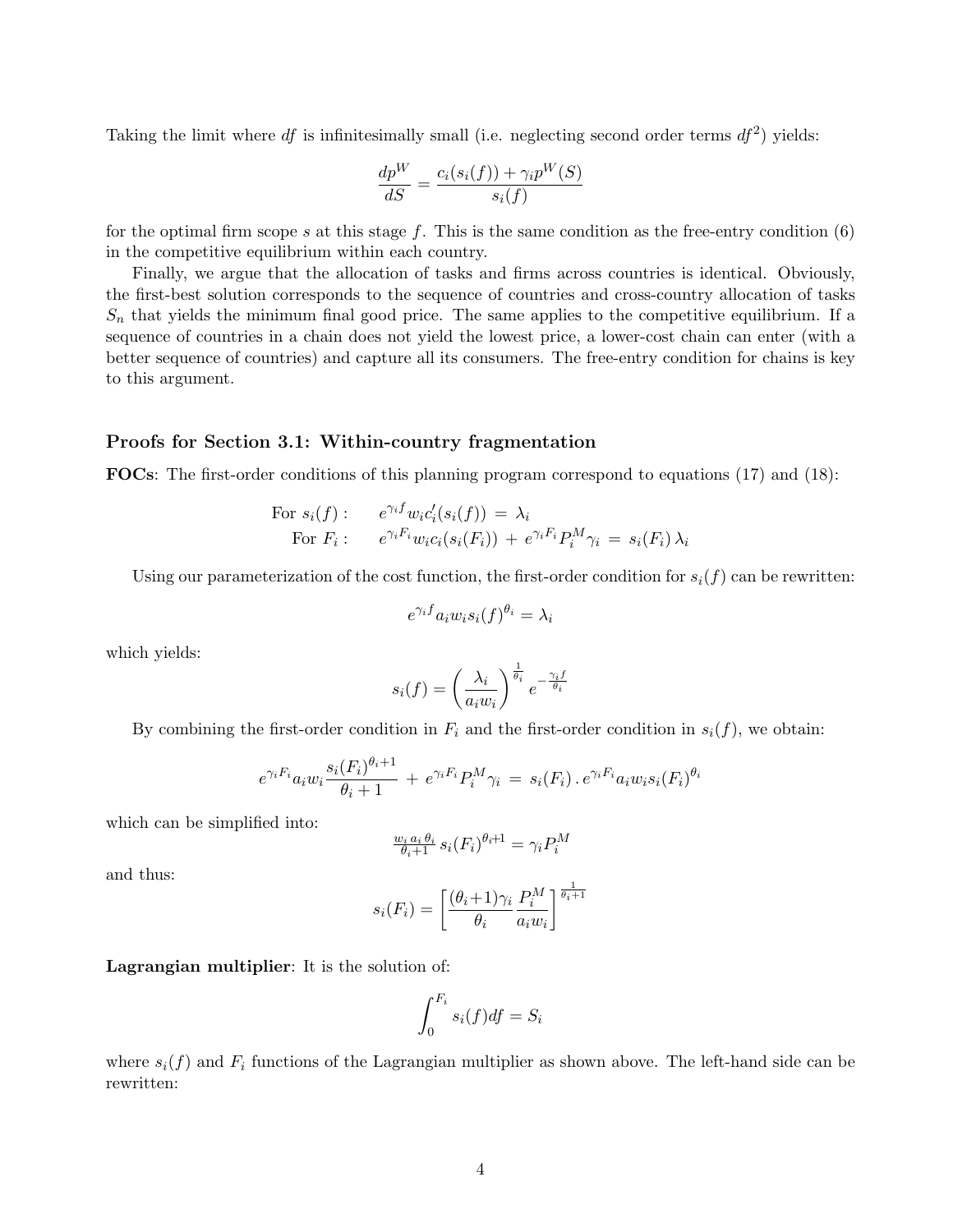$$
\int_{0}^{F_i} s_i(f) df = \left(\frac{\lambda_i}{w_i a_i}\right)^{\frac{1}{\theta_i}} \int_{0}^{F_i} e^{-\frac{\gamma_i f}{\theta_i}} df
$$
\n
$$
= \frac{\theta_i}{\gamma_i} \left(\frac{\lambda_i}{w_i a_i}\right)^{\frac{1}{\theta_i}} \left[1 - e^{-\frac{\gamma_i F_i}{\theta_i}}\right]
$$
\n
$$
= \frac{\theta_i}{\gamma_i} \left(\frac{\lambda_i}{w_i a_i}\right)^{\frac{1}{\theta_i}} \left[1 - \left(\frac{\lambda_i}{w_i a_i}\right)^{-\frac{1}{\theta_i}} s_i(F_i)\right]
$$
\n
$$
= \frac{\theta_i}{\gamma_i} \left(\frac{\lambda_i}{w_i a_i}\right)^{\frac{1}{\theta_i}} - \frac{\theta_i s_i(F_i)}{\gamma_i}
$$

We obtain the following solution in  $\lambda_i$  such that the expression above equals  $S_i$ :

$$
\lambda_i = w_i a_i \left[ \frac{\gamma_i S_i}{\theta_i} + \left( \frac{(\theta_i + 1)\gamma_i}{\theta_i} \frac{P_i^M}{a_i w_i} \right)^{\frac{1}{\theta_i + 1}} \right]^{\theta_i}
$$

**Final price:** Expression for  $P_i$ :

$$
P_i = \int_{f=0}^{F_i} e^{\gamma_i f} w_i c_i(s_i(f)) df + e^{\gamma_i F_i} P_i^M
$$
  
\n
$$
= \int_{f=0}^{F_i} e^{\gamma_i f} \frac{w_i a_i s_i(f)^{\theta_i+1}}{\theta_i+1} df + e^{\gamma_i F_i} P_i^M
$$
  
\n
$$
= \frac{w_i a_i}{\theta_i+1} \left(\frac{\lambda_i}{w_i a_i}\right)^{\frac{\theta_i+1}{\theta_i}} \int_{f=0}^{F_i} e^{-\frac{\gamma_i f}{\theta_i}} df + e^{\gamma_i F_i} P_i^M
$$
  
\n
$$
= \frac{w_i a_i}{\gamma_i} \frac{\theta_i}{\theta_i+1} \left(\frac{\lambda_i}{w_i a_i}\right)^{\frac{\theta_i+1}{\theta_i}} \left[1 - e^{-\frac{\gamma_i F_i}{\theta_i}}\right] + e^{\gamma_i F_i} P_i^M
$$
  
\n
$$
= \frac{w_i a_i}{\gamma_i} \frac{\theta_i}{\theta_i+1} \left(\frac{\lambda_i}{w_i a_i}\right)^{\frac{\theta_i+1}{\theta_i}} - \frac{w_i a_i}{\gamma_i} \frac{\theta_i}{\theta_i+1} \left(\frac{\lambda_i}{w_i a_i}\right)^{\frac{\theta_i+1}{\theta_i}} e^{-\frac{\gamma_i F_i}{\theta_i}} + \frac{w_i a_i}{\gamma_i} \left(\frac{\gamma_i P_i^M}{w_i a_i}\right) e^{\gamma_i F_i}
$$
  
\n
$$
= \frac{w_i a_i}{\gamma_i} \frac{\theta_i}{\theta_i+1} \left(\frac{\lambda_i}{w_i a_i}\right)^{\frac{\theta_i+1}{\theta_i}} - \frac{1}{\gamma_i} \frac{\theta_i}{\theta_i+1} \lambda_i s_i(F_i) + \frac{w_a}{\gamma} \frac{\theta}{\theta+1} s_i(F_i)^{\theta_i+1} e^{\gamma_i F_i}
$$
  
\n
$$
= \frac{w_i a_i}{\gamma_i} \frac{\theta_i}{\theta_i+1} \left(\frac{\lambda_i}{w_i a_i}\right)^{\frac{\theta_i+1}{\theta_i}} - \frac{1}{\gamma_i} \frac{\theta_i}{\theta_i+1} \left[\lambda_i s_i(F_i) - w_i a_i s_i(F_i)^{\theta_i+1} e^{\gamma_i F_i}\right]
$$
  
\n
$$
= \frac{w_i a_i}{\gamma_i} \frac{\theta_i}{\theta_i+
$$

Using the expression above for  $\lambda_i$ , we obtain equations (23) and (24) in the text:

$$
P_i = \left[\frac{S_i}{\theta_i + 1} (A_i w_i)^{\frac{1}{\theta_i + 1}} + (P_i^M)^{\frac{1}{\theta_i + 1}}\right]^{\theta_i + 1}
$$

with

It is also useful to note that:

$$
A_i = a_i \left( \gamma_i \frac{\theta_i + 1}{\theta_i} \right)^{\theta_i}
$$
  

$$
\lambda_i = (w_i A_i)^{\frac{1}{\theta_i + 1}} (P_i)^{\frac{\theta_i}{\theta_i + 1}}
$$
 (10)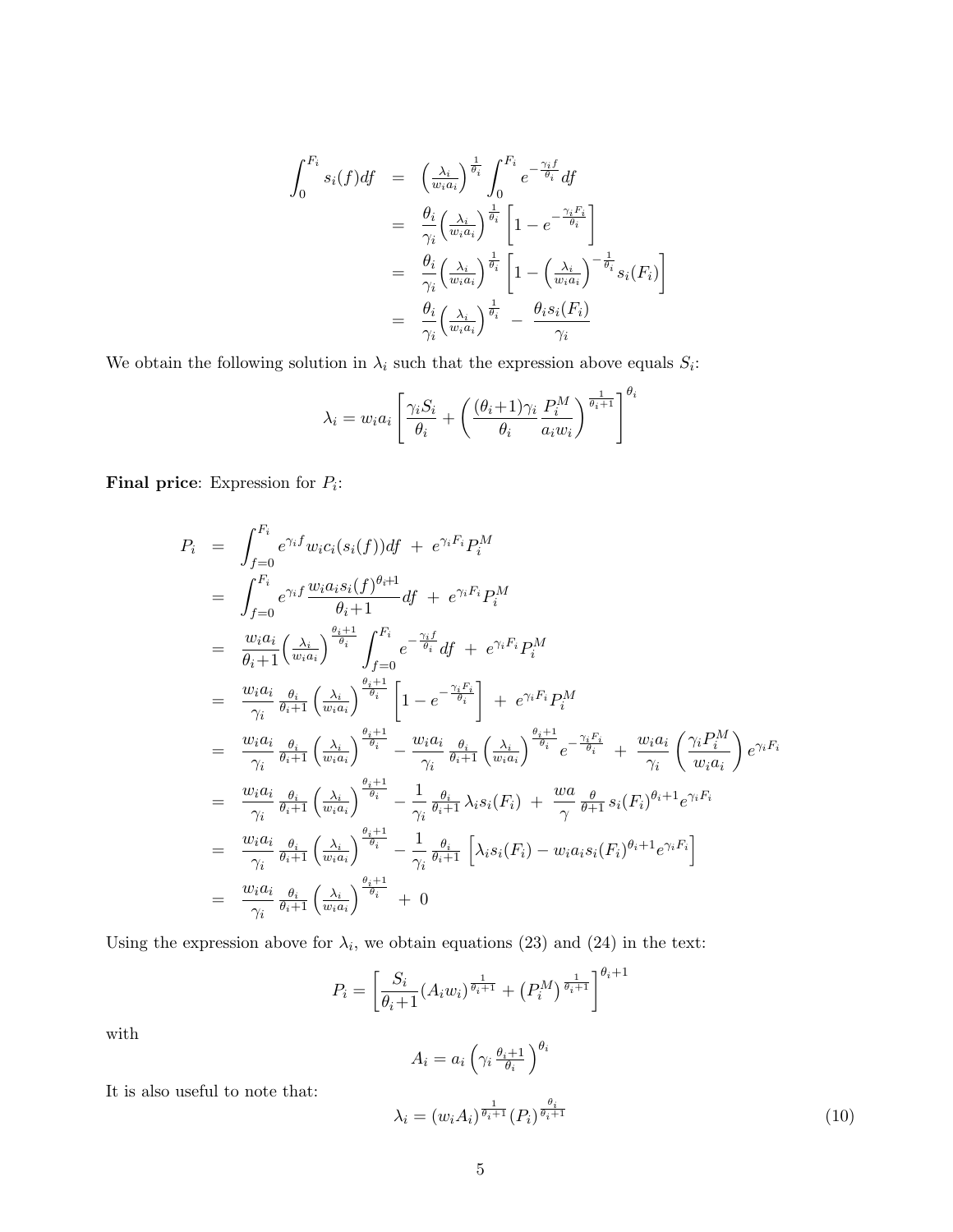Labor demand: Each unit of last-stage good produced in country i generates the demand for labor  $w_i L_i^D = \frac{\partial \log P_i}{\partial \log w_i}$  $\frac{\partial \log F_i}{\partial \log w_i}$  in country *i*. This yields:

$$
w_i L_i^D = \frac{S_i}{\theta_i + 1} (A_i w_i)^{\frac{1}{\theta_i + 1}} \left[ \frac{S_i}{\theta_i + 1} (A_i w_i)^{\frac{1}{\theta_i + 1}} + (P_i^M)^{\frac{1}{\theta_i + 1}} \right]^{\theta_i}
$$
(11)

Prices along the chain: To obtain a simple expression for the value-added-to-gross-output ratio  $c_i(s_i(f))$  $\frac{(S_i(f))}{p_i(f)}$ , the first step is to compute  $p_i(f)$  is the price along the chain.

$$
p_i(f) = \int_{f'=f}^{F_i} e^{\gamma_i(f'-f)} c(s_i(f')) df' + e^{\gamma_i(F_i-f)} P_i^M
$$
  
\n
$$
= \frac{w_i a_i}{\theta_i + 1} \int_{f'=f}^{F_i} e^{\gamma_i(f'-f)} s_i(f')^{\theta_i+1} df' + e^{\gamma_i(F_i-f)} P_i^M
$$
  
\n
$$
= \frac{w_i a_i}{\theta_i + 1} e^{\gamma_i(F_i-f)} \int_{f'=f}^{F_i} e^{-\gamma_i(F_i-f')} s_i(f')^{\theta_i+1} df' + e^{\gamma_i(F_i-f)} P_i^M
$$
  
\n
$$
= \frac{w_i a_i}{\theta_i + 1} e^{\gamma_i(F_i-f)} s_i(F_i)^{\theta_i+1} \int_{f'=f}^{F_i} e^{-\gamma_i(F_i-f')} e^{\gamma_i(\frac{\theta_i+1}{\theta_i}) (F_i-f')} d f' + e^{\gamma_i(F_i-f)} P_i^M
$$
  
\n
$$
= \frac{w_i a_i}{\theta_i + 1} e^{\gamma_i(F_i-f)} s_i(F_i)^{\theta_i+1} \int_{f'=f}^{F_i} e^{\frac{\gamma_i(F_i-f')}{\theta_i}} df' + e^{\gamma_i(F_i-f)} P_i^M
$$
  
\n
$$
= \frac{w_i a_i \theta_i}{(\theta_i+1)\gamma_i} e^{\gamma_i(F_i-f)} s_i(F_i)^{\theta+1} \left[e^{\frac{\gamma_i(F_i-f)}{\theta_i}} - 1\right] + e^{\gamma_i(F_i-f)} P_i^M
$$
  
\n
$$
= \frac{w_i a_i \theta_i}{(\theta_i+1)\gamma_i} s_i(f)^{\theta_i+1} - \frac{e^{\gamma_i(F_i-f)}}{\gamma_i} \left[\frac{w_i a_i \theta_i}{\theta_i+1} s_i(F_i)^{\theta_i+1} - \gamma_i P_i^M\right]
$$
  
\n
$$
= \frac{w_i a_i \theta_i}{(\theta_i+1)\gamma_i} s_i(f)^{\theta_i+1} - 0
$$
  
\n
$$
= \frac{\theta_i}{\gamma_i} w_i c_i(s_i(f))
$$

Hence the gross-output-to-value-added ratio at the firm level is:

$$
\frac{p_i(f)}{w_i c_i(s_i(f))} = \frac{\theta_i}{\gamma_i}
$$

We also obtain the same expression for the aggregate gross-output-to-value-added ratio. If we define gross output as the total value of all transactions:

$$
GO_i = \int_0^{F_i} q_i(f) p_i(f) df
$$

we obtain:

$$
\frac{GO_i}{VA_i} = \frac{\int_0^{F_i} q_i(f) p_i(f) df}{\int_0^{F_i} q_i(f) w_i c_i(s_i(f)) df} = \frac{\int_0^{F_i} \frac{\theta_i}{\gamma_i} q_i(f) w_i c_i(s_i(f)) df}{\int_0^{F_i} q_i(f) w_i c_i(s_i(f)) df} = \frac{\theta_i}{\gamma_i}
$$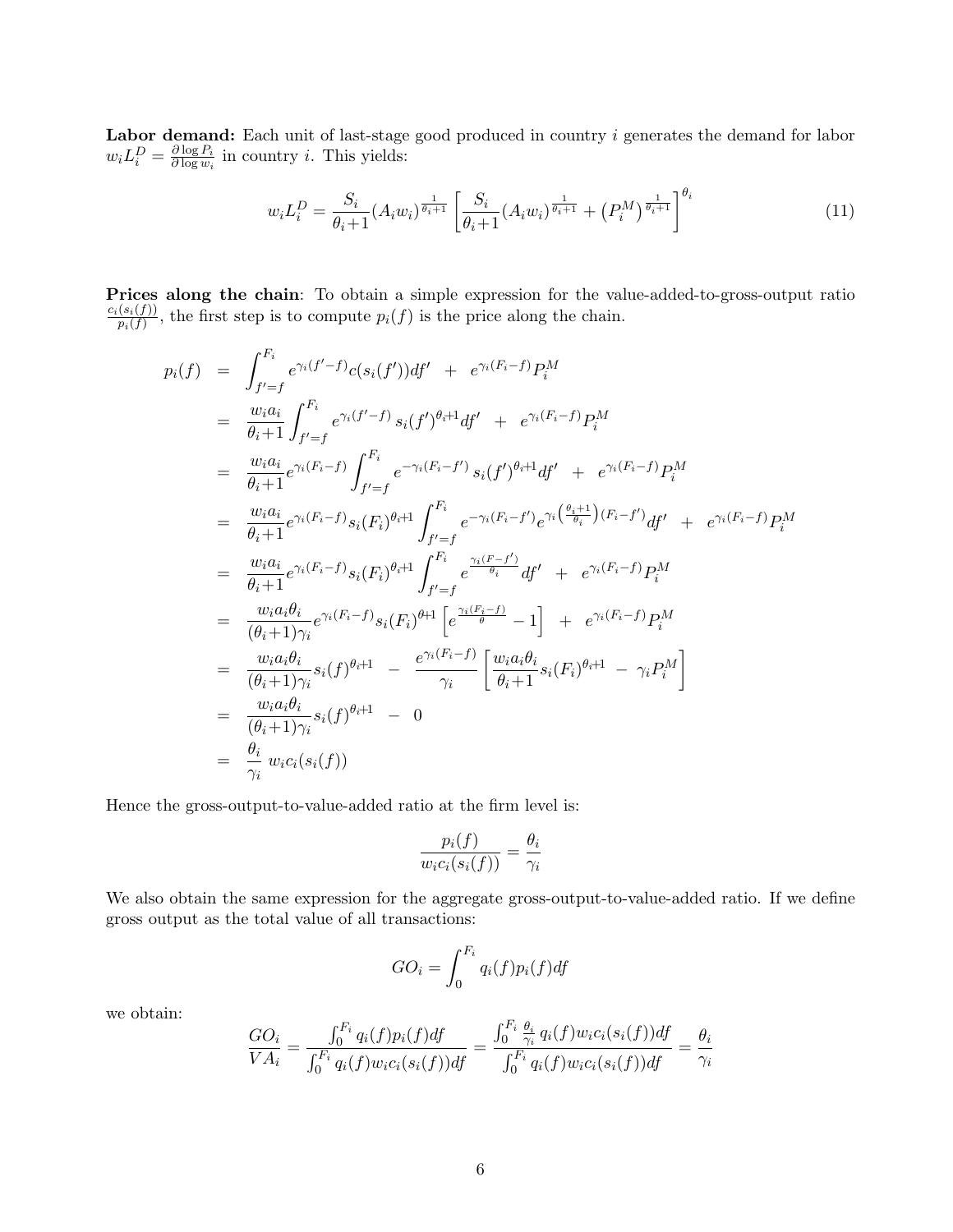#### Proof of Proposition 1

To simplify the exposition, we index countries by n, with  $n = 1$  referring to the most downstream country and  $n = N$  the most upstream country. The goal is to minimize:

$$
\min P_1 \tag{12}
$$

under the constraints:

$$
P_{n+1} = \widetilde{P}_n(S_n, \tau P_{n+1}) \quad \text{and} \quad \sum_{n=n}^N S_n = 1
$$

with:

$$
\widetilde{P}_n(S, P^M) = \left[\frac{S}{\theta_n + 1}(A_n w_n)^{\frac{1}{\theta_n + 1}} + (P^M)^{\frac{1}{\theta_n + 1}}\right]^{\theta_n + 1}
$$

Under which condition can country n be downstream from country  $n + 1$ ? Let us take as given the price in country  $n + 2$  and consider the following function:

$$
m(x)^{\theta_n+1} = \widetilde{P}_n(S_n - x, \tau \widetilde{P}_n(S_{n+1} + x, \tau P_{n+2}))
$$

This function  $m(x)$  indicates by how much the price of output in n will increase if we shift a measure x of tasks from country  $n$  to country  $n + 1$ .

$$
m(x) = \frac{(S_n - x)}{\theta_n + 1} (A_n w_n)^{\frac{1}{\theta_n + 1}} + \left[ \frac{(S_{n+1} + x)}{\theta_{n+1} + 1} (A_{n+1} w_{n+1})^{\frac{1}{\theta_{n+1} + 1}} + (\tau P_{n+2})^{\frac{1}{\theta_{n+1} + 1}} \right]^{\frac{\theta_{n+1} + 1}{\theta_n + 1}}
$$

If we are at equilibrium, the function  $m(x)$  must be at its minimum at  $x = 0$ . The first-order condition imply that  $m'(x) = 0$ . We obtain that:

$$
m'(x) = -\frac{(A_n w_n)^{\frac{1}{\theta_n+1}}}{\theta_n+1} + \frac{(A_{n+1} w_{n+1})^{\frac{1}{\theta_n+1+1}}}{\theta_n+1} \left[ \frac{(S_{n+1} + x)}{\theta_{n+1}+1} (A_{n+1} w_{n+1})^{\frac{1}{\theta_{n+1}+1}} + (\tau P_{n+2})^{\frac{1}{\theta_{n+1}+1}} \right]^{\frac{\theta_{n+1}-\theta_n}{\theta_n+1}} (13)
$$

must equal zero at  $x = 0$ .

More importantly, to prove Proposition 1, one needs to examine the second order condition, which imposes  $m''(x) > 0$ . If  $m''(x)$  were negative,  $x = 0$  would not be a local minimum and it would be more efficient to shift some tasks to either country n or  $n + 1$ .

As one can see in equation (13), the right-hand-side term is increasing in x (i.e.  $m''(x) > 0$ ) only if the exponent  $\frac{\theta_{n+1}-\theta_n}{\theta_n+1}$  is positive. This proves that we must have  $\theta_{n+1} > \theta_n$  at equilibrium.

Finally, it is not difficult to verify that two consecutive countries cannot have the same  $\theta_n = \theta_{n+1}$ as long as we have non-zero trade costs  $\tau - 1 > 0$ .

#### Other proofs for Section 3.2

**Prices along the chain:** Using again appendix equation (13), the first-order condition  $m'(0) = 0$ implies:

$$
\frac{(A_n w_n)^{\frac{1}{\theta_n+1}}}{\theta_n+1} = \frac{(A_{n+1} w_{n+1})^{\frac{1}{\theta_n+1+1}}}{\theta_n+1} \left[ \frac{S_{n+1}}{\theta_{n+1}+1} (A_{n+1} w_{n+1})^{\frac{1}{\theta_n+1+1}} + (\tau P_{n+2})^{\frac{1}{\theta_{n+1}+1}} \right]^{\frac{\theta_{n+1}-\theta_n}{\theta_n+1}}}{\theta_n+1} = \frac{(A_{n+1} w_{n+1})^{\frac{1}{\theta_{n+1}+1}}}{\theta_n+1} (P_{n+1})^{\frac{1}{\theta_n+1} \cdot \frac{\theta_{n+1}-\theta_n}{\theta_{n+1}+1}}
$$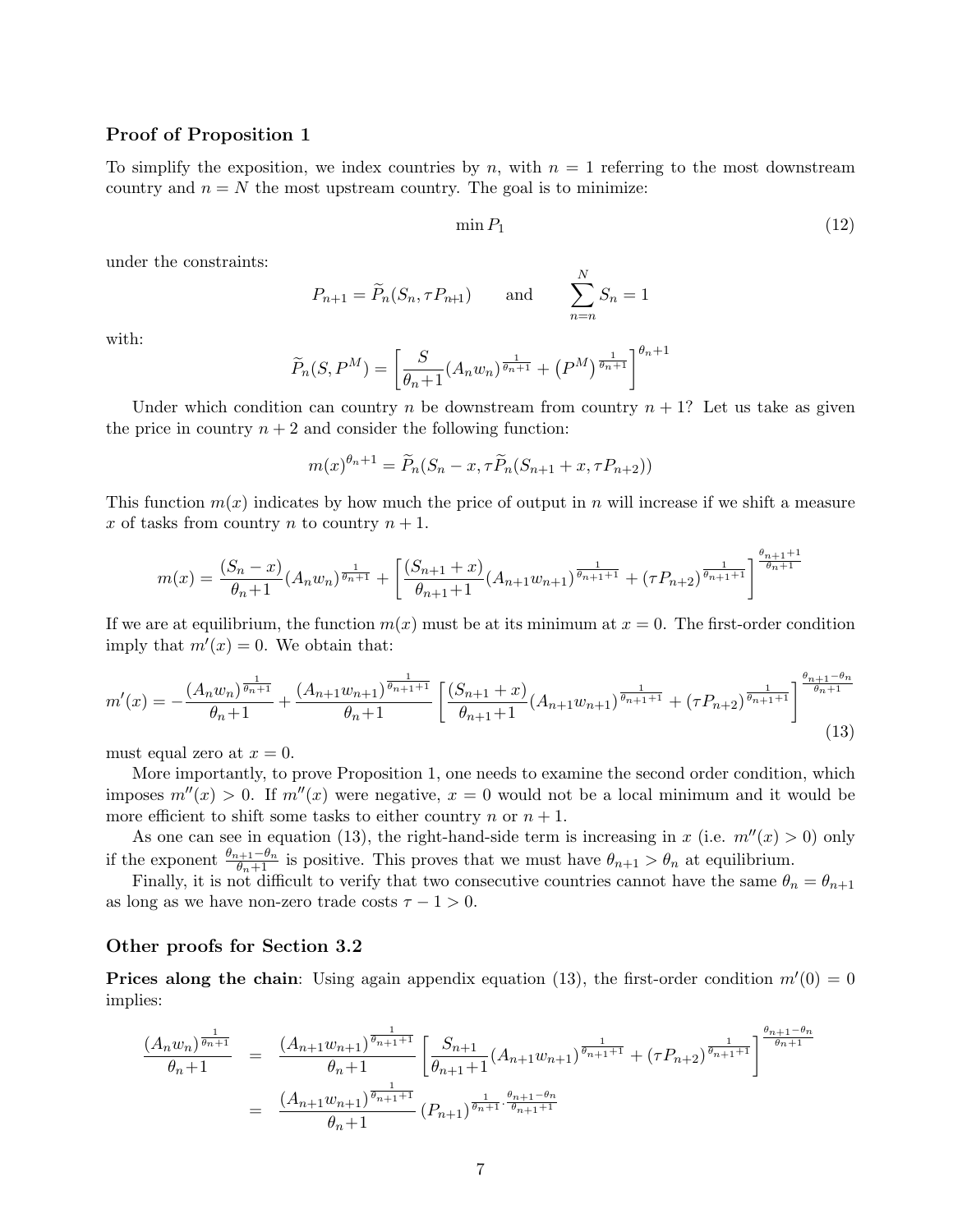This yields expression (34) for the price of goods sold by country  $n + 1$ :

$$
\tau P_{n+1} = (A_n w_n)^{\frac{\theta_{n+1}+1}{\theta_{n+1}-\theta_n}} (\tau A_{n+1} w_{n+1})^{-\frac{\theta_n+1}{\theta_{n+1}-\theta_n}}
$$

For country  $i$ , this gives:

$$
P_n = (A_{n-1}w_{n-1}/\tau)^{\frac{\theta_n+1}{\theta_n-\theta_{n-1}}}(A_nw_n)^{-\frac{\theta_{n-1}+1}{\theta_n-\theta_{n-1}}}
$$

Allocation of tasks across countries: The range of tasks performed by country  $i$  can then be obtained as:

$$
\frac{S_n}{\theta_n+1} = (A_n w_n)^{-\frac{1}{\theta_n+1}} \left[ P_n^{\frac{1}{\theta_n+1}} - (\tau P_{n+1})^{\frac{1}{\theta_n+1}} \right]
$$
\n
$$
= (A_n w_n)^{-\frac{1}{\theta_n+1}} \left[ (A_{n-1} w_{n-1}/\tau)^{\frac{1}{\theta_n-\theta_{n-1}}} (A_n w_n)^{-\frac{\theta_{n-1}+1}{(\theta_n+\theta_{n-1})}} - (A_n w_n)^{\frac{\theta_{n+1}+1}{(\theta_n+\theta_{n+1}-\theta_n)}} (\tau A_{n+1} w_{n+1})^{-\frac{1}{\theta_{n+1}-\theta_n}} \right]
$$

which can be simplified into expression (34) given in the text:

$$
\frac{S_n}{\theta_n + 1} = \left(\frac{A_{n-1}w_{n-1}}{\tau A_n w_n}\right)^{\frac{1}{\theta_n - \theta_{n-1}}} - \left(\frac{A_n w_n}{\tau A_{n+1}w_{n+1}}\right)^{\frac{1}{\theta_{n+1} - \theta_n}}
$$

For the last country  $N$  in the chain, we obtain:

$$
\frac{S_N}{\theta_N + 1} = \left(\frac{A_{N-1}w_{N-1}}{\tau A_N w_N}\right)^{\frac{1}{\theta_N - \theta_{N-1}}}
$$

Finally, the range of tasks performed by the last country in the chain is:

$$
S_{1} = 1 - \sum_{n=2}^{N-1} S_{n}
$$
  
=  $1 - (\theta_{N} + 1) \left( \frac{A_{N-1}w_{N-1}}{\tau A_{N}w_{N}} \right)^{\frac{1}{\theta_{N}-\theta_{N-1}}} - \sum_{n=2}^{N-1} (\theta_{n} + 1) \left[ \left( \frac{A_{n-1}w_{n-1}}{\tau A_{n}w_{n}} \right)^{\frac{1}{\theta_{n}-\theta_{n-1}}} - \left( \frac{A_{n}w_{n}}{\tau A_{n+1}w_{n+1}} \right)^{\frac{1}{\theta_{n+1}-\theta_{n}}} \right]$   
=  $1 - \sum_{n=2}^{N} (\theta_{n} + 1) \left( \frac{A_{n-1}w_{n-1}}{\tau A_{n}w_{n}} \right)^{\frac{1}{\theta_{n}-\theta_{n-1}}} + \sum_{n=2}^{N-1} (\theta_{n} + 1) \left( \frac{A_{n}w_{n}}{\tau A_{n+1}w_{n+1}} \right)^{\frac{1}{\theta_{n+1}-\theta_{n}}}$   
=  $1 - \sum_{n=1}^{N-1} (\theta_{n+1} + 1) \left( \frac{A_{n}w_{n}}{\tau A_{n+1}w_{n+1}} \right)^{\frac{1}{\theta_{n+1}-\theta_{n}}} + \sum_{n=2}^{N-1} (\theta_{n} + 1) \left( \frac{A_{n}w_{n}}{\tau A_{n+1}w_{n+1}} \right)^{\frac{1}{\theta_{n+1}-\theta_{n}}}$   
=  $1 - (\theta_{1} + 1) \left( \frac{A_{1}w_{1}}{\tau A_{2}w_{2}} \right)^{\frac{1}{\theta_{2}-\theta_{1}}} - \sum_{n=1}^{N-1} (\theta_{n+1} - \theta_{n}) \left( \frac{A_{n}w_{n}}{\tau A_{n+1}w_{n+1}} \right)^{\frac{1}{\theta_{n+1}-\theta_{n}}}$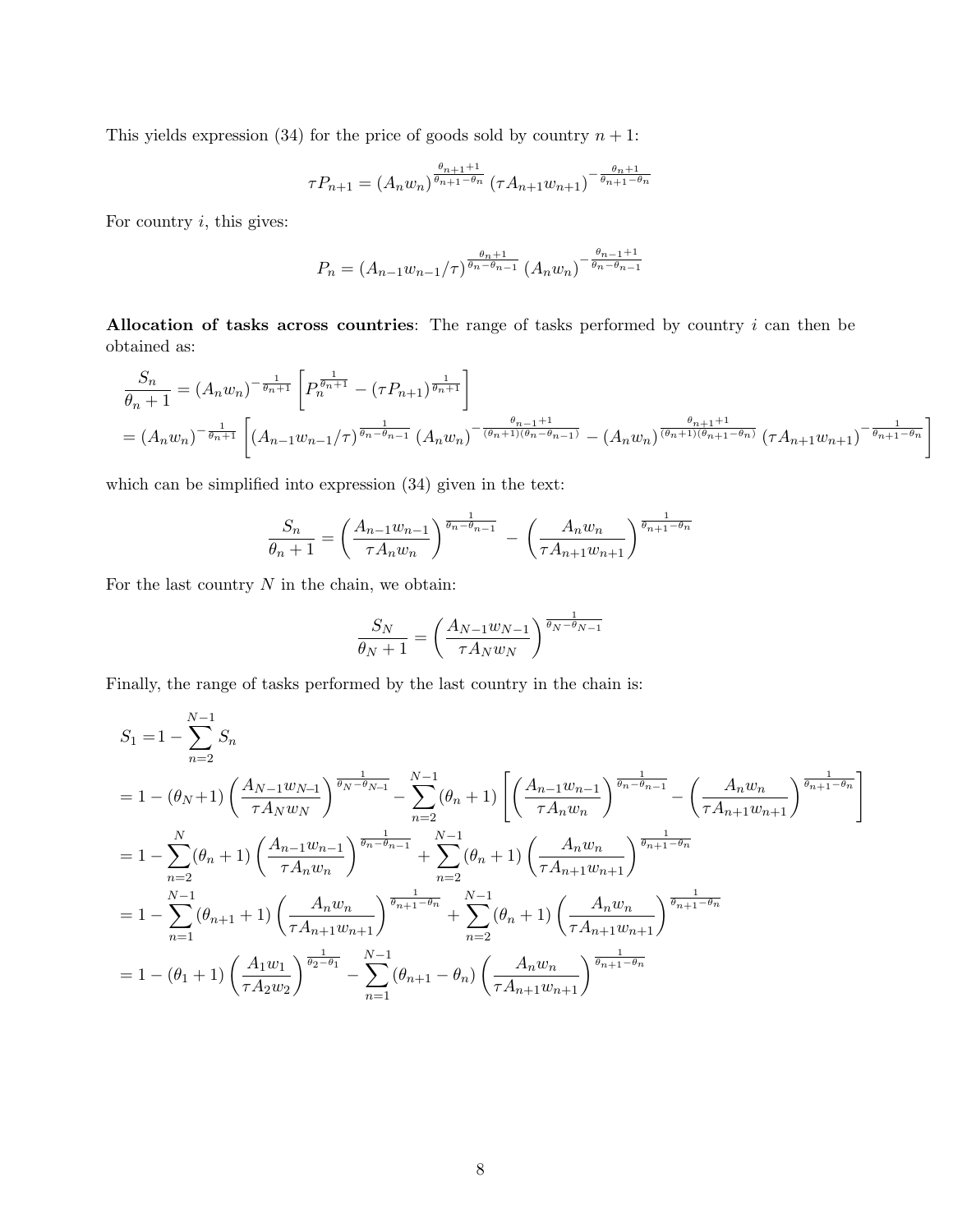Final good price: Using the above expressions for  $S_1$  and  $P_2$ , we obtain the price of the final good:

$$
P_{1} = \left[\frac{S_{1}}{\theta_{1}+1}(A_{1}w_{1})^{\frac{1}{\theta_{1}+1}} + (\tau P_{2})^{\frac{1}{\theta_{1}+1}}\right]^{\theta_{1}+1}
$$
  
\n
$$
= \left[\frac{S_{1}}{\theta_{1}+1}(A_{1}w_{1})^{\frac{1}{\theta_{1}+1}} + (A_{1}w_{1})^{\frac{\theta_{2}+1}{(\theta_{1}+1)(\theta_{2}-\theta_{1})}}(\tau A_{2}w_{2})^{-\frac{1}{\theta_{2}-\theta_{1}}}\right]^{\theta_{1}+1}
$$
  
\n
$$
= \frac{A_{1}w_{1}}{(\theta_{1}+1)^{\theta_{1}+1}} \left[S_{1} + (\theta_{1}+1) \left(\frac{A_{1}w_{1}}{\tau A_{2}w_{2}}\right)^{\frac{1}{\theta_{2}-\theta_{1}}}\right]^{\theta_{1}+1}
$$
  
\n
$$
= \frac{A_{1}w_{1}}{(\theta_{1}+1)^{\theta_{1}+1}} \left[1 - \sum_{n=1}^{N-1} (\theta_{n+1} - \theta_{n}) \left(\frac{A_{n}w_{n}}{\tau A_{n+1}w_{n+1}}\right)^{\frac{1}{\theta_{n+1}-\theta_{n}}}\right]^{\theta_{1}+1}
$$
  
\n
$$
= \frac{A_{1}w_{1}}{(\theta_{1}+1)^{\theta_{1}+1}} \Theta(\mathbf{w}\mathbf{A},\tau)
$$

This corresponds to expression  $(35)$  in the text with the term in  $\Theta$  reflecting gains from fragmentation:

$$
\Theta(\mathbf{w}\mathbf{A},\tau) = \left[1 - \sum_{n=1}^{N-1} (\theta_{n+1} - \theta_n) \left(\frac{w_n A_n}{\tau w_{n+1} A_{n+1}}\right)^{\frac{1}{\theta_{n+1} - \theta_n}}\right]^{\theta_1 + 1}
$$

Demand for labor: By the envelope theorem, demand for labor in upstream countries can be obtained by:

$$
\frac{l_n w_n}{P_1} = \frac{d \log P_1}{d \log w_n} = \frac{d \log \Theta}{d \log w_n}
$$

This gives expression (37) in the text:

$$
\frac{l_n w_n}{P_1} = \frac{\left(\frac{w_{n-1} A_{n-1}}{\tau w_n A_n}\right)^{\frac{1}{\theta_n - \theta_{n-1}}} - \left(\frac{w_n A_n}{\tau w_{n+1} A_{n+1}}\right)^{\frac{1}{\theta_{n+1} - \theta_n}}}{\left(\frac{P_1}{A_1 w_1}\right)^{\frac{1}{\theta_1 + 1}}}
$$

**Lagrangian multiplier**: The Lagrangian multiplier  $\lambda_G$  is equal to the Lagrangian multiplier  $\lambda_1$  in the most downstream country (since  $q_1 = 1$ ). Using (10), we obtain:

$$
\lambda_G = (A_1 w_1)^{\frac{1}{\theta_1 + 1}} P_1^{\frac{\theta_1}{\theta_1 + 1}} = \frac{A_1 w_1}{(\theta_1 + 1)^{\theta_1}} \Theta(\mathbf{w}\mathbf{A}, \tau)^{\frac{\theta_1}{\theta_1 + 1}}
$$

Firm scope: For the most downstream firm in the most downstream country, equation (32) becomes:

$$
w_1c'_1(s_1(f=0))=\lambda_G
$$

This gives:

$$
w_1 a_1 s_1(0)^{\theta_1} = \lambda_G
$$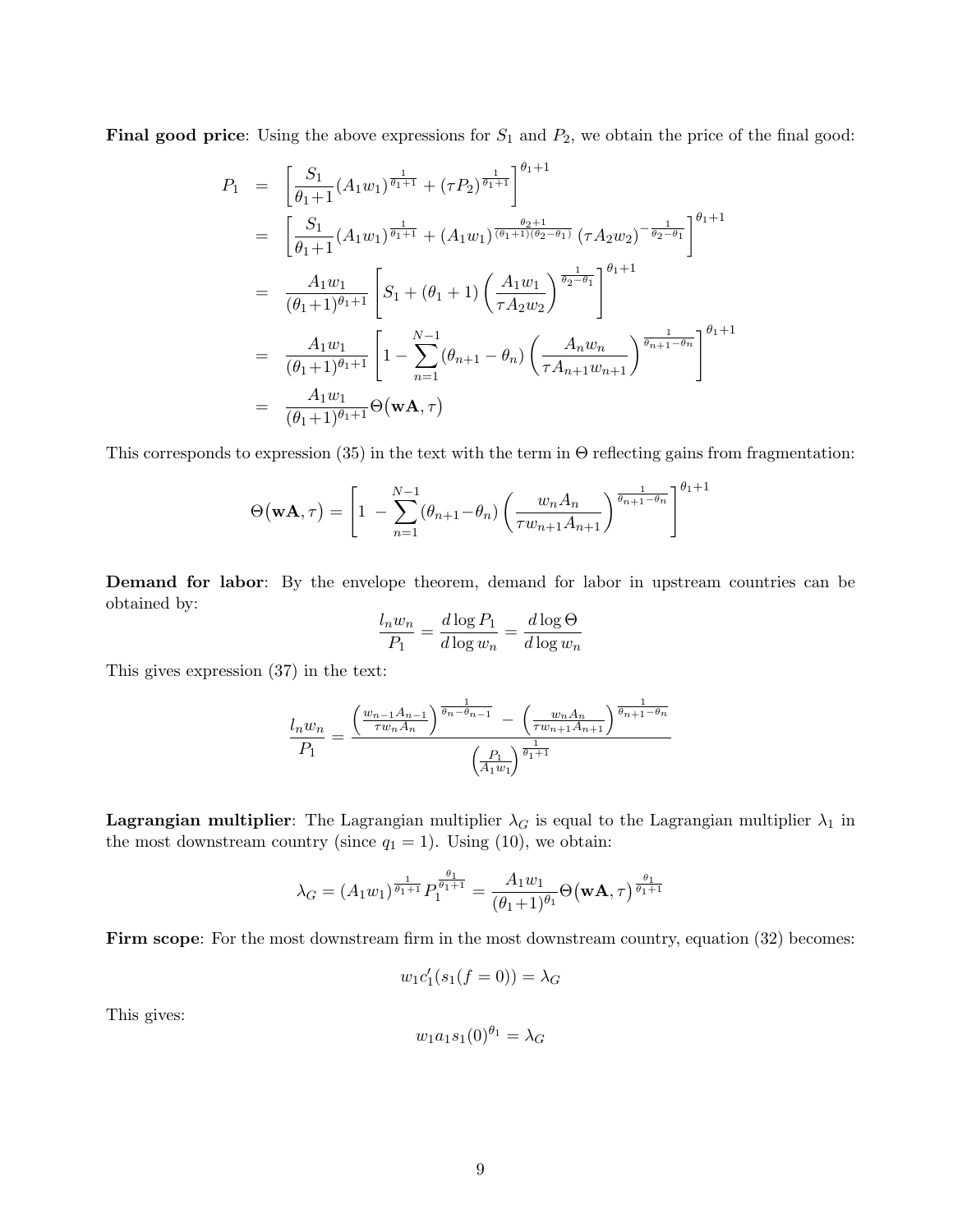Using the expression above for  $\lambda_G$ , we obtain:

$$
s_1(0) = \left(\frac{\lambda_G}{w_1 a_1}\right)^{\frac{1}{\theta_1}}
$$
  
= 
$$
\frac{\gamma_1(\theta_1 + 1)}{\theta_1} \left(\frac{\lambda_G}{w_1 A_1}\right)^{\frac{1}{\theta_1}}
$$
  
= 
$$
\frac{\gamma_1}{\theta_1} \Theta(\mathbf{w} \mathbf{A}, \tau)^{\frac{1}{\theta_1 + 1}}
$$

To obtain downstream firm scope for other countries (expression 39), we use the first-order condition for firm scope for  $f = 0$ :

$$
w_n c'_n(s_n(0)) = \lambda_n
$$

which gives:

$$
w_n a_n s_n(0)^{\theta_n} = \lambda_n
$$

Using  $\lambda_n = (w_n A_n)^{\frac{1}{\theta_n+1}} (P_n)^{\frac{\theta_n}{\theta_n+1}}$  (expression 10) together with the expression for  $P_n$ , we obtain:

$$
s_n(0) = \left(\frac{\lambda_n}{w_n a_n}\right)^{\frac{1}{\theta_n}}
$$
  
\n
$$
= \frac{\gamma_n(\theta_n + 1)}{\theta_n} \left(\frac{\lambda_n}{w_n A_n}\right)^{\frac{1}{\theta_n}}
$$
  
\n
$$
= \frac{\gamma_n(\theta_n + 1)}{\theta_n} \left(\frac{P_n}{A_n w_n}\right)^{\frac{1}{\theta_n + 1}}
$$
  
\n
$$
= \frac{\gamma_n(\theta_n + 1)}{\theta_n} (A_n w_n)^{-\frac{1}{\theta_n + 1}} (A_{n-1} w_{n-1}/\tau)^{\frac{1}{\theta_n - \theta_{n-1}}} (A_n w_n)^{-\frac{\theta_{n-1} + 1}{(\theta_n + 1)(\theta_n - \theta_{n-1})}}
$$
  
\n
$$
= \frac{\gamma_n(\theta_n + 1)}{\theta_n} \left(\frac{A_{n-1} w_{n-1}}{\tau A_n w_n}\right)^{\frac{1}{\theta_n - \theta_{n-1}}}
$$

We follow similar steps to find the scope of the most upstream firm in each country,  $s_n(F_n)$ :

$$
s_n(F_n) = \frac{(\theta_n + 1)\gamma_n}{\theta_n} \left(\frac{A_n w_n}{\tau A_{n+1} w_{n+1}}\right)^{\frac{1}{\theta_{n+1} - \theta_n}}
$$

#### Proof of Proposition 2

Proposition 2: Results in Proposition 2 are obtained simply by taking the derivative of the expressions above w.r.t trade costs  $\tau$ . In particular, we find:

$$
\frac{\partial \Theta\big(\mathbf{w}\mathbf{A},\tau\big)}{\partial \tau}>0
$$

which implies that: i) the price in the final good and that the shadow cost  $\lambda_G$  decrease when trade costs decrease. Given equation (32)

$$
q_n e^{\gamma_n f} w_n c'_n(s_n(f)) = \lambda_G,
$$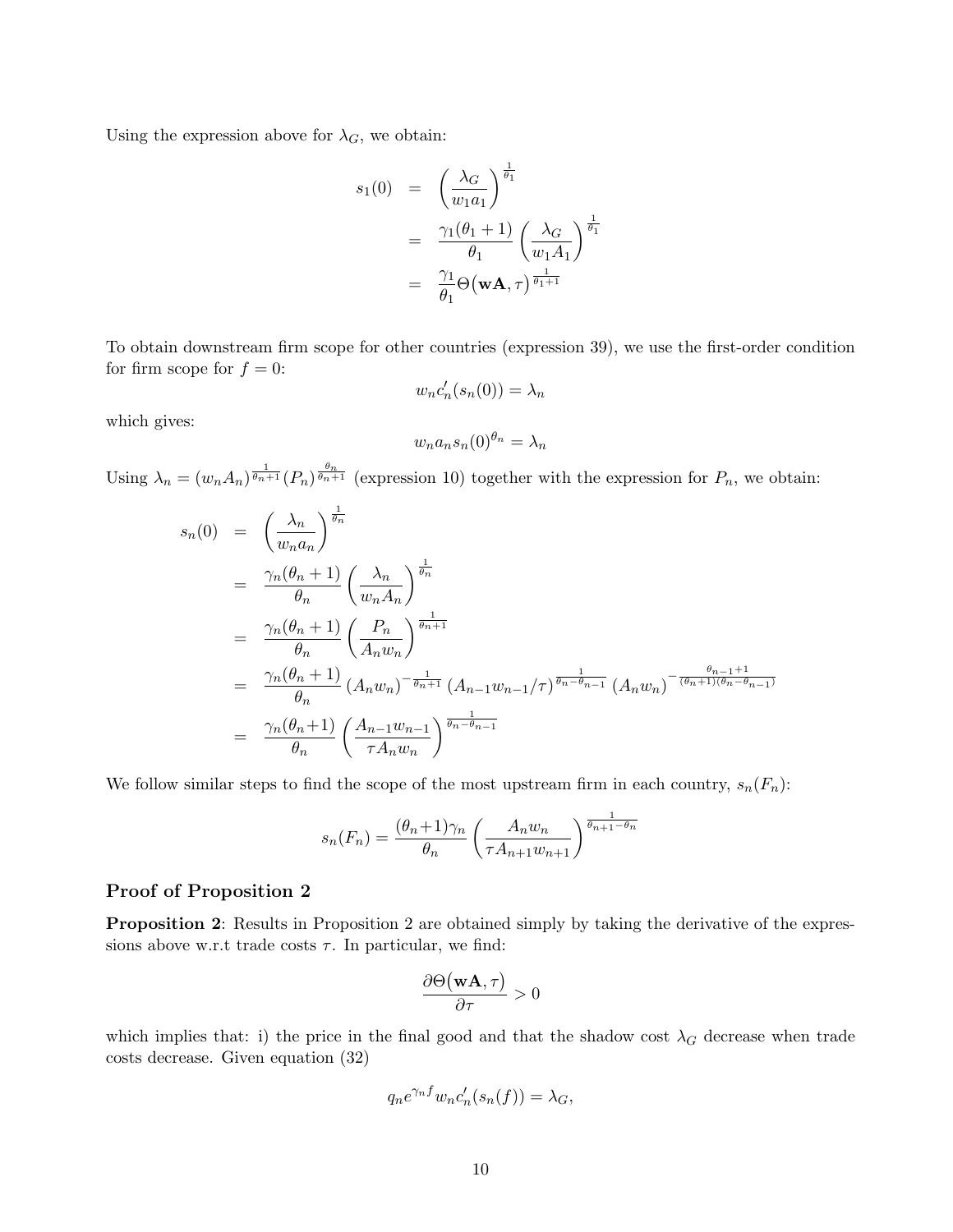we obtain that a decrease in  $\lambda_G$  affects firm scope everywhere along the chain and leads to a decrease in  $s_n(f)$ , conditional on the position on the chain, wages and the set of countries involved in the chain. As trade costs decrease, however, countries tend to move downstream. Since firms scope is larger downstream, moving up the chain implies larger average firm scope for each country  $i > 1$ (except the most downstream one). This can be seen in expressions (39): firm scope at both end of the chain in country i is a decreasing function of  $\tau$  (point v in Proposition 2). Finally, we can also see above that  $S_1$  is an increasing function of trade costs (conditional on wages), which proves point iii).

#### Two-country case and proof of Proposition 3

**Two-country setting:** As stated in the text, we assume that  $\theta_U > \theta_D$ . As specified in equation (12) in section 2, labor efficiency  $a_D(\omega)$  and  $a_U(\omega)$  are distributed Weibull with coefficient  $T_D$  and  $T_U$ respectively for countries  $D$  and  $U$ . We make no assumption about the relative ranking of  $T_D$  and  $T_U$ . We also make no assumption about relative transaction costs  $\gamma_D$  and  $\gamma_U$  for countries D and U. Also, we normalize  $w_D = 1$ .

As shown in equation (24), it is useful to instead define an adjusted labor costs parameter  $A_D(\omega)$  =  $a_D(\omega) \left(\gamma_D \frac{\theta_D+1}{\theta_D}\right)$  $\overline{\theta_D}$  $\int_{0}^{\theta_D}$  and  $A_U(\omega) = a_U(\omega) \left( \gamma_U \frac{\theta_U + 1}{\theta_U} \right)$  $\overline{\theta_U}$  $\int_{0}^{\theta_U}$ . The effect of transaction costs is equivalent to a shift in labor productivity. The resulting  $A_D(\omega)$  and  $A_U(\omega)$  parameters also follow a Weibull distribution with adjusted shift parameters:<sup>1</sup>

$$
\begin{array}{rcl}\n\tilde{T}_D & = & T_D \left( \gamma_D \frac{\theta_D + 1}{\theta_D} \right)^{-\xi \theta_D} \\
\tilde{T}_U & = & T_U \left( \gamma_U \frac{\theta_U + 1}{\theta_U} \right)^{-\xi \theta_U}\n\end{array}
$$

Following Dornbusch, Fisher and Samuelson (1977), we rank varieties  $\omega$  between 0 and 1 and specify the following relative cost:

$$
\frac{A_U(\omega)}{A_D(\omega)} = \left[\frac{\tilde{T}_D}{\tilde{T}_U} \left(\frac{\omega}{1-\omega}\right)\right]^{\frac{1}{\xi}} \equiv A(\omega)
$$
\n(14)

where  $A(\omega)$  is defined as the relative labor requirement in country U. This ordering implies that U has a comparative advantage in low- $\omega$  chains while country D has a comparative advantage in high- $\omega$ chains. For the sake of exposition, we normalize  $A_D(\omega)$  to unity. It is otherwise equivalent to redefine all prices as relative to  $A_D(\omega)$ .

**Sourcing patterns:** As shown in Proposition 1, the ranking  $\theta_D < \theta_U$  determines relative position on the chain. A chain that involves the two countries necessarily features country  $U$  specializing upstream and country  $D$  specializing downstream. Some chains may also involve country  $U$  only. However, when country  $D$  produces the final good, we find that country  $U$  is also involved in the chain, at least for some of the most upstream tasks.

When country  $D$  produces the final good (with country  $U$  involved in upstream tasks), the price of the final good in  $D$  is:

$$
P_D(\omega) = \frac{1}{(\theta_D + 1)^{\theta_D + 1}} \left[ 1 - (\theta_U - \theta_D) \left( \tau w_U A(\omega) \right)^{-\frac{1}{\theta_U - \theta_D}} \right]^{\theta_D + 1} \tag{15}
$$

<sup>&</sup>lt;sup>1</sup>Our parameter  $\xi$  is the same as the dispersion parameter  $\theta$  in Eaton and Kortum (2002).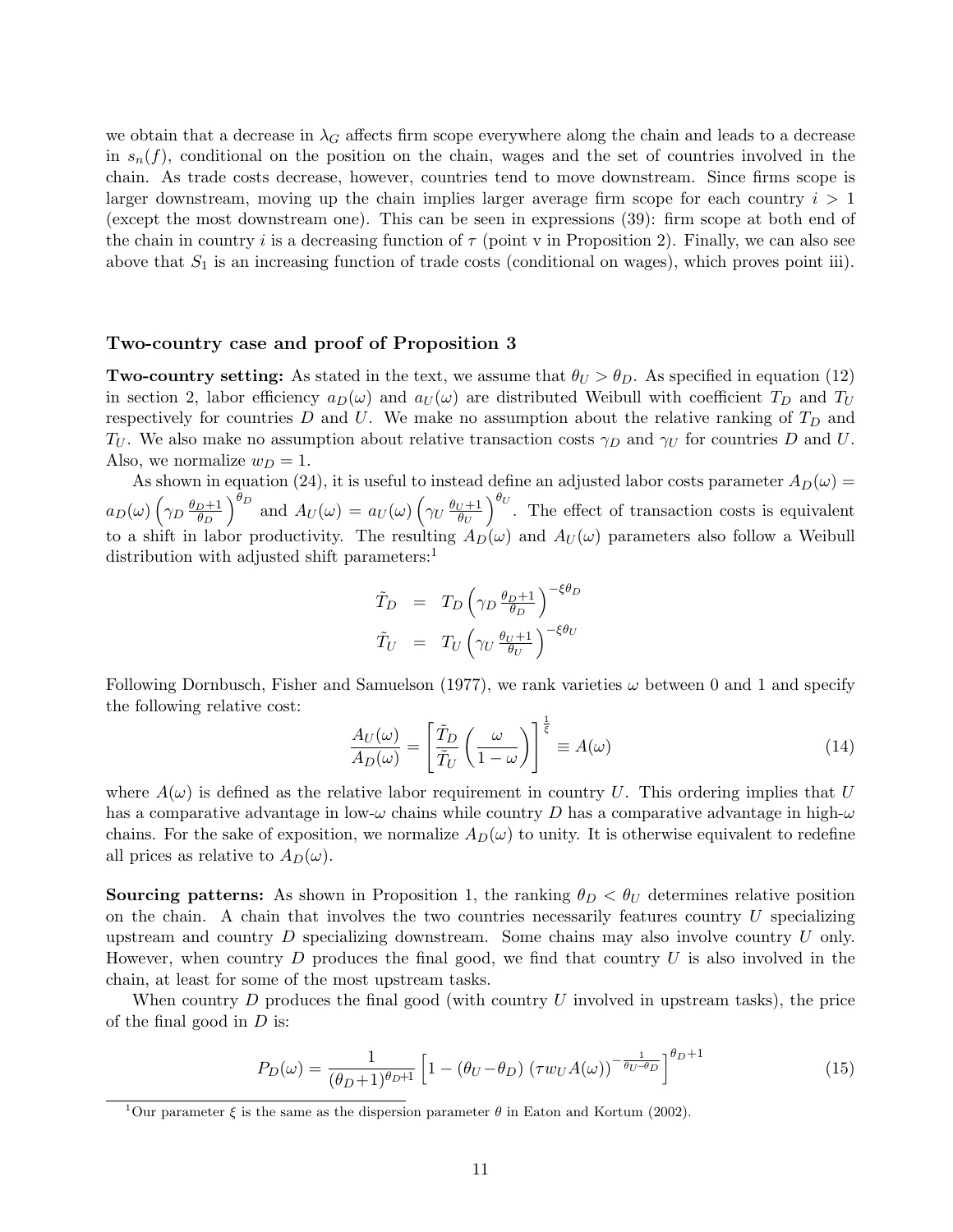Consumers in U can also import these goods at a price  $\tau P_D(\omega)$ . When country U produces the entire range of tasks, the price of final goods in  $U$  is:

$$
P_U(\omega) = \frac{w_U A(\omega)}{(\theta_U + 1)^{\theta_U + 1}}\tag{16}
$$

while consumers in country D can also import these goods for a price  $\tau P_U(\omega)$ .

Given the patterns of labor costs across varieties, the ratio of prices  $\frac{P_D(\omega)}{P_U(\omega)}$  strictly increases with  $ω$ . For each final destination  $X \in \{D, U\}$ , there is a unique threshold  $ω^*$  for which the two prices are equal. These thresholds  $\omega_D^*$  and  $\omega_U^*$  $_{U}^{*}$  are implicitly defined by:

$$
P_D(\omega_D^*) = \tau P_U(\omega_D^*) \tag{17}
$$

$$
\tau P_D(\omega_U^*) = P_U(\omega_U^*) \tag{18}
$$

As in Dornbusch, Fisher and Samuelson (1977), these cutoffs  $\omega_D^*$  and  $\omega_U^*$  $_{U}^{*}$  correspond to the goods for which consumers (resp. in  $D$  and  $U$ ) are indifferent between purchasing locally or importing. There is no analytical solution for  $\omega_L^*$ <sup>\*</sup><sub>U</sub> but it is easy to check the following solution in  $\omega_D^*$ :

$$
\omega_D^*=\frac{\tilde{T}_U\tau^{-\xi}w_U^{-\xi}(\theta_D+1)^{-(\theta_U-\theta_D)\xi}}{\tilde{T}_D+\tilde{T}_U\tau^{-\xi}w_U^{-\xi}(\theta_D+1)^{-(\theta_U-\theta_D)\xi}}
$$

**General equilibrium and wages:** While production in  $U$  only relies on local labor, production in D relies on country  $U$  to perform upstream tasks. Using the results from Lemma 2, the demand for labor in U for each dollar of final goods produced in  $D$  (at a price  $P_D$ ) equals:

$$
\frac{w_U l_U(\omega)}{P_D(\omega)} = \frac{(\theta_D + 1) (\tau w_U A(\omega))^{-\frac{1}{\theta_U - \theta_D}}}{1 - (\theta_U - \theta_D) (\tau w_U A(\omega))^{-\frac{1}{\theta_U - \theta_D}}}
$$
(19)

Trade balance imposes:

$$
w_U L_U(1 - \omega_U^*) = L_D \omega_D^* + L_D \int_{\omega = \omega_D^*}^1 \frac{w_U l_U(\omega)}{P_D(\omega)} d\omega + w_U L_U \int_{\omega = \omega_U^*}^1 \frac{w_U l_U(\omega)}{P_D(\omega)} d\omega \qquad (20)
$$

where the left-hand side correspond to exports of final goods by  $D$  and the right-hand side corresponds to exports of final and intermediate goods by U. Note that the marginal variety  $\omega_D^*$  is such that:  $w_U l_U(\omega_D^*)$  $\frac{\partial^2 U(\omega_D)}{\partial D(\omega_D^*)} = 1$ . Hence the trade balance above is equivalent to a trade balance in value-added content:

$$
w_U L_U \int_{\omega=\omega_U^*}^1 \left(1 - \frac{w_U l_U(\omega)}{P_D(\omega)}\right) d\omega = L_D \int_{\omega=0}^1 \min\left\{\frac{w_U l_U(\omega)}{P_D(\omega)}, 1\right\} d\omega \tag{21}
$$

We prove here that  $\tau w_U$  decreases as trade costs  $\tau$  decrease, which also implies that foreign labor content  $\frac{w_U l_U(\omega)}{P_D(\omega)}$  increases when  $\tau$  decreases. To prove this result, we show that we arrive at a contradiction if we assume that  $\tau w_U$  increases when  $\tau$  decreases. The right-hand-side term of expression (21) would decrease since it is a strictly decreasing function of  $\tau w_U$ : country D sources less from U if trade-cost-adjusted wages increase in  $U$ . On the other hand the term on the left would increase because of higher income  $L_U w_U$ , a lower import threshold  $\omega_L^*$  $_{U}^{*}$  (since goods from D would become relatively cheaper) and higher foreign value-added content  $1-\frac{w_U l_U(\omega)}{P_D(\omega)}$  $\frac{dU U(\omega)}{P_D(\omega)}$ . Hence it must be that  $\tau w_U$  decreases when  $\tau$  decreases.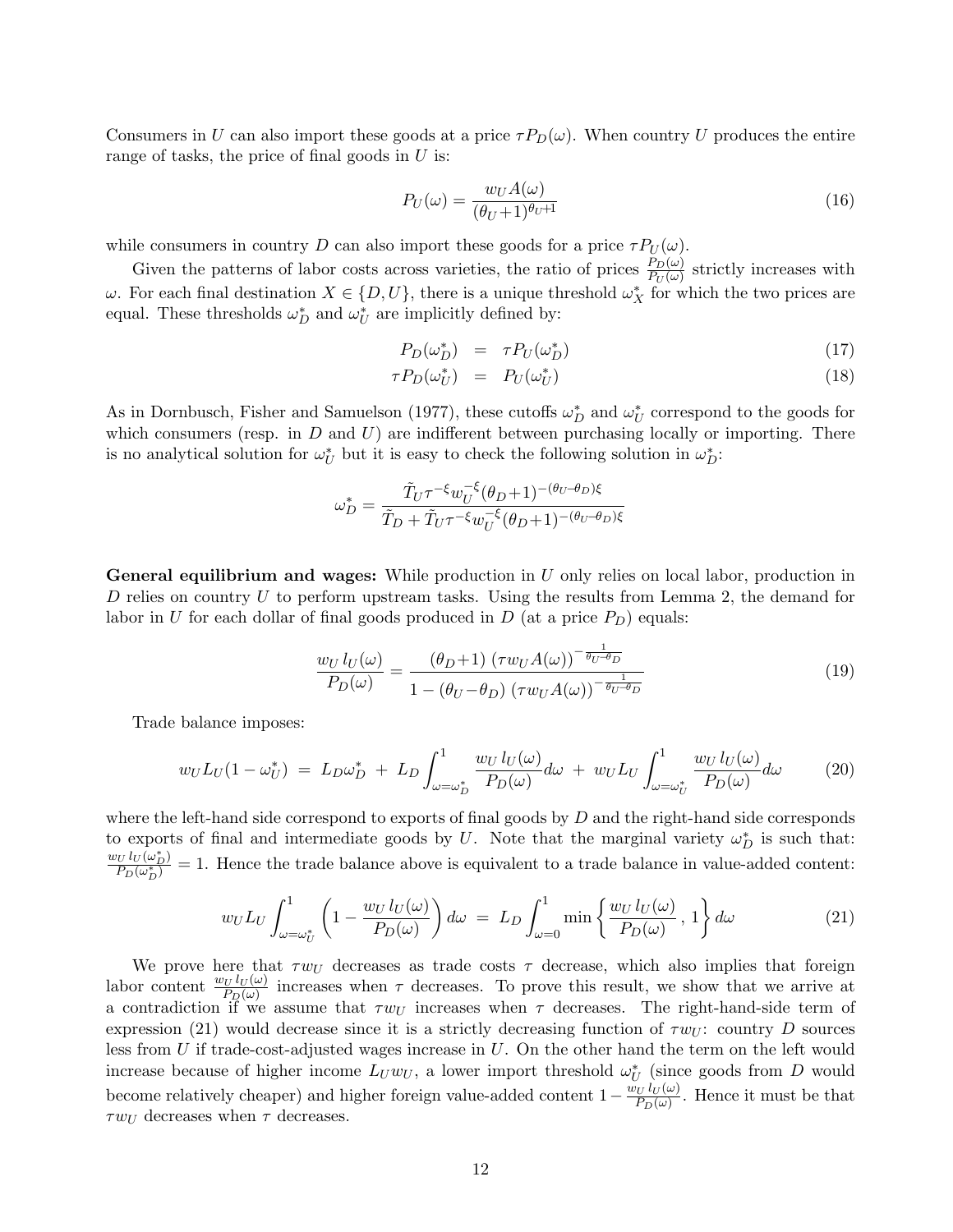**Trade elasticity**: For country  $D$ , it is easy to check that the elasticity is the same as in Eaton and Kortum (2002):

$$
\frac{\omega_D^*}{1-\omega_D^*}=\frac{\tilde{T}_U\tau^{-\xi}w_U^{-\xi}(\theta_D+1)^{-(\theta_U-\theta_D)\xi}}{\tilde{T}_D}
$$

Hence:

$$
\varepsilon_D^F \, \equiv \, \frac{d \log \left( \frac{\omega_D^*}{1 - \omega_D^*} \right)}{d \log \tau} \, = \, - \xi
$$

For country U, we take the derivative of  $\tau P_D(\omega_l^*)$  $U^{*}_{U}$ ) =  $P_{U}(\omega_{U}^{*})$  $U<sub>U</sub>$ ) with respect to  $\log \tau$ , which gives:

$$
1 + \frac{\partial \log P_D}{\partial \log \tau} \cdot \left[ 1 + \frac{d \log A(\omega_U^*)}{d \log \tau} \right] = \frac{\partial \log P_U}{\partial \log \tau} \frac{d \log A(\omega_U^*)}{d \log \tau}
$$

In the expression above, the partial derivative  $\frac{\partial \log P_U}{\partial \log \tau}$  is equal to unity. The partial derivative  $\frac{\partial \log P_D}{\partial \log \tau}$  is lower than one and equals the share of value coming from U for the threshold variety  $\omega_U^$  $_U^*$ :

$$
\frac{d\log P_D}{d\log \tau} = \frac{w_U \, l_U(\omega_U^*)}{P_D(\omega_U^*)}
$$

After solving for  $\frac{d \log A(\omega_U^*)}{d \log \tau}$  $\frac{\partial g A(\omega_U)}{\partial \log \tau}$ , we find:

$$
\frac{d \log A(\omega_U^*)}{d \log \tau} = \frac{1 + \frac{w_U l_U(\omega_U^*)}{P_D(\omega_U^*)}}{1 - \frac{w_U l_U(\omega_U^*)}{P_D(\omega_U^*)}}
$$

The trade elasticity in final goods for country  $U$  is then:

$$
\varepsilon_U^F = \frac{d\log\left(\frac{1-\omega_U^*}{\omega_U^*}\right)}{d\log\tau} = \frac{1}{\xi}\ \frac{d\log A(\omega_U^*)}{d\log\tau} = \frac{1}{\xi}\ \frac{1+\frac{w_U\,l_U(\omega_U^*)}{P_D(\omega_U^*)}}{1-\frac{w_U\,l_U(\omega_U^*)}{P_D(\omega_U^*)}}
$$

The lower the trade costs, the higher the trade elasticity. Because lower trade costs leads to more fragmentation, the foreign labor content for the marginal variety increases. Note that, when trade becomes frictionless, the foreign labor content for this marginal variety converges to unity and the trade elasticity  $\varepsilon_U^F$  goes to infinity.

Vertical specialization and the value-added content of trade: We focus here on Johnson and Nogura (2012a)'s "VAX ratio", the ratio of the value-added content of exports and gross exports. For country D, this corresponds to:

$$
VAX_D = \frac{1}{1 - \omega_U^*} \int_{\omega_U^*}^1 \left( 1 - \frac{w_U l_U(\omega)}{P_D(\omega)} \right) d\omega
$$
  
= 
$$
\frac{1}{1 - \omega_U^*} \int_{\omega_U^*}^1 \left( 1 - \frac{\left( \theta_D + 1 \right) \left( \tau w_U A(\omega) \right)^{-\frac{1}{\theta_U - \theta_D}}}{1 - \left( \theta_U - \theta_D \right) \left( \tau w_U A(\omega) \right)^{-\frac{1}{\theta_U - \theta_D}}} \right) d\omega
$$

where  $1 - \omega_L^*$ <sup>\*</sup><sub>U</sub> is the share of imported goods by consumers in U and where  $\frac{w_U l_U(\omega)}{P_D(\omega)}$  is the share of foreign labor in the production of variety  $\omega$  in country D.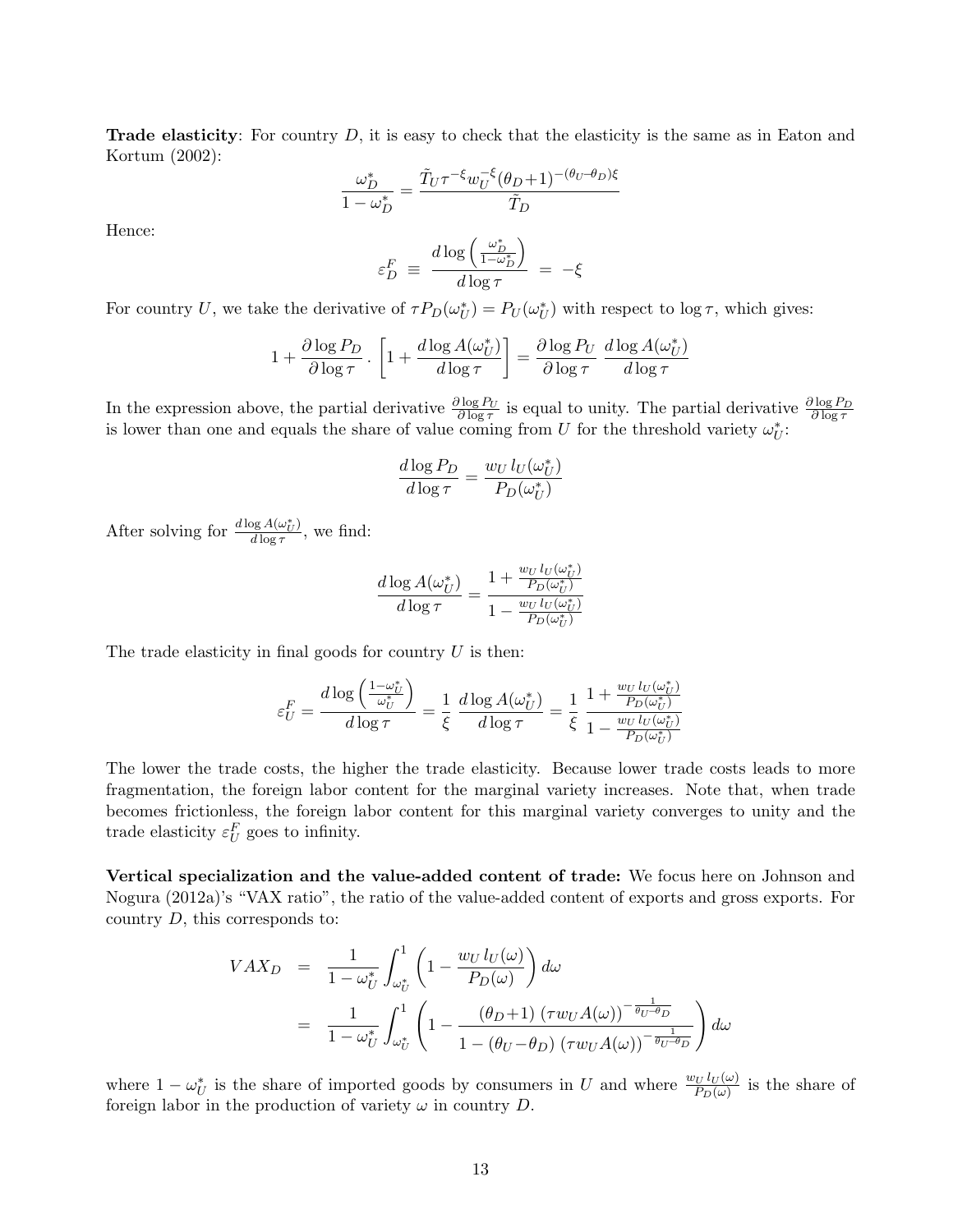For a given  $\omega$ , the term in the integral sum increases with trade-cost-adjusted wages  $\tau w_U$ , which itself increases with  $\tau$  (larger domestic value added share as trade costs increase). This is a direct effect. There is also a composition effect:  $\omega_L^*$  $_{U}^{*}$  increases with  $\tau$ , so that country D only exports highvalue-added goods (varieties  $\omega$  closer to one) when trade costs are higher. This second effect also leads to an increase in the VAX ratio when trade costs increase.

A similar intuition holds for the VAX ratio for country U, as described in the text. The VAX ratio for country  $U$  equal the one for country  $D$  in this two-country example because we have a trade balance in gross flows as well as in the value-added content of trade.

**Gains from trade for country D:** For country D, the wage and the price index under autarky are normalized to zero (in log). Hence the log of the price index with trade also reflects the gains from trade:

$$
\Delta \log \left( \frac{1}{P_D} \right) = \log P_D = \left[ \int_0^1 \log P_D(\omega) d\omega \right]
$$

Using expressions above for prices, we obtain:

$$
\Delta \log \left( \frac{1}{P_D} \right) = \int_0^{\omega_D^*} \log \left( \tau w_U A(\omega) \right) d\omega + \int_{\omega_D^*}^1 \log \Theta \left( \tau w_U A(\omega) \right) d\omega
$$

with:

$$
\Theta(\tau w_U A(\omega)) = \left[1 - (\theta_U - \theta_D) (\tau w_U A(\omega))^{-\frac{1}{\theta_U - \theta_D}}\right]^{\theta_D + 1}
$$

and:

$$
\Theta(\tau w_U A(\omega_D^*)) = \tau w_U A(\omega_D^*)
$$

at the threshold  $\omega_D^*$ .

The expression for the gains from trade can be rewritten:

$$
\Delta \log \left(\frac{1}{P_D}\right) = -\int_0^{\omega_D^*} \log \left(\tau w_U A(\omega)\right) d\omega - \int_{\omega_D^*}^1 \log \Theta \left(\tau w_U A(\omega)\right) d\omega
$$

$$
= -\int_0^{\omega_D^*} \log \left(\frac{A(\omega)}{A(\omega_D^*)}\right) d\omega - \int_{\omega_D^*}^1 \log \Theta \left(\tau w_U A(\omega)\right) d\omega
$$

$$
-\omega_D^* \log \Theta \left(\tau w_U A(\omega_D^*)\right)
$$

There are three terms in the above formula. The first term  $\frac{1}{\xi} \log (1 - \omega_L^*$  $_{D}^{*}$ ) corresponds to the Arkolakis et al (2012) formula based on final demand trade: the log of the gains from trade are proportional to the log of the domestic content of consumption, where the proportionality coefficient is the inverse of the trade elasticity  $\xi$ .

After integrating by parts, we can see that it equals the ratio of the change in domestic consumption share and the trade elasticity  $\xi$  for country  $D$ :

$$
-\int_0^{\omega_D^*} \log \left( \frac{A(\omega)}{A(\omega_D^*)} \right) d\omega = \int_0^{\omega_D^*} \frac{\partial \log A(\omega)}{\partial \log \omega} d\omega
$$

$$
= \frac{1}{\xi} \int_0^{\omega_D^*} \frac{d\omega}{1 - \omega}
$$

$$
= -\frac{1}{\xi} \log (1 - \omega_D^*)
$$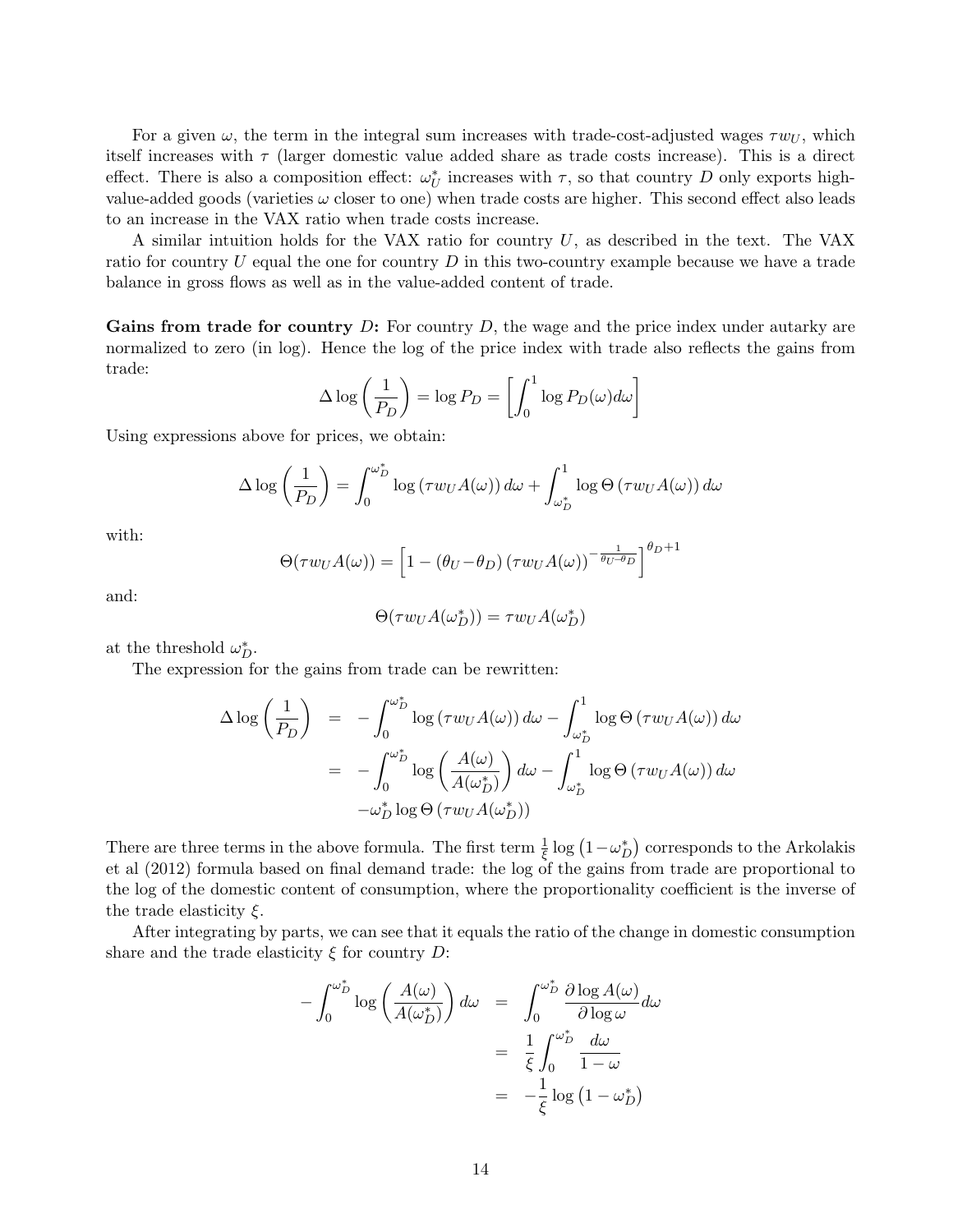The second and third terms reflect additional gain from fragmentation:

$$
-\int_{\omega_D^*}^1 \log \Theta \left(\tau w_U A(\omega)\right) d\omega - \omega_D^* \log \Theta \left(\tau w_U A(\omega_D^*)\right) = -\int_{\omega_D^*}^1 \frac{\partial \log \Theta}{\partial \log A} \frac{\partial \log A}{\partial \log \omega} d\omega
$$

$$
= \int_{\omega_D^*}^1 \frac{\partial \log \Theta}{\partial \log A} \frac{1}{\xi} \frac{1}{1-\omega} d\omega = \frac{1}{\xi} \int_{\omega_D^*}^1 \frac{w_U l_U(\omega)}{P_D(\omega)} \frac{d\omega}{1-\omega} > 0
$$

using the equality between  $\frac{\partial \log \Theta}{\partial \log A}$  and the foreign labor content  $\frac{w_U l_U(\omega)}{P_D(\omega)}$ . Hence, for country D, Arkolakis et al (2012) formula underestimates the gains from trade.

Gains from trade for country  $U$ : For country  $U$ , the price index under autarky is:

$$
\log P_U^{aut} = \int_0^1 \log \left( w_U^{aut} A(\omega) \right) d\omega
$$

where  $w_U^{aut}$  denotes the wage in autarky. With trade, the price index is:

$$
\log P_U = \int_0^{\omega_U^*} \log (w_U A(\omega)) d\omega + \int_{\omega_U^*}^1 \log \tau \Theta (\tau w_U A(\omega)) d\omega
$$

where  $\Theta(\tau w_U A(\omega))$  is defined like above:

$$
\Theta(\tau w_U A(\omega)) = \left[1 - (\theta_U - \theta_D) (\tau w_U A(\omega))^{-\frac{1}{\theta_U - \theta_D}}\right]^{\theta_D + 1}
$$

with the following equality at the threshold  $\omega_L^*$  $_U^*$ :

$$
\tau\Theta\left(\tau w_U A(\omega_U^*)\right) = w_U A(\omega_U^*)
$$

Gains from trade can then be expressed as:

$$
\Delta \log \left( \frac{w_U}{P_U} \right) = \int_{\omega_U^*}^1 \log \left( w_U A(\omega) \right) d\omega - \int_{\omega_U^*}^1 \log \tau \Theta \left( \tau w_U A(\omega) \right) d\omega \n= \int_{\omega_U^*}^1 \log \left( \frac{A(\omega)}{A(\omega_U^*)} \right) d\omega - \int_{\omega_U^*}^1 \log \left( \frac{\Theta \left( \tau w_U A(\omega) \right)}{\Theta \left( \tau w_U A(\omega_U^*) \right)} \right) d\omega
$$

Like above, the first term corresponds to Arkolakis et al (2012) formula:

$$
\int_{\omega_U^*}^{1} \log \left( \frac{A(\omega)}{A(\omega_U^*)} \right) d\omega = -\frac{1}{\xi} \log \omega_U^*
$$

The second term yields:

$$
-\int_{\omega_U^*}^1 \log \left( \frac{\Theta(\tau w_U A(\omega))}{\Theta(\tau w_U A(\omega_U^*))} \right) d\omega = -\int_{\omega_U^*}^1 \frac{\partial \log \Theta}{\partial \log A} \frac{\partial \log A}{\partial \omega} (1 - \omega) d\omega
$$

$$
= -\int_{\omega_U^*}^1 \frac{\partial \log \Theta}{\partial \log A} \frac{1}{\xi \omega} d\omega
$$

$$
= -\frac{1}{\xi} \int_{\omega_U^*}^1 \frac{w_U l_U(\omega) d\omega}{P_D(\omega) \omega} < 0
$$

This term is negative, which means that country  $U$  gains less than predicted by the Arkolakis et al (2012) benchmark.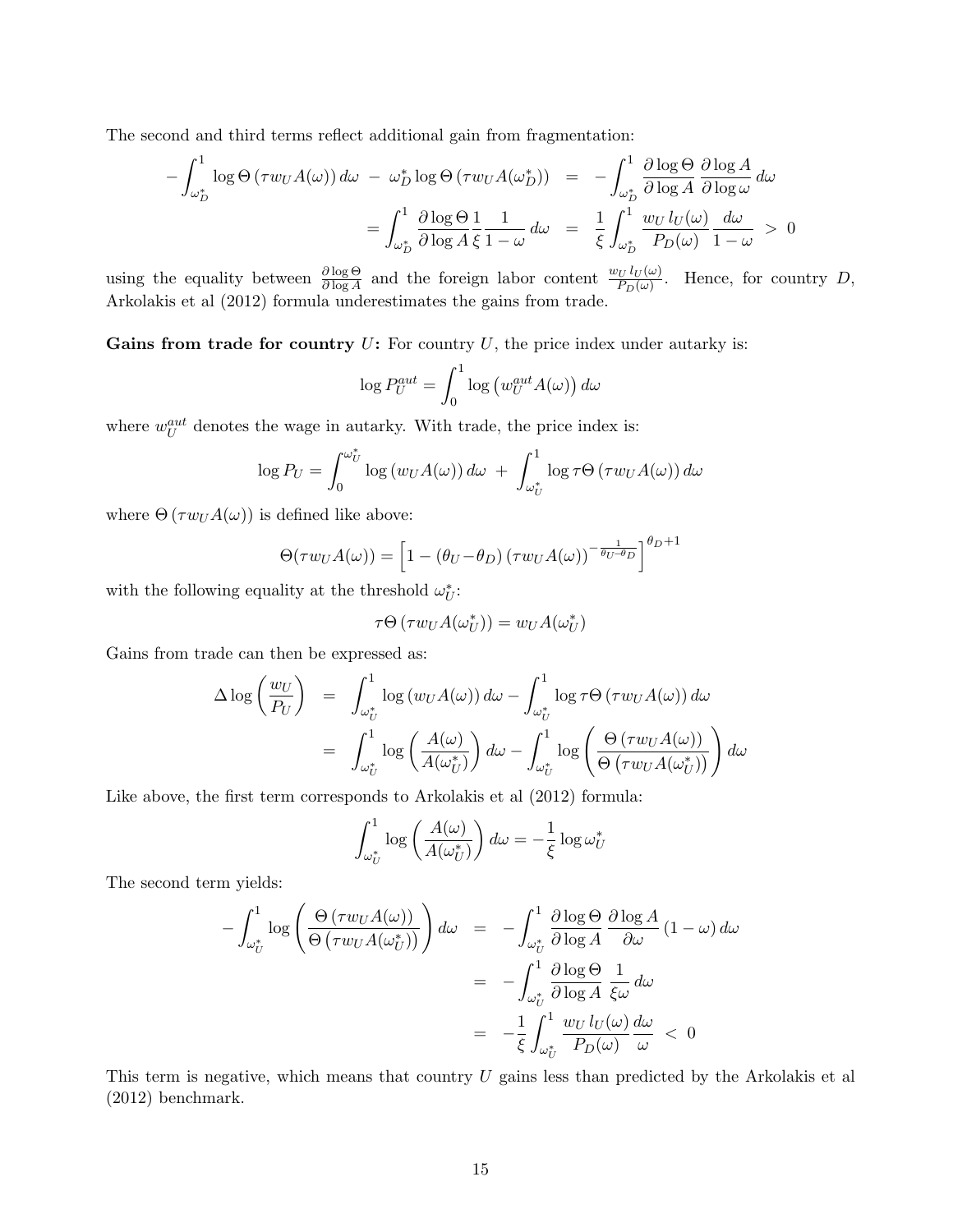Firm scope in the two-country case Combining equations (19) and (39), we obtain firm scope for each country depending on its position on the chain. Combining with equation (34), we can express firm scope as a function of the position of each tasks along the range of tasks. We obtain a linear relationship between firm scope and the position of a task within each country, with a discontinuous jump between countries.

In Figure 3 we show the effects of trade cost change on firm scope, using a 2-country case as an illustration, as illustrated in Proposition 2. The scope of the most downstream firm in the downstream country is denoted  $s_{D,0}$ , while the most upstream firm in the downstream country is  $s_{D,F_D}$ . The most up- and down-stream firms in the upstream countries are denoted  $s_{U,0}$  and  $s_{U,F_U}$  respectively. The reduction in trade costs reduces firm scope in the downstream country but increases average firm scope in the upstream country through an extensive margin of additional (relatively large) firms in the upstream country. In principle firm scope in the upstream country can also increase through an intensive margin, governed by equation (32) in the text.



Figure 3: Changing trade costs and the effects on firm scope

# B) Indexes U and N

#### Model-based interpretation

**Index U.** How to interpret 'U' in the model? First, suppose that products  $k$  correspond to stages f. When f is strictly positive, i.e. when it does not refer to the most downstream stage in the  $n^{th}$ country  $i(n)$ , then all sales are made to the next firm  $f - df$  in the chain:

$$
U_{i(n),f+df} = df + U_{i(n),f}
$$

If  $f = 0$  and  $i(n)$  is not the most downstream country  $i(1)$ , then all sales go towards the most upstream firm in the next country in the chain. After integrating, we obtain that the model counterpart of  $U_{if}$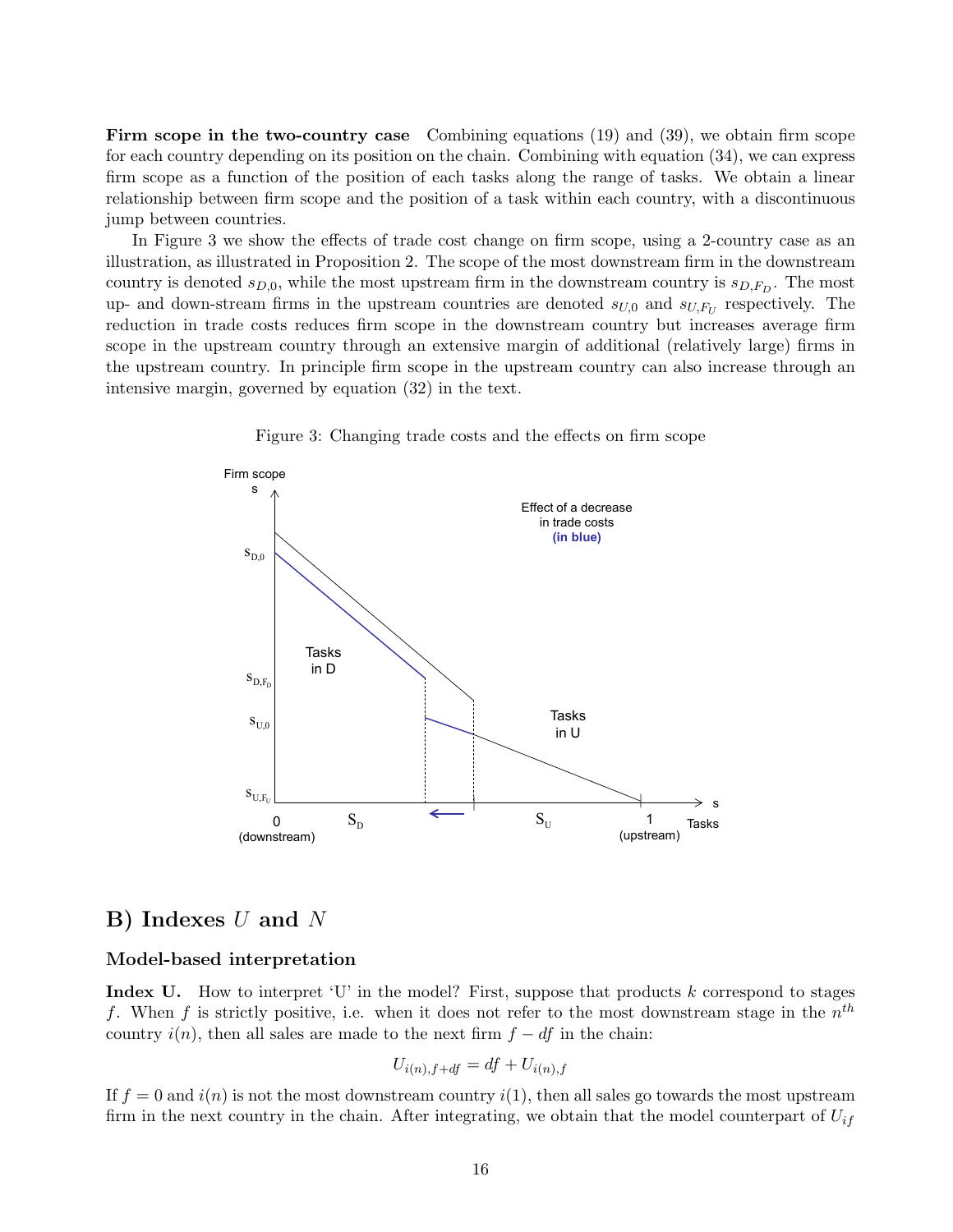corresponds to the total range of firms located downstream:

$$
U_{i(n),f} = f + \sum_{n' < n} F_{i(n')}
$$

summing across all downstream countries  $i(n')$  with  $n' < n$ .

In terms of the model, we can also interpret  $U_{i,k}$ , for any country i, as a semi-elasticity of required quantities w.r.t. to transaction costs. Formally,  $U_{if}$  corresponds to:

$$
U_{i,f} = \sum_{j} \frac{\partial \log q_i(f)}{\partial \gamma_j},\tag{22}
$$

which follows from (7). Because  $\gamma_i$  governs proportional iceberg "melt" that arises in firm-to-firm transactions, it summarizes the degree to which the additional quantities required of upstream firms rise with the upstreamness of their position.

**Index N.** We can also interpret N in light of our theoretical framework. In the model, the amount of input purchased by other firms corresponds to the price of the good minus the labor cost incurred at each stage, i.e.:  $\frac{w_ic_i(s_i(f))df}{p_i(f)}$ , where  $p_i(f)$  denotes the price of the good in country *i* at stage *f*. The model counterpart of index N would thus correspond to the following recursive definition:

$$
N_{i,f} = df + \left(1 - \frac{c_i(s_i(f))df}{p_i(f)}\right)N_{i,f+df}
$$

with a similar equation when the chain crosses a border. The solution to this differential equation equals the average of the number of production stages required to produce a good at stage  $f$  in country i.

There is a strong connection between the  $N$  and  $U$  index. Since the number of stages between firm f' in the  $m^{th}$  country  $i(m)$  and firm f in the  $n^{th}$  country  $i(n)$  corresponds to  $U_{i(m),f'} - U_{i(n),f}$ , we obtain formally:

$$
N_{i(n),f} = \frac{1}{q_{i(n)}(f)p_{i(n)}(f)} \left[ \int_{(m,f')>(n,f)} (U_{i(m),f'} - U_{i(n),f}) q_{i(m),f'} c_{i(m)}(s_{i(m)}(f')) \right]
$$

where the integral is taken across all upstream firms either in  $i(n)$  at a more upstream stage  $f' > f$ or in more upstream countries  $i(m)$  with  $m > n$ , and where the price  $p_i(f)$  can be itself re-expressed as the sum of all costs incurred in upstream stages, adjusting for quantities:  $q_{i(n)}(f)p_{i(n)}(f)$  $\int_{(m,f')>(n,f)} q_{i(m)}(f')c_{i(m)}(s_{i(m)}(f')).$ 

The connection between the two indexes  $N$  and  $U$  is clearest if we look at the most downstream stage. For the most downstream country  $i = 1$  and the most downstream firm  $f = 0$  in the country, index  $N$  corresponds to a weighted average of  $U$ :

$$
N_{i(1),f=0} = \frac{1}{q_1(0)p_1(0)} \left[ \sum_j \int_{f'=0}^{F_j} U_{j,f'} q_i(f') c_j(s_j(f')) df' \right]
$$

with the price  $p_{i=1}(0) = \sum_j \int_{f'=0}^{F_j} q_i(f') c_j(s_j(f')) df'$  being the sum of all upstream costs.

As for U, we can also use the model to interpret  $N_{ik}$  as a semi-elasticity of w.r.t. to transaction costs, looking at prices instead of quantities. Formally,  $N_{if}$  corresponds to:

$$
N_{if} = \sum_{j} \frac{\partial \log p_i(f)}{\partial \gamma_j}
$$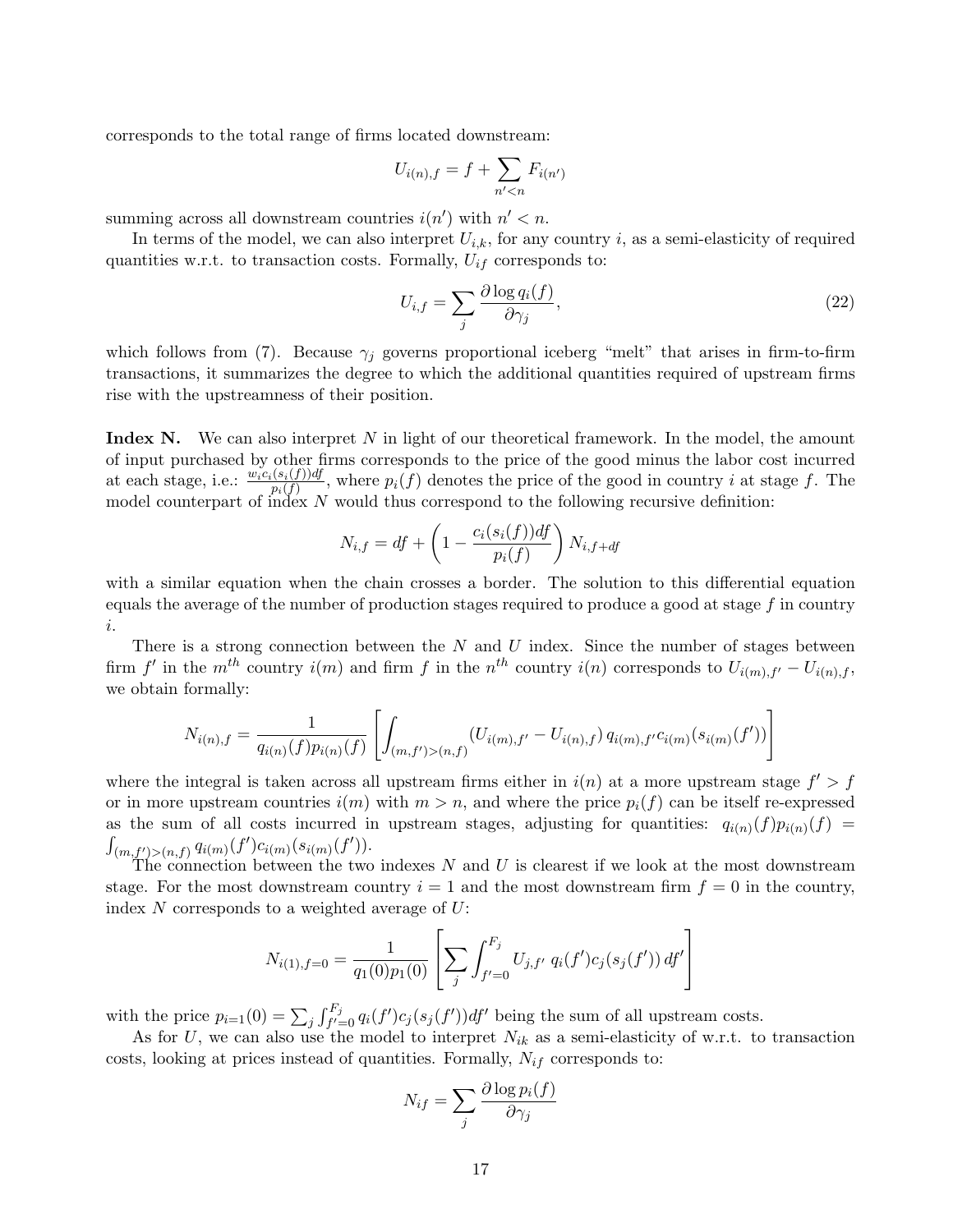#### Sensitivity to Rest-of-the-World

The IDE-JETRO tables report transactions between IDE-JETRO countries and the rest of the world, but not input-output links within the rest of the world. However, the definitions of upstreamness U and stages N for Asian countries also depend on values for the rest of the world. In our baseline computations, we assign average industry values for  $U$  and  $N$  to the rest-of the world.

To explore the sensitivity of aggregate upstreamness to alternative treatments, we construct a hundred bootstrap samples where we assign a random country's upstreamness index to the rest of the world, randomly drawing among the 10 IDE-JETRO countries. Results are reported in Figure  $4(a)$ , which provides 95% confidence intervals across these bootstrap samples. One can see that the levels and rankings in upstreamness across countries are well preserved, with the widest confidence intervals for the smallest countries in terms of GDP: Singapore, Taiwan and Malaysia.

In Figure 4(b), we instead draw countries randomly but with a sampling probability that is proportional to GDP, since larger countries are more representative of transactions with the Rest-of-the-World (transactions are larger with larger countries). Confidence intervals are greatly tightened, and averages are very close to our baseline specification.



Figure 4: Aggregate upstreamness index – bootstrap replacements for rest-of-world

#### Indexes U and N across industries

Figure 5 plots cross-country averages of index  $U_{ik}$  and  $N_{ik}$  in the IDE-JETRO data. As expected, primary commodities such as ores and metals tend to be upstream while finished goods tend to be downstream. Moreover, one can also see that indexes  $U$  and  $N$  are not strongly correlated and capture different moments and industry characteristics. More details on these indexes can be found in Fally (2012), who documents in particular the robustness of these indexes to aggregation biases. In Figure 6, we plot the upstreamness index  $U_{ik}$  evaluated for our five largest countries. Index  $U_{ik}$  is highly correlated across industries but there are still large differences across countries. Overall, we find that industry fixed effects can explain about 70% of the variance in  $U_{ik}$  across countries and industries.